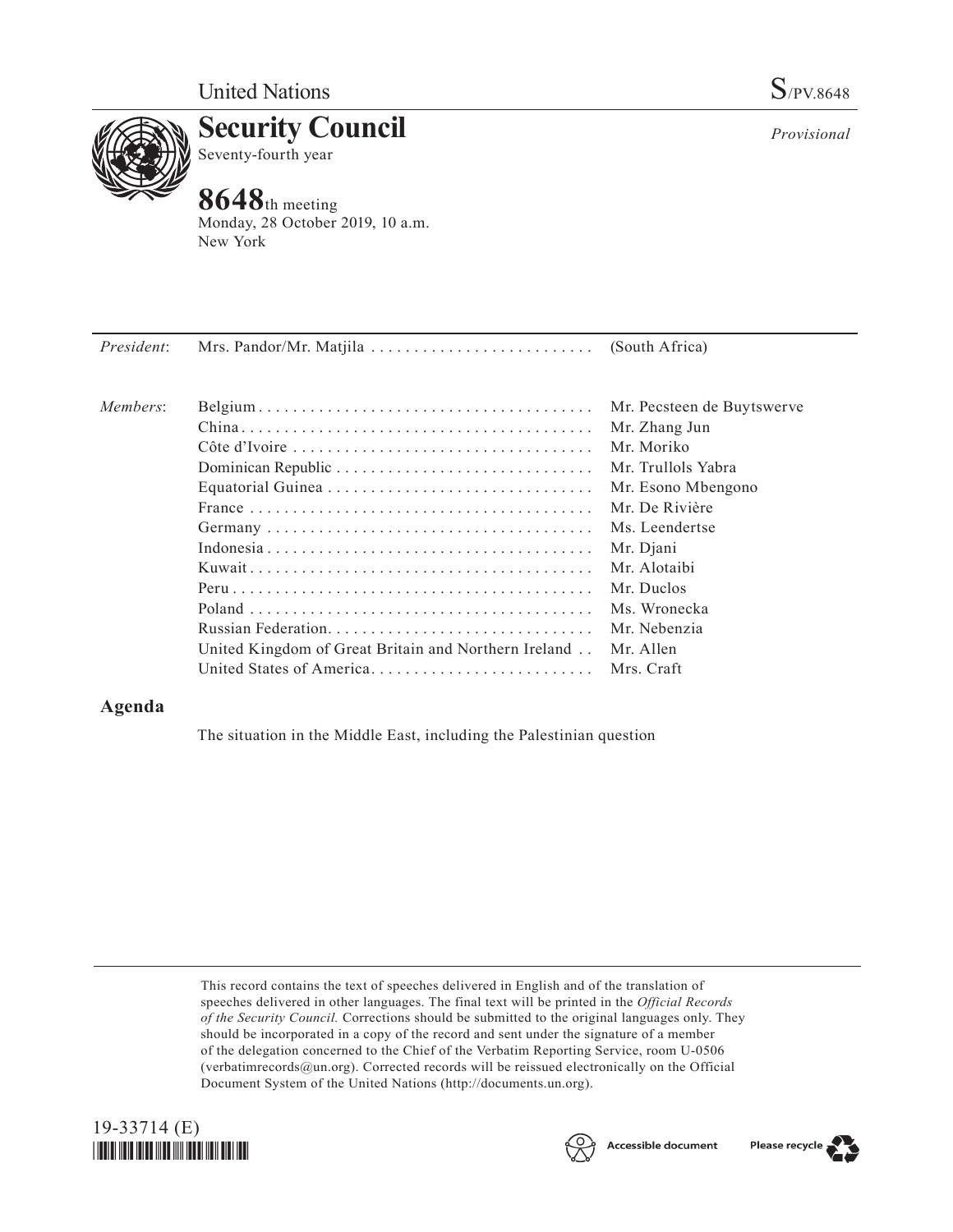*The meeting was called to order at 10.05 a.m.*

## **Adoption of the agenda**

*The agenda was adopted.*

## **The situation in the Middle East, including the Palestinian question**

**The President**: In accordance with rule 37 of the Council's provisional rules of procedure, I invite the representatives of Algeria, Azerbaijan, Bahrian,Bangladesh, Brazil, Croatia, Cuba, Ecuador, Egypt, the Islamic Republic of Iran, Israel, Japan, Jordan, Lebanon, Malaysia, Maldives, Morocco, Namibia, Nigeria, Norway, Pakistan, Qatar, Saudi Arabia, the Syrian Arab Republic, Tunisia, Turkey, the United Arab Emirates and Viet Nam to participate in this meeting.

I propose that the Council invite the Permanent Observer of the Observer State of Palestine to the United Nations to participate in the meeting, in accordance with the provisional rules of procedure and the previous practice in this regard.

There being no objection, it is so decided.

In accordance with rule 39 of the Council's provisional rules of procedure, I invite Mr. Nickolay Mladenov, Special Coordinator for the Middle East Peace Process, to participate in this meeting.

Mr. Mladenov is joining the meeting via videoteleconference from Jerusalem.

In accordance with rule 39 of the Council's provisional rules of procedure, I also invite the following to participate in this meeting: His Excellency Mr. Neville Gertze, Vice-Chair of the Committee on the Exercise of the Inalienable Rights of the Palestinian People; and His Excellency Mr. Maged Abdelfattah Abdelaziz, Permanent Observer of the League of Arab States to the United Nations.

I propose that the Council invite the Permanent Observer of the Observer State of the Holy See to the United Nations, to participate in the meeting, in accordance with the provisional rules of procedure and the previous practice in this regard.

There being no objection, it is so decided.

The Security Council will now begin its consideration of the item on its agenda.

I give the floor to Mr. Mladenov.

**Mr. Mladenov**: We meet today as rapidly shifting developments in the Middle East continue to underscore the growing threat to international peace and security. As new, dangerous flashpoints emerge in the region, the Israeli-Palestinian conflict also remains one of the drivers of extremism and instability. The occupation continues and no progress has been made in realizing a negotiated two-State solution. It is a multigenerational tragedy for the peoples of this land.

On 26 September at the General Assembly (see A/74/PV.7), President Abbas announced his intention to set a date for Palestinian elections. If that decision were to materialize, it would be the first Palestinian elections since 2006, giving renewed legitimacy to national institutions. The international community should support this process if it strengthens national unity and not division. That includes an agreement for elections that take place across the occupied Palestinian territory, in line with relevant legislation, international best practices and an agreed national political platform that is based on existing agreements.

The past month has also witnessed the continuing deterioration of the situation on the ground. With no prospect of final-status negotiations on the horizon, facts on the ground continue to deteriorate, pushing us ever further from a viable two-State solution. During the past month it has been reported that the Israeli authorities advanced plans for housing units in Area C settlements. The exact numbers are yet to be confirmed. Even without this latest advancement, the number of units advanced or approved in 2019 so far is already greater than that for all of 2018. Settlements are illegal under international law and remain a substantial obstacle to peace. They must cease immediately.

Meanwhile, demolitions and seizures of Palestinian-owned structures also continued across the occupied West Bank, including East Jerusalem. Citing the absence of Israeli-issued building permits, which are nearly impossible for Palestinians to obtain, the authorities demolished or seized 51 structures, resulting in the displacement of 80 Palestinians, including 40 children. Four of the structures were demolished based on Military Order 1797.

Demolitions and confiscations of infrastructures and internationally funded humanitarian projects in Area C also continue at a concerning pace. The Israeli authorities must stop this practice, which is not in line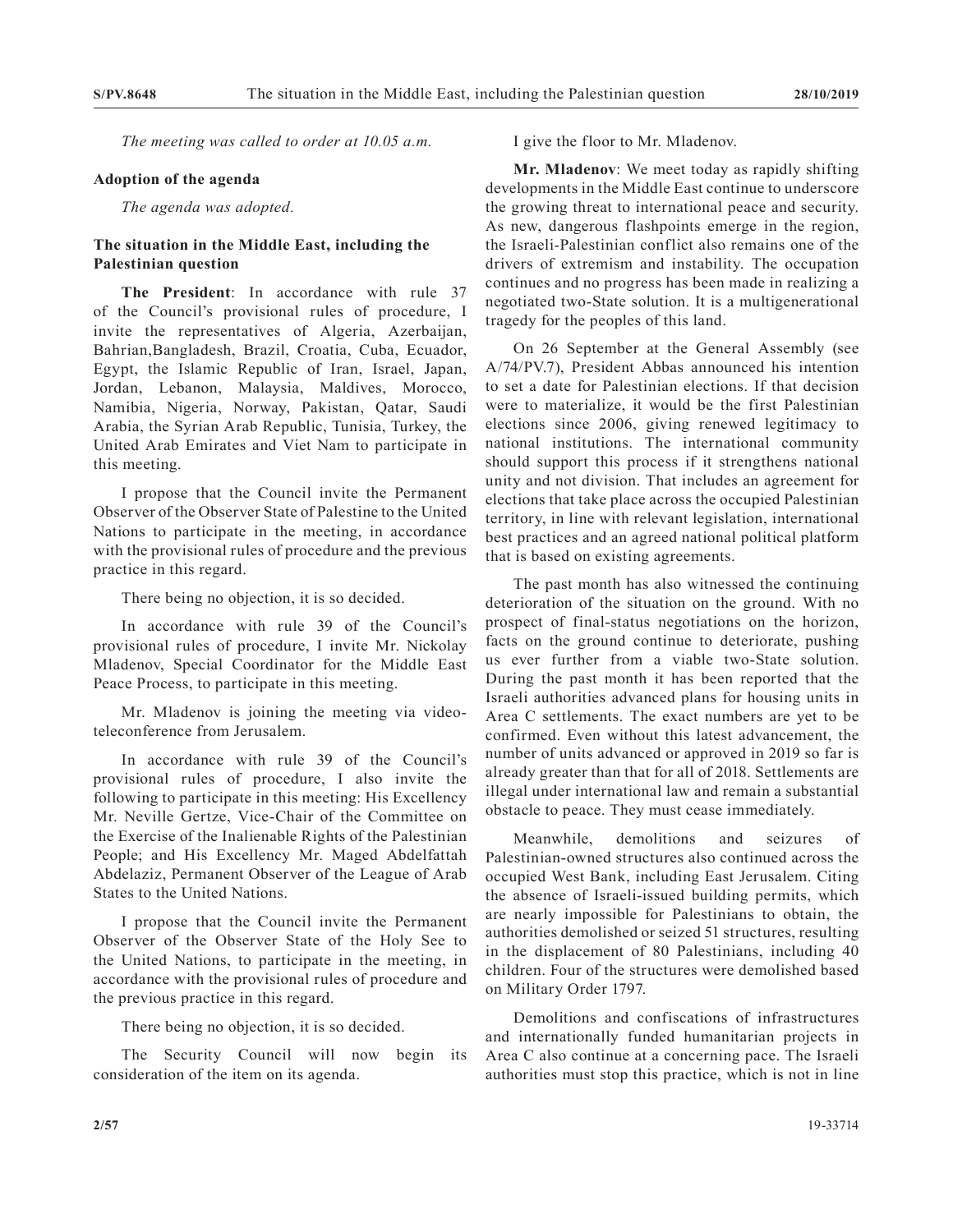with international humanitarian law, and compensate the population affected commensurately with the damages incurred.

Violence continues to be a major part of the day-today reality of the conflict. In recent weeks we have seen a welcome reduction of violence in Gaza, including in the launching of rockets. The agreements for calm brokered by the United Nations and Egypt continue to hold. Despite the overall improvement, however, three Palestinians were killed by the Israel Defense Forces, and more than 500 have been injured during protests at the Gaza perimeter fence.

I take this opportunity to reiterate the concerns expressed on 10 October by Deputy Special Coordinator and Humanitarian Coordinator Jamie McGoldrick on the impact that the violence at these demonstrations has had on children. The Israeli security forces have the responsibility to exercise maximum restraint and use lethal force only when strictly necessary, as a last resort. I also reiterate the call on Hamas to uphold its responsibility to ensure the safety of children in Gaza, including by preventing them from being used and exposed to the risk of violence.

During the reporting period, six rockets were launched from Gaza towards Israel, causing no injuries. Additionally, for the first time in a month, no fires were caused by incendiary balloons. Meanwhile, in the West Bank, including East Jerusalem, two Palestinians were killed, including one infant following tear-gas inhalation. In addition, 88 Palestinians, including 11 children, were injured in various incidents, including during clashes, military operations and settler-related violence. Six Palestinian security forces personnel were also injured by home-made explosive devices during clashes with Palestinians. Four Israelis, including two Israel security forces personnel, were also injured, including one by Israeli settlers.

Among the overall incidents, according to the Office for the Coordination of Humanitarian Affairs, settler-related violence resulted in 11 Palestinians and one Israeli injured. In addition, there were 33 incidents resulting in damage to Palestinian property, including some 1,236 trees and 63 vehicles, and one incident resulting in damage to an Israeli vehicle.

I am particularly concerned by the worrying attacks by settlers in the occupied West Bank, in the context of the annual olive harvest. As the olive harvest begins, I call on the authorities to ensure smooth access of

Palestinian farmers to their land and to protect farmers and their property from attacks.

On 16 October, in an alarming incident, Palestinian farmers and Israeli and foreign volunteers harvesting olive trees near Burin village were attacked with stones and metal rods by people from the Yitzhar settlement. On 22 October the Yitzhar area was declared a closed military zone, and forces were deployed in it. An 80-year-old rabbi and four foreign volunteers were also injured. One of the alleged perpetrators of those attacks was arrested. In Qaryut, south of Nablus, Palestinians were also prevented from accessing their lands for the olive harvest.

During the reporting period, despite attempts to reach an agreement between the Israeli authorities and residents of the Al-Issawiya district, tensions remain high in East Jerusalem.

On 26 September, the Ad Hoc Liaison Committee for the Coordination of International Assistance to Palestinians (AHLC) held its biannual meeting in New York. The United Nations highlighted the critical need to support the Palestinian people and the Palestinian Authority (PA) and to advance the two-State solution as the only viable option for a peaceful resolution to the conflict. Moreover, at the meeting members noted that every effort must be made to avoid further deterioration in the security situations in both Gaza and the West Bank.

The United Nations also reported on progress in the implementation of the package of urgent humanitarian and economic interventions for Gaza, endorsed by the AHLC in September 2018. The interventions have had an important impact across many sectors. The average daily availability of electricity in Gaza has doubled from 5.5 hours in the first half of 2018 to nearly 12 to 15 hours in the first half of 2019. This has increased water and wastewater treatment, reduced the need for expensive fuel to run hospitals and lowered costs for private businesses and families.

Almost 450,000 people in Gaza have benefited from emergency health care, and nearly 400,000 have benefited from the delivery of drugs and medical supplies. As of October, United Nations temporary jobcreation programmes have produced more than 16,000 jobs, with another 1,000 jobs expected in the coming weeks. I thank those Member States that have supported the implementation of the AHLC projects so far and urge others to contribute to these critical initiatives.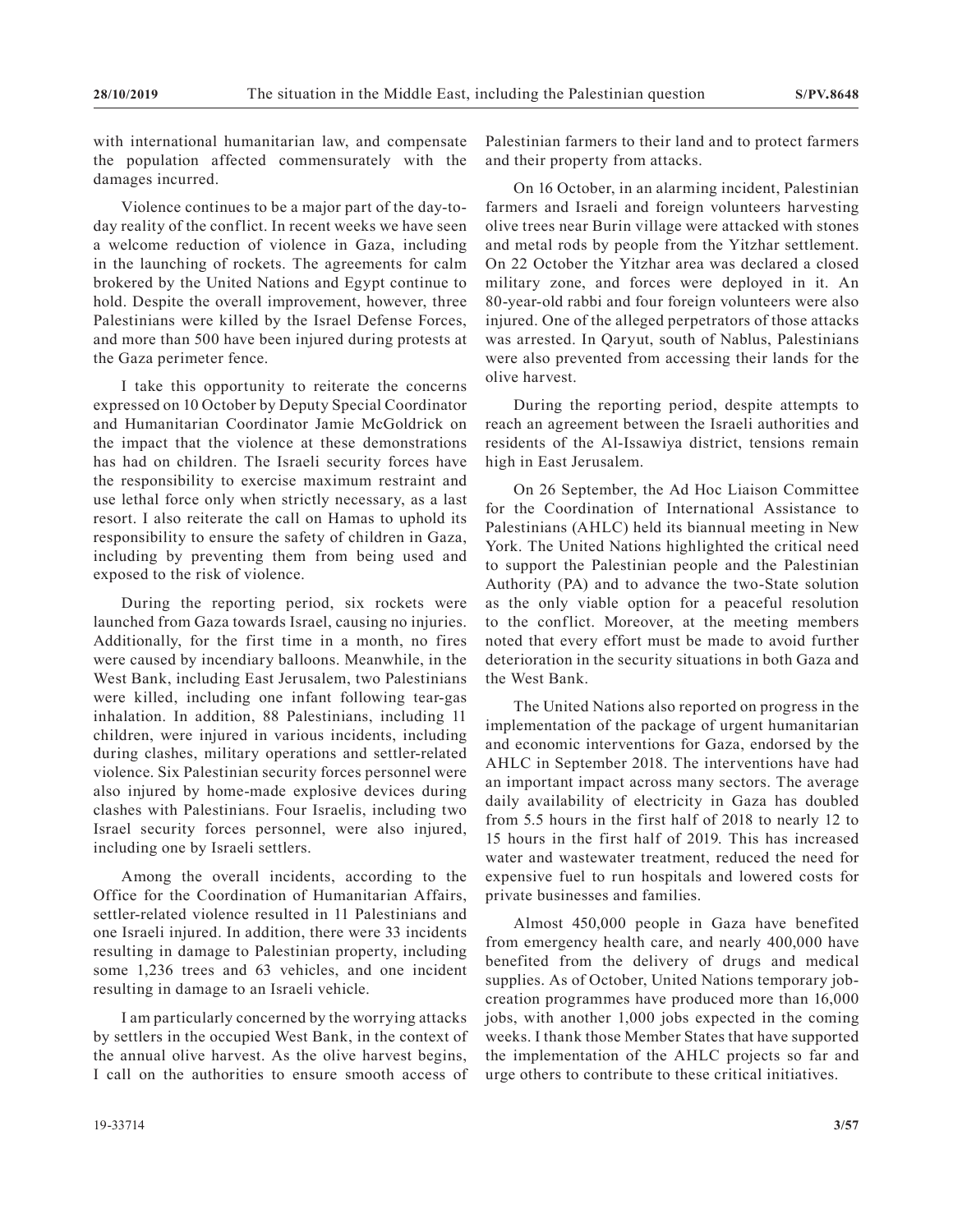Despite these vital efforts, the humanitarian situation in Gaza remains dire. As of the end of September, almost half of essential medications and about a third of essential medical disposables are still missing. Health providers continue to struggle to treat those injured during the weekly demonstrations. Severe movement and access restrictions continue, including for those requiring treatment outside Gaza and national staff from United Nations agencies and international non-governmental organizations working in Gaza.

While addressing the humanitarian crisis must remain our priority, I reiterate once again that the core of the crisis in Gaza is political. It is not possible to genuinely and sustainably improve the socioeconomic situation in Gaza without significantly easing restrictions on the movement and access of goods and people, with the goal of ultimately lifting them, in line with Security Council resolution 1860 (2009), and reuniting Gaza and the West Bank under a single, legitimate Palestinian national authority.

In this regard, I once again call on all Palestinian factions to engage with Egypt on reconciliation efforts.

I am encouraged by the agreement reached on 3 October between Israel and the Palestinian Authority, which resulted in the transfer of some \$425 million of clearance revenues to the PA. Despite the relative normalization of the fiscal situation of the Palestinian Authority, both sides must engage in a constructive manner with the goal of restoring the revenue transfers in full, in line with the Paris Protocol on Economic Relations.

On another positive note, I welcome the Palestinian Cabinet's decision on 21 October to advance amendments to the Palestinian civil-status law in favour of women. These include increasing the minimum age of marriage and granting women the right to manage their children's bank accounts. In recent months, Palestinian women have been actively voicing their demands for recognition of their political, social and economic rights and protection against gender-based violence.

I am concerned, however, about the 17 October decision by the Ramallah Magistrate Court that ordered the blocking of some 50 Palestinian and Arabic websites and Facebook pages deemed critical of the Palestinian Authority and its officials. The fundamental right of freedom of opinion and expression and its associated freedom to receive information are important and must be protected. Following criticism from the Journalist Syndicate and a petition from the National Human Rights Institution, the interpretation of the cybercrime presidential decree, which was used as the legal basis for the decision, was referred to the Constitutional Court on 24 October.

Turning to developments in the region, popular protests continue to take place in several countries, from Jordan to Iraq to Lebanon, with people demanding improvements to their daily lives and an end to corruption. In Lebanon, an estimated 1.5 million Lebanese have engaged in largely peaceful demonstrations against the deteriorating economic situation and corruption. In response, on 21 October the Council of Ministers adopted a series of reform measures and finalized the 2020 State budget, with a 0.6 per cent public deficit target. The protests, however, continue, with calls for the resignation of the Government.

In Iraq, from 1 to 9 October anti-Government protests took place across the country, notably in Baghdad and in the southern governorates, and turned violent, resulting in scores of fatalities. The report of a governmental investigation, released on 22 October, put the total number of fatalities at 157, citing a lack of control at the local level by senior officials, in addition to the unauthorized use of force, including live ammunition, by security forces. The Government in Baghdad has announced measures to address the legitimate demands of the protesters, including employment opportunities for young Iraqis and housing subsidies for the poor.

A second round of large-scale demonstrations started in the late evening of 24 October in Baghdad and other locations in the south and continues to date. Intense clashes have been reported, along with the destruction of public and private property and the presence of armed spoilers. As of 27 October, the Independent High Commission of Human Rights had registered 74 deaths and 3,654 injured — most of whom were treated and have left the hospital — as well as 90 buildings burned.

In Syria, in almost nine years of conflict we have witnessed the devastating toll on civilians, including serious violations of international humanitarian law and human rights law, alleged war crimes and crimes against humanity, systematic detention and torture, attacks on medical facilities, schools and camps for internally displaced persons and the erosion of norms prohibiting the use of chemical weapons. A whole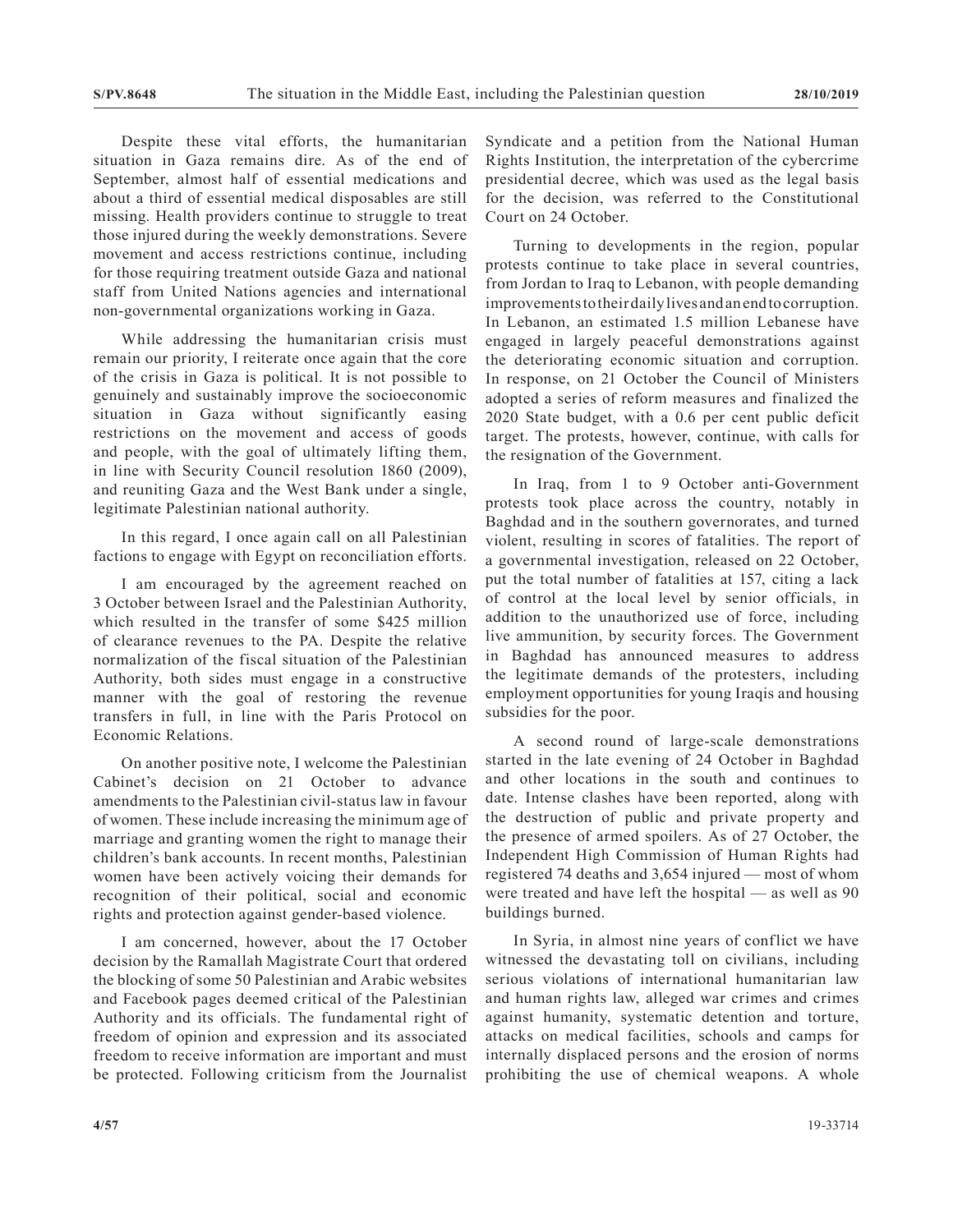generation of Syrian children has grown up in war. Hundreds of thousands of people have been killed and half the country's population has been displaced.

The Secretary-General and the Security Council have made it clear that a sustainable solution can be reached only through a United Nations-facilitated, credible political process, in accordance with resolution 2254 (2015). It is hoped that the launch of the Constitutional Committee in Geneva will be the first step in a broader political process that will meet the legitimate aspirations of all Syrians.

Meanwhile, in the occupied Golan, the situation has remained calm. The ceasefire between Israel and Syria continues to be maintained in an environment that remains volatile. Violations of the 1974 Disengagement of Forces Agreement, including breaches of the ceasefire line, continue to occur.

As we work to address the threats to international peace and security in the Middle East, we must never forget that preventive diplomacy is one of the most important tools that we can use in order to defuse tensions before they turn into confrontation. The people of the Middle East have seen enough violence and injustice. The region cannot afford another war and we must continue our efforts to de-escalate tensions and create openings for political solutions in the interest of peace. In that context, I would like to return to the Israeli-Palestinian question and remind everyone that despite our collective efforts to prevent war in Gaza, those efforts cannot be sustained on a purely humanitarian basis. They need a political perspective that illuminates a path forward to intra-Palestinian unity and, ultimately, a two-State solution. We can no longer continue to address Gaza's critical needs on a month-to-month basis while failing to confront the broader political reality, including the stiffening closures, violence and lack of unity.

Similarly, we can no longer disregard the cracks emerging in the West Bank, including East Jerusalem. Settlement construction and expansion continue, the PA financial crisis is not resolved and the economy continues to stagnate. Therefore, we must reassert that to advance the goal of lasting peace between Israelis and Palestinians, the only way forward is to return to the negotiations with the goal of two States, living side by side in peace, security and mutual recognition, based on relevant United Nations resolutions, international law and prior agreements.

As in Israel and Palestine, so in the rest of the Middle East, our collective efforts must be guided by the Charter of the United Nations. In each conflict in the region, preventive diplomacy and de-escalation are critical elements of our engagement. Long-term sustainable peace, however, can be based only on justice, human rights and international law.

**The President**: I thank Mr. Mladenov for his briefing.

I now give the floor to the Permanent Observer of the Observer State of Palestine.

**Mr. Mansour** (Palestine): I wish to begin by expressing our congratulations and appreciation to the Republic of South Africa for its most able leadership of the Security Council in this month of its presidency. I would like to welcome you, Madam Minister, and thank you for presiding over today's meeting. I would also like to welcome Her Excellency Ms. Antje Leendertse, State Secretary of the Federal Foreign Office of Germany.

We thank the Special Coordinator for the Middle East Peace Process and Special Representative of the Secretary-General, Mr. Mladenov, for his briefing on the current situation in occupied Palestine, including East Jerusalem.

Every month, we come before the Security Council to appeal to it to act to ensure the implementation of its resolutions on the Palestine question, certain that only such action can bring us all back from the brink, stopping the senseless, painful human suffering caused by the man-made crisis and salvaging the prospects for a just peace. Yet, every month we are compelled to listen to reports of a worsening situation, as Israel, the occupying Power, intensifies its illegal occupation and colonization of our land and a political horizon for a peaceful solution remains obstructed.

It cannot be that the role of the Council is reduced to that of a gathering for the airing of grievances, statements of sympathy and solidarity, as important as they are, and helpless hand-wringing. The Palestinian people and the global community at large expect and await more. The mandate of the Security Council, under the Charter of the United Nations, to maintain international peace and security surely requires more.

As the calls to preserve multilateralism against current threats grow, shoring up the Security Council's role in the peaceful resolution of conflicts must be front and centre. That requires urgent action to uphold and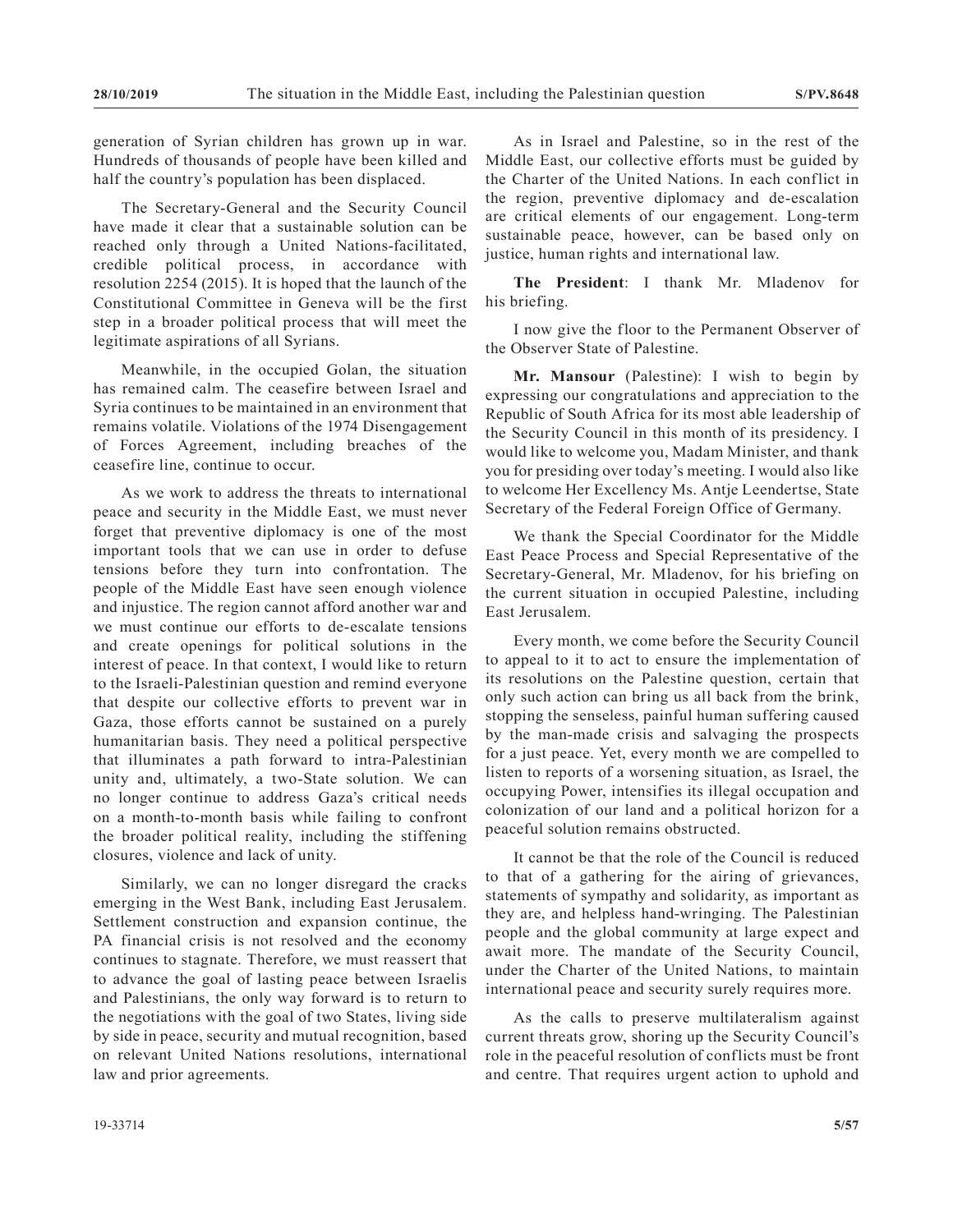enforce international law, aimed at halting violations, deterring future violations and fostering an environment conducive to the pursuit and achievement of peace.

In the case of Palestine, the Council's relevant resolutions, from resolution 2334 (2016) to all resolutions preceding it, provide a solid basis for such action. The international consensus is firm and attempts to alter or negate it have failed. Indeed, we have often heard that, when it comes to the Israeli-Palestinian conflict, there is no need to reinvent the wheel. International law is clear. The parameters of a just solution are clear and there is no alternative to the vision of two States, based on the 1967 lines and in accordance with international law, the relevant United Nations resolutions, the Madrid principle of land for peace, the Arab Peace Initiative and the Quartet road map. But, in the absence of serious action to give tangible meaning to that consensus, the alternative is rapidly unfolding before our eyes and is one of an apartheid State in control of the lives of millions who are being oppressively, violently and unjustly deprived of their fundamental rights, even the right to live as free and equal human beings.

After over 52 years of illegal occupation and the cruel exile imposed on millions of Palestinians for over seven decades, it is clear that the failure to reach a solution is not for lack of attention to the conflict or lack of resolutions; it is for lack of genuine efforts to uphold the rules, decisions and humanitarian commitments that have been repeatedly pled for. As concluded by the United Nations Special Rapporteur on the human rights situation in the occupied Palestinian territory in his latest report:

"No occupation in the modern world has been conducted with the international community so alert to its many grave breaches of international law, so knowledgeable about the occupier's obvious and well-signalled intent to annex and establish permanent sovereignty, so well-informed about the scale of suffering and dispossession endured by the protected population under occupation, and yet so unwilling to act upon the overwhelming evidence before it to employ the tangible and plentiful legal and political tools at its disposal to end the injustice."

Without accountability, the deplorable situation we have faced will surely only worsen, paving the way for more suffering and insecurity for all, with innocent civilians, among them children and woman, bearing the heaviest and most heart-breaking weight of the international community's negligence. Indeed, despite decades of global attention, none of Israel's violations in occupied Palestine have stopped. Those include the colonization or de facto annexation of our land by all means, with the settlements and wall being the most insidious examples; the inhumane 12-year blockade and collective punishment of 2 million Palestinians in the Gaza Strip, inflicting devastating poverty and despair; the killing and injury of defenceless Palestinian civilians by the occupying forces and extremist settlers; the destruction of homes and properties and the forced displacement of Palestinian families, especially in occupied East Jerusalem — with 140 homes demolished in the city in 2019 alone — rendering homeless 238 Palestinians, more than half of them children; the dangerous provocations and assaults at holy sites; the impoverishment and detention of thousands of our civilians, or the blatant theft of our natural and financial resources. That all continues unabated.

The fact is that the occupying Power has been led to believe that it has carte blanche to act as a State above the law, going so far as to openly threaten to annex our land, in flagrant breach of the universal prohibition on the acquisition of territory by force. With or without a formal Government, Israeli politicians and candidates shamelessly compete to see who can be more brutal and punishing to the Palestinians and who can cater more to extremist Israeli groups that will never be satiated, as evidenced by their daily terror campaign against our civilians, as well as their incitement and their rabid landgrabs. Nothing else could be expected in the absence of consequences for such great violations by this most protracted foreign occupation in modern history. Only accountability can change that. I repeat — only accountability can change that.

Therefore, we appeal once more to the Security Council and all States to act. We urge them to mobilize the political will to fulfil their obligations by taking practical measures in line with international law and the relevant resolutions, which guarantee just and sustainable peace and security. The Security Council must shoulder its responsibilities and act immediately in line with its resolutions to bring about a halt to the occupation's crimes, avert further destabilization, protect innocent civilians and salvage any chance for peace. States, intergovernmental organizations and civil society must also uphold their respective roles and responsibilities.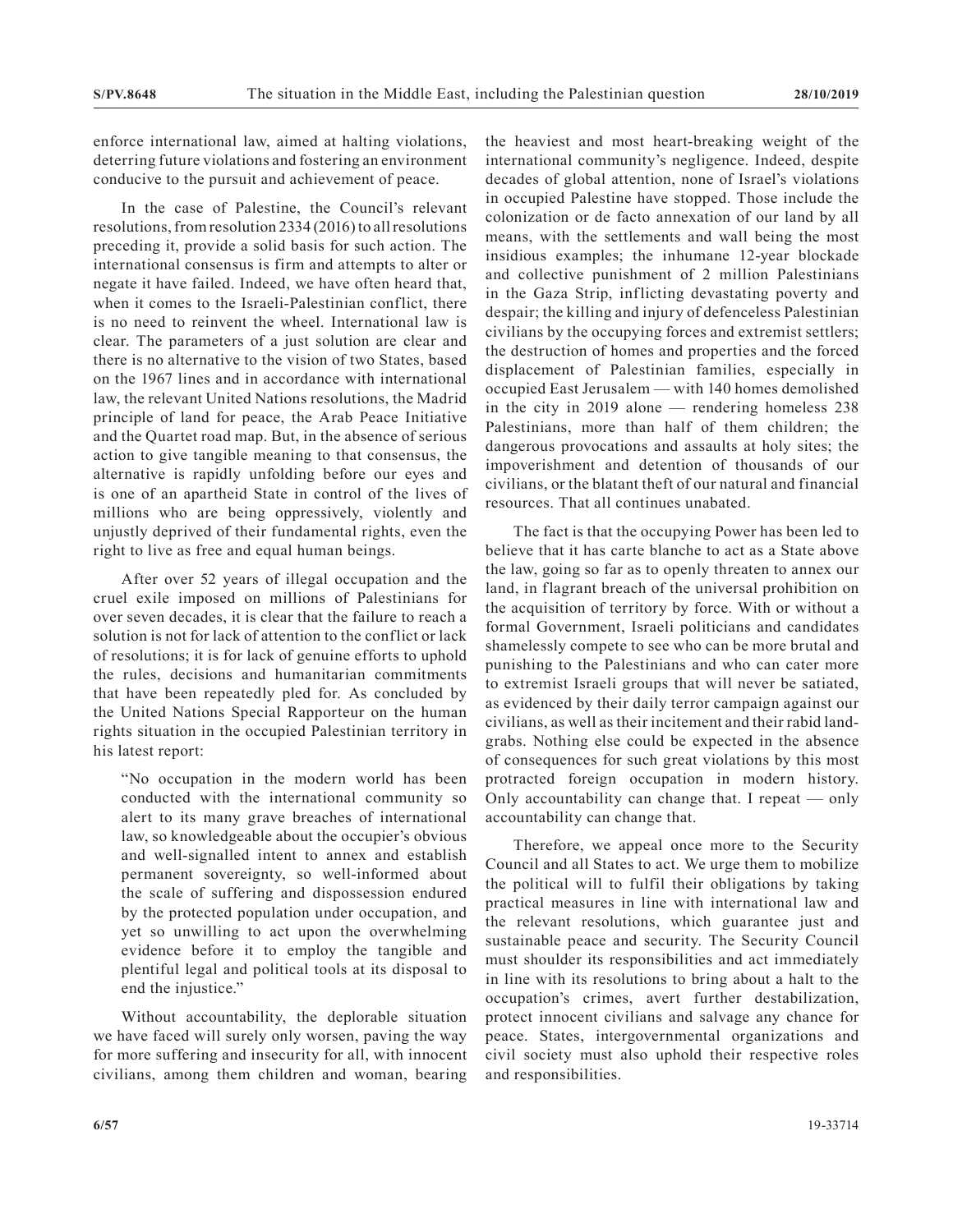Should Israel continue to defy the Council and the will of the international community, it must bear the consequences for its violations. All legitimate political and legal tools and measures available, including sanctions and court prosecution must be pursued to ensure accountability. That must include action pursuant to the call for distinction in resolution 2334 (2016) and other relevant resolutions including, inter alia, resolution 478 (1980), on Jerusalem, and resolution 465 (1980)*,* in which the Council clearly called on all States not to provide Israel with any assistance to be used specifically in connection with its settlements in the territories occupied since 1967.

We urge States to take concrete steps in that regard, in both multilateral and bilateral frameworks, in conformity with their legal obligations and with affirmed support for the two-State solution. We reiterate our call for release of the database on businesses engaged in activities related to the illegal settlements, which was mandated by the Human Rights Council and will help States to uphold their obligations. States also have a duty of non-recognition of any decisions or measures altering or purporting to alter the geographic and demographic character or status of the occupied Palestinian territory, including East Jerusalem*,* in violation of the law, including the Fourth Geneva Convention. All such decisions and measures must be deemed unlawful, null and void and should incur consequences if not rescinded. The legal and historic status quo at the holy sites in occupied East Jerusalem, including at Al-Haram Al-Sharif, must be respected, as must Jordan's custodianship of the Muslim and Christian holy sites.

Lastly, we reiterate our call for continued principled support for the rights of the Palestinian people, including to self-determination and freedom. Until they are realized, we shall continue our appeals for humanitarian assistance to alleviate the plight of our people, including Palestinian refugees and to ensure that they are not left behind. We recognize with deep gratitude the generous international support in that regard through the United Nations Relief and Works Agency for Palestine Refugees in the Near East (UNRWA) and urge strong backing for the renewal of its mandate, an important expression of responsibility and solidarity and an indispensable source of hope and stability until a just solution for the Palestinian refugees is realized based on resolution 194 (II). Only such determined, collective and coordinated action can

sovereign, contiguous democratic State of Palestine, with East Jerusalem as its capital, and achieving Israeli-Palestinian peace and security, the cornerstone for peace and security in the Middle East as per the long-standing international consensus. For the sake of peace, the benefit of all peoples of the region and the respect for the authority of international

law, we must act together to change course, restore hope and attain just and comprehensive peace. Failure to do so will have far-reaching repercussions and unravel decades of efforts and resources invested in our shared noble goals of peace, stability and human dignity. We must not let another generation suffer that injustice.

move us from deadlock to finally bringing an end to the Israeli occupation that began in 1967, thereby fulfilling the Palestinian people's right to independence in their

**The President**: I now give the floor to the representative of Israel.

**Mr. Danon** (Israel): Every three months, we meet here to discuss the situation in the Middle East. As I am sure will happen today as well, the members of this organ will choose to talk about Israel, despite the horrific events that are taking place in the region.

Since our last meeting on this item (see S/PV.8583), Erdoğan has invaded northern Syria and caused instability in the region. As shocking as Erdoğan's recent aggression is, it should come as no surprise. For years now, Erdoğan has been destabilizing the region through violence and by supporting terror organizations. Erdoğan is dragging Turkey down a dangerous new Ottoman imperialist path. He threatens journalists, persecutes religious minorities and promotes anti-Semitism. It was not enough for Erdoğan to persecute the Kurdish citizens of his own country. He has now sent his troops to massacre Kurdish people in Syria as well. He is responsible for the deaths of many innocent people and for the displacement of tens of thousands.

The violence that he has caused in Syria has also led to the strengthening of the Islamic State in Iraq and the Sham (ISIS). While he was busy murdering those who had helped keep the world safe from the threats of ISIS, he allowed ISIS members to break out of prison and subject the world to future attacks. That, too, should come as no surprise, as Erdoğan has a long history of supporting terror. Erdoğan has granted Hamas, a terror organization, political and financial support. He has allowed Hamas to continue to build its leadership and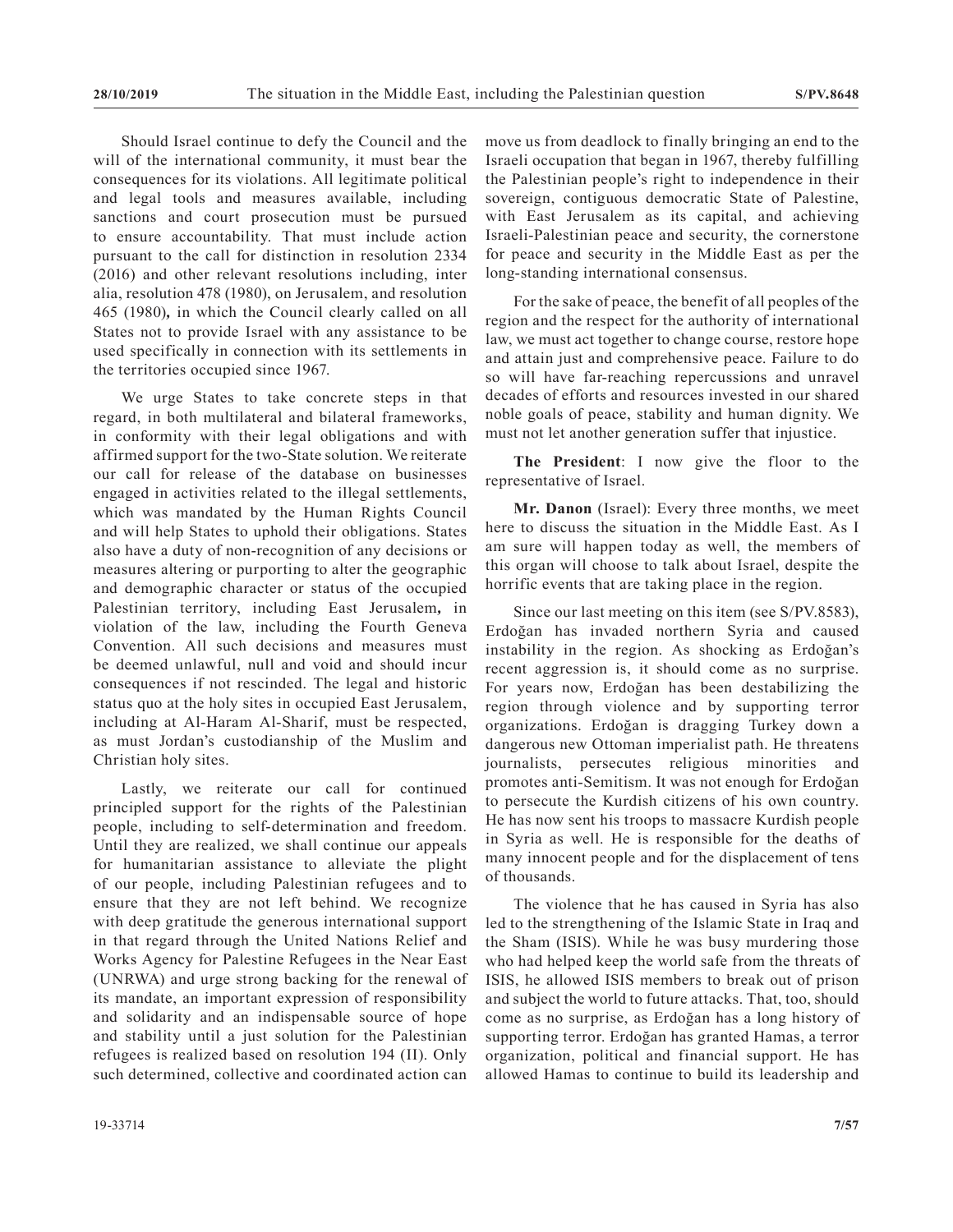infrastructure on Turkish soil. He has turned Turkey into a safe haven for Hamas terrorists and a financial centre for funnelling money to subsidize terror attacks. Erdoğan's Turkey shows no moral or human restraint towards the Kurdish people. Erdoğan has turned Turkey into a regional hub for terrorism.

As Erdoğan expands his terror campaign in Syria, the Security Council focuses on Israel. It is a disgrace to the Council's mandate that it continues to target Israel instead of the atrocities that are being committed by Erdoğan. As we sit here today, recycling old arguments against Israel over and over again instead of focusing on the devastation caused by Erdoğan will not save the lives of the Kurdish people. Israel warns against the ethnic cleansing of the Kurds and calls on the international community to take action and provide aid to the Kurdish people.

Unfortunately, Erdoğan's support for non-State terror organizations does not stand alone. For years, the region has experienced the growing influence of such organizations, and they now play a substantial role in shaping the reality of the Middle East. These terror organizations have been able to grow and act in an increasingly bold manner because they have been backed by countries. It is no secret that some in the region wish to pursue policies and develop capabilities that put the international community at risk. In some cases, countries blatantly defy the international community and pursue their weapons capabilities, as we have seen with Iran's continued development of its nuclear and ballistic missile programmes. However, in other cases those countries wish to further their dangerous ambitions without appearing responsible for doing so. That is why Turkey supports Hamas and recklessly strengthens ISIS. That is why Iran has formed militias. The Iranian regime, whose nuclear ambitions represent the biggest threat to world peace, uses organizations as proxies to further its dangerous plans. Those organizations are doing Iran's dirty work and granting it a form of plausible deniability.

These organizations have multiplied and spread like a dangerous virus. They are now present in Syria, Iraq, Lebanon, Yemen, Gaza, the Sinai peninsula, Libya and other locations. For example, the Al-Hashd Al-Shaabi Shia militias have long stopped focusing on fighting ISIS and have since, under Iranian influence, been challenging the stability of Iraq. The militias' stronghold on the Iraqi-Syrian border, an area that serves as a crucial part of the Iranian land-bridge through the Middle East, poses a threat to the security of the citizens of Iraq and to the stability of the Government. In northern Syria, ISIS has recently been strengthened by Erdoğan's attack on the Kurds and continues to pose a threat to peace and stability in the region. Hizbullah continues to strengthen its hold in western Syria and arm itself in Lebanon. Ansar Allah Houthis continue to be a source of violence, both in Yemen and in the rest of the region, as we recently witnessed in Saudi Arabia. In Gaza, Hamas and Palestinian Islamic Jihad continue to target innocent civilians on both sides of the border and defy the efforts made by parties in the region to bring the violence to an end.

These terrorist organizations do not all share the same ideology and they differ in their perverted interpretation of religious text. However, they all share one main goal — to rid the region of nation States and inaugurate a single religious leadership to preside over the world. These organizations undermine the sovereignty of States, disregard the rights of citizens and cause instability. They do not believe in the rights of women, the rights of the lesbian, gay, bisexual and transgender community, or the freedom of religion. These organizations have been using brutal force against civilian populations to pursue their agendas. They have been murdering and raping. They have been looting towns and using children as soldiers and human shields. When one of these organizations represents a single party to a conflict, its willingness to do whatever it takes can be dangerous; but when many parties act that way in a region that is already volatile, the consequences can be and have been horrific. These are the actors that are now playing a substantial role in shaping the reality of the Middle East.

Many of these organizations have set up camp on Israel's borders. Up north in Lebanon, there is Hizbullah; in Syria, there are Iranian militias and Hizbullah; in Gaza, there is Hamas and Palestinian Islamic Jihad; and in the Sinai peninsula, there is ISIS. Israel will continue to do everything in its power to defeat those organizations and keep our civilians safe. However, it is not the safety and well-being of only one country or even one region that are on the line. The lack of stability has grave consequences for the entire international community.

The recent Iranian attacks on Saudi Arabia, for which Iran got the Houthis to claim responsibility, did not only cause unrest in the region, but also affected the world economy. The price of oil jumped after the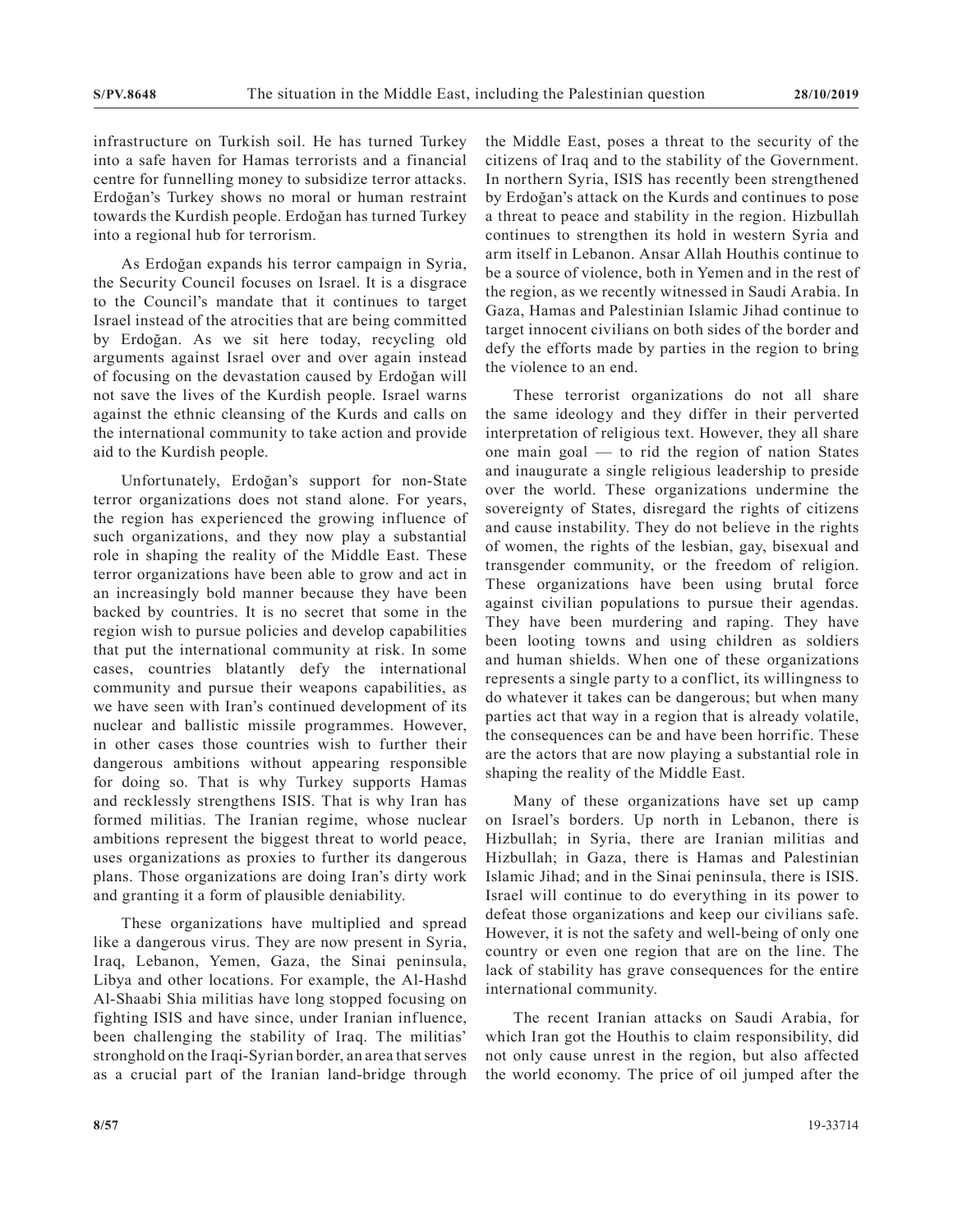attacks on the oil facilities. Consumers worldwide bore the literal cost of the harm to the global supply of crude oil. The non-State terror organizations of the region act in ways that are dangerous to the world economy and their effects are felt far beyond the region.

The economy is not the only way in which those organizations affect the international community. When citizens are persecuted in their own homes and are terrorized by those organizations, they do not stay home. They seek to flee as far as they can and they become refugees. Sometimes they stay in the Middle East, but, as we have seen in recent years, many make their way to Europe. By the end of 2016, nearly 5.2 million refugees and migrants had reached European shores after enduring agonizing journeys from Syria, Iraq and other countries.

Unfortunately, many more did not manage to reach those shores. In 2018, more than 138,000 people risked their lives trying to reach Europe by sea. More than 2,000 of them drowned. In Yemen, 3 million people have been forced to flee their homes because of increased violence. Many flee to neighbouring countries such as Saudi Arabia, Djibouti and Ethiopia. The immigration crisis is a direct result of the growing power of non-State terrorist organizations in the region. The proxies of Iran and other terrorist-supporting States are forcing people out of their homes, leaving the rest of the world to take care of them.

This organ was created to promote stability and safety in the world. However, the world in which this organ was created — a world in which violence was played out among States — no longer exists. The international community is trying to win again new players, using an old strategy in a game that has long since evolved. If this organ wishes to truly serve its mandate of promoting safety and stability, it must adapt itself to a world with non-State actors.

For years, Israel has had to deal with non-State terrorist organizations that seek to destroy it. Through its experience, Israel has developed methods for dealing with them and looks to share those methods with the world. The international community must come together to return stability to the region by immediately taking the following four steps.

First, we must all recognize such non-State organizations for what they are — terrorist organizations. The international community must

designate them as terrorist organizations and publicly condemn them and their actions.

Secondly, we must prevent the funding of such organizations, which includes using our intelligence forces to find all sources of revenue that they hold and cutting them off. It also means forcing regimes to stop providing funding to those organizations and applying more sanctions.

Thirdly, we must encourage the countries in which those terrorist organizations live to take action against them, and we must assist them in those efforts.

Finally, if all else fails, we must take military action to stop those terror organizations. Israel congratulates our dear friend the United States on its recent, successful operation. Al-Baghdadi, the leader of the Islamic State in Iraq and the Sham, posed a threat to the safety and security of the entire world. We thank the United States for making our world safer.

The four steps I have mentioned are not enough. If this organ wants to serve its purpose of promoting safety and stability in the new world order, it must adjust. We must work together to promote new methods and forms of cooperation. The Council was created to ensure the security and stability of the United Nations Member States. Non-State terrorist organizations represent the biggest threat to both security and stability. It is our human obligation to fight for the lives of innocent civilians; it is our moral obligation to fight for human rights for all; it is our mandated obligation to ensure that nation-States are not held hostage by terrorist organizations and the countries that support them. I call upon my fellow members to join forces in the fight against this threat.

**The President**: I shall now make a statement in my capacity as Minister for International Relations and Cooperation of South Africa.

South Africa firmly believes that the question of peace in the Middle East will not be resolved unless the question of Palestine is resolved. Today, we debate the longest-standing subject on the agenda of the Security Council. Our failure to find a resolution to the plight of the people of Palestine and to secure their peace and freedom is a profound stain on our stated mission and objectives. In the period since our previous debate, the situation has deteriorated markedly, suggesting even less hope for peace.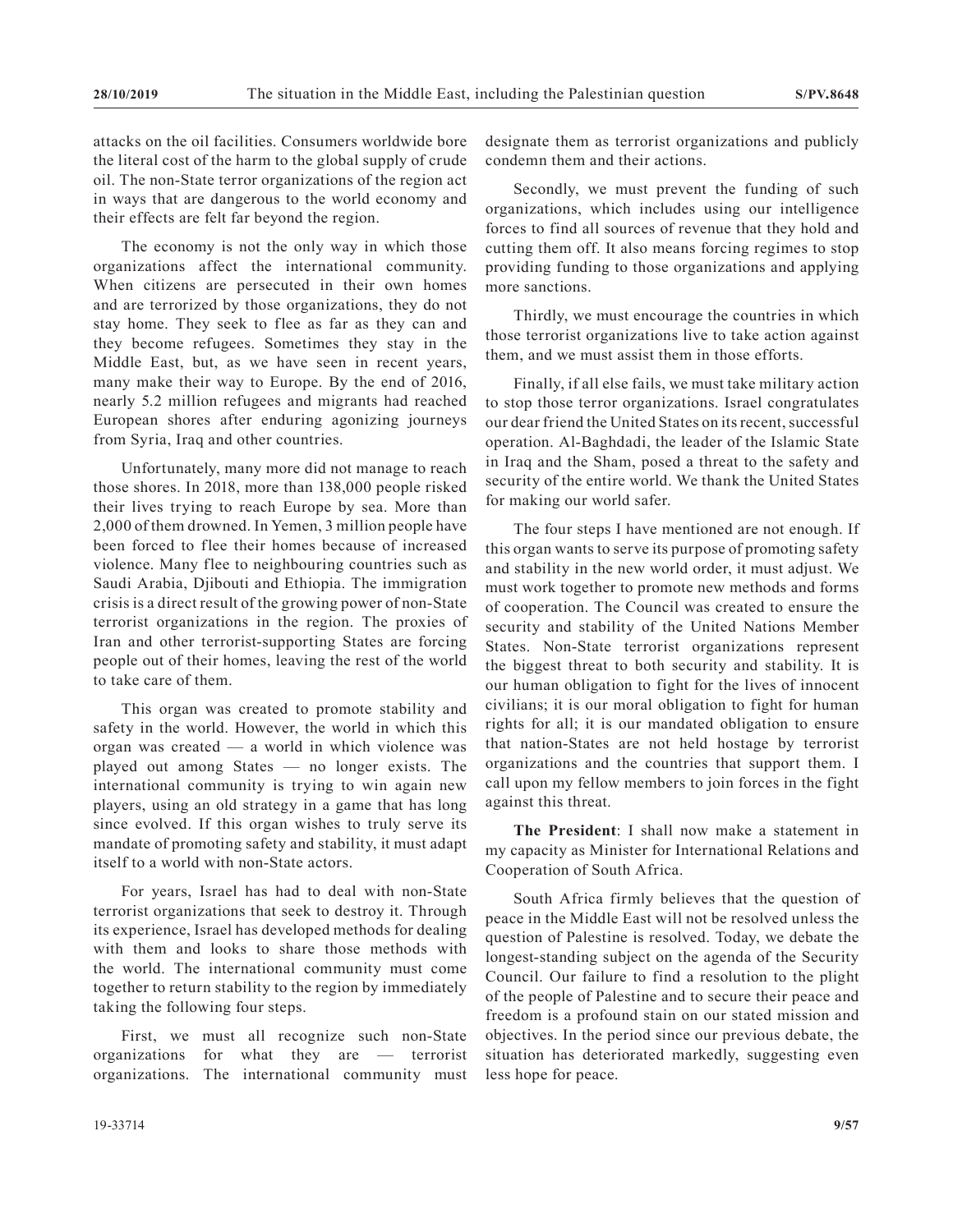The Council has a duty to the people of Palestine, which is clearly articulated in the Charter of the United Nations, and it is vital that dedicated attention be directed towards finally achieving the outcomes stated in manifold United Nations resolutions.

South Africa believes that it is always possible to find solutions to seemingly intractable challenges. Our own struggles were advanced by United Nations action and determination to end a crime against humanity. We need similar, vigorous international solidarity, indignation and commitment for Palestine. The Council is fully aware that it is in this very organ that the elusive breakthrough exists — that it is only several of the members present here that can ensure peace and security in Palestine and the entire Middle East.

Council resolutions have been breached and ignored. Resolution 2334 (2016) confirmed that the Council would not recognize any changes to the 4 June 1967 lines, including with regard to Jerusalem, other than those that were agreed by the parties through mediation. Yet those very agreed decisions and negotiations have been undermined through unilateral decisions aimed at predetermining the outcome of the negotiations. That points to bad faith and can never secure peace.

Of even greater concern is the fact that the people of Palestine seem to have become a forgotten people whose hopes are dissipating in the face of diminishing world support and the absence of any real attempt at honest and genuine negotiations. We in South Africa are gravely concerned by the continued disregard for the long-standing Middle East peace process through the systematic foreclosing of the final status issues, particularly with regard to the borders, the return of refugees, the status of Jerusalem and the ever-expanding illegal settlements. There is clearly no intention to seek or achieve peace by those implementing such actions. How is it possible to believe in the Council, in peace and security, in the face of such offending breaches of its very decisions?

The Council must find ways to repair its damaged and waning credibility as a source of peace and security. First, the Council must insist on receiving regular written reports on the implementation of its decisions, particularly with respect to resolution 2334 (2016). Secondly, the Council must visibly show its solidarity with the long-suffering people of Palestine by ensuring that the long-overdue field visit to the occupied Palestinian territory is conducted by those on the Council willing to do so. Thirdly, the Council must take further action against the continued violation of human rights and disregard for international law.

South Africa fully supports a two-State solution and an agreed peace process aimed at ensuring two coexisting viable States side by side, offering hope and example to those who suffer hatred and insecurity. This solution would bring important benefits for the entire region. We also utterly condemn the human rights violations against the Palestinian people and the violence directed at the people of Gaza and the West Bank through occupation and aggression by Israel.

The Council cannot be seen to condone such actions of violence and hostility as the building of further barriers and walls, the closing of schools and the killing of civilians. The Council should act to ensure gestures of hope and the building of trust between the parties, which requires, as a first step, a firm statement against intolerance of violent infringements and other negative actions.

This institution, the United Nations, was founded on the principles of ensuring the presence and practice of human rights, respect for the worth and dignity of every person, equality whether rich or poor, mighty or weak, and a world of justice, peace and respect for international law. On the subject of Palestine, we have clearly failed on these principles. Our commitments have fallen short, and suffering continues unabated. We must do more before the next debate.

There are many who will speak on this subject today, which indicates great trouble and great interest in this troubling inadequacy. Let us remember that while debate is important, we lose credibility as an institution when words are not accompanied by action. The people of Palestine require action.

I now resume my functions as President of the Security Council.

I now give the floor to the other Council members who wish to make statements.

**Ms. Leendertse** (Germany): Germany is firmly committed to a rules-based international order and multilateral cooperation, which is why Germany, together with France and other States, hosted a ministerial event during the high-level week here in New York under the auspices of the Alliance for Multilateralism, with the participation of ministers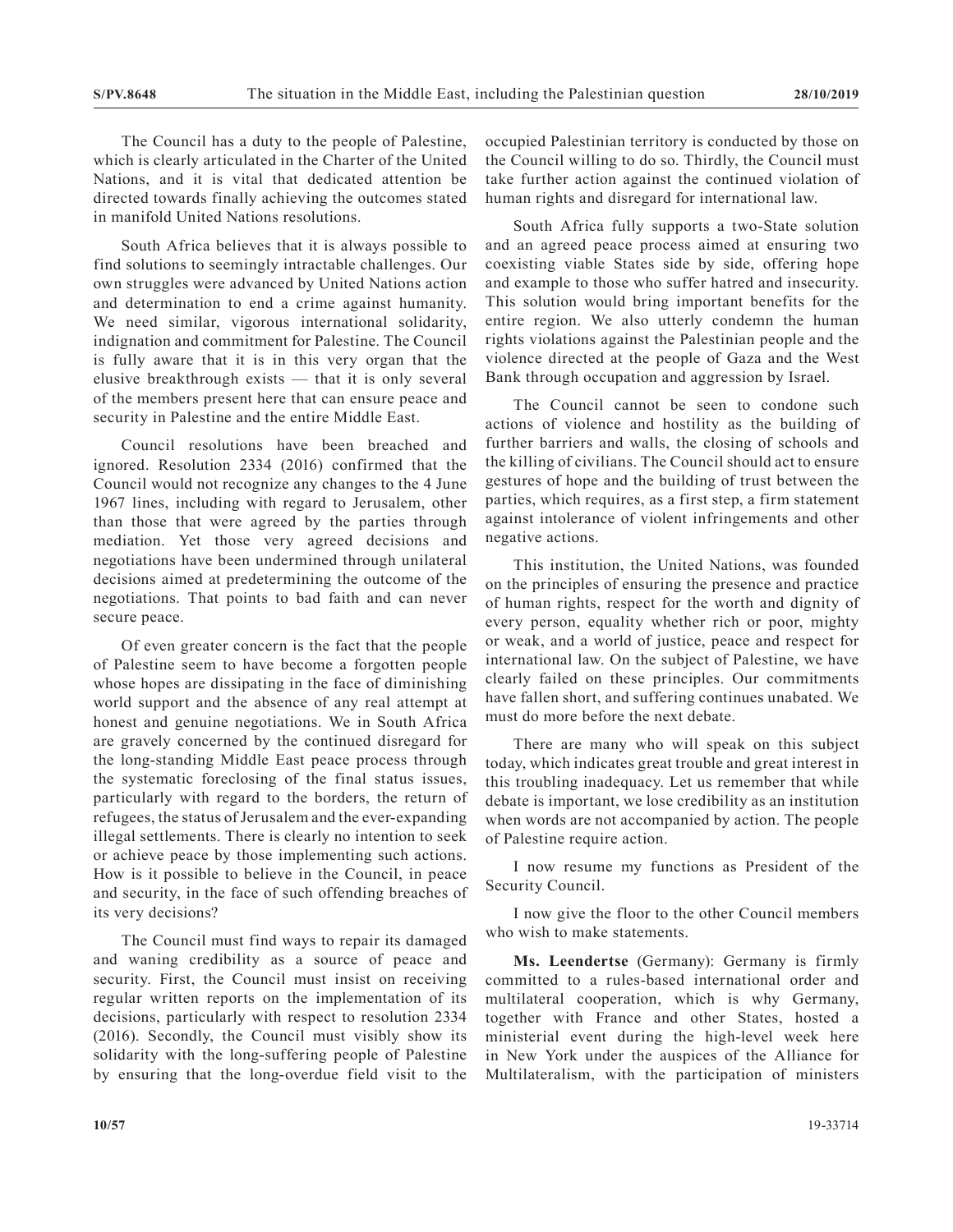from more than 50 States. Global challenges need to be addressed together, in a joint effort and in a multilateral framework that is able to defend what has been agreed.

What is true at the global level is also true at the regional level, including when it comes to the Israeli-Palestinian conflict. The best and only way to achieve a just and lasting solution to the Israeli-Palestinian conflict is for the international community to work together, remain committed to a common set of rules and values, and do so in the framework of the United Nations.

Germany therefore remains fully and firmly committed to a negotiated two-State solution based on the internationally agreed parameters. We believe a two-State solution is the only viable answer to the Israeli-Palestinian conflict that meets Israeli and Palestinian security needs, fulfils Palestinian aspirations for statehood and sovereignty, ends the occupation that began in 1967, resolves all permanent status issues, and guarantees equal rights for all inhabitants.

The Israeli-Palestinian conflict is first and foremost a political conflict that requires a political solution. Addressing the economic aspects of the conflict alone cannot replace a political solution negotiated between the parties for the purposes of achieving lasting peace. In line with the European Union and our European partners, we welcome and support any initiative that aims at reviving the peace process as long as it is based on a commitment to a viable two-State solution, as internationally agreed, and as long as it is acceptable to both parties, Israelis and Palestinians.

Joint efforts to restore a political perspective for the resumption of the peace process are urgently needed. We therefore support any attempt to restart meaningful direct talks and negotiations between the parties with the objective of reaching a just and lasting solution.

There will not be and there cannot be a fast track to peace. Forgoing the most controversial questions of the peace process by taking them off the table or creating facts on the ground will not lead to sustainable peace. We therefore call on all parties to refrain from taking unilateral measures and collectively counter the negative developments on the ground that are undermining the viability of a negotiated two-State solution to the Israeli-Palestinian conflict on the basis of the internationally agreed parameters.

One of the main obstacles to a political settlement of the Israeli-Palestinian conflict is, in our view, the continued settlement activities in the territories occupied since 1967. We reiterate our position that Israeli settlement activities in the occupied Palestinian territories are illegal under international law and undermine the prospects for a negotiated two-State solution. We call upon Israel to end the expansion of settlements, the legalization of settlement outposts and the demolition, seizure and evictions of Palestinianowned structures. Germany will not recognize any changes to the 4 June 1967 lines, including those concerning Jerusalem, other than those agreed upon by the parties. Resolution 2334 (2016) needs to be fully implemented, not only regarding settlement activities. The obligations it sets out with regard to acts of terror, violence against civilians, incitement, provocative actions and inflammatory rhetoric need to be honoured as well.

Germany condemns all attacks on Israel, including the repeated firing of rockets from Gaza by Hamas and other groups, in the strongest possible terms. Indeed, Hamas and other groups must stop firing rockets from Gaza into Israel. They must renounce the path of violence and allow the Palestinian Authority to return to Gaza. Against this backdrop, Germany welcomes the announcement by President Abbas to hold elections in the near future. Germany remains steadfast in its commitment to Israel's security as a Jewish and democratic State. We will not be silent whenever Israel's security or right to exist is questioned or compromised.

The increase in violence and provocative rhetoric and actions is deeply worrying. We strongly urge all sides to de-escalate, exercise restraint and refrain from provocative rhetoric and actions. Considering recent events at the Al-Haram Al-Sharif/Temple Mount, we recall the paramount importance of maintaining the agreed status quo for keeping the peace at these holy sites.

The deteriorating humanitarian and economic situation in Gaza, in particular the situation in the health-care sector, remains deeply worrisome. We also call upon Israel and the Palestinian Authority to do their part to improve the dire humanitarian situation in Gaza. We encourage States Members of the United Nations to step up their financial support in order to close the current funding gaps of the Office for the Coordination of Humanitarian Affairs and the United Nations Relief and Works Agency for Palestine Refugees in the Near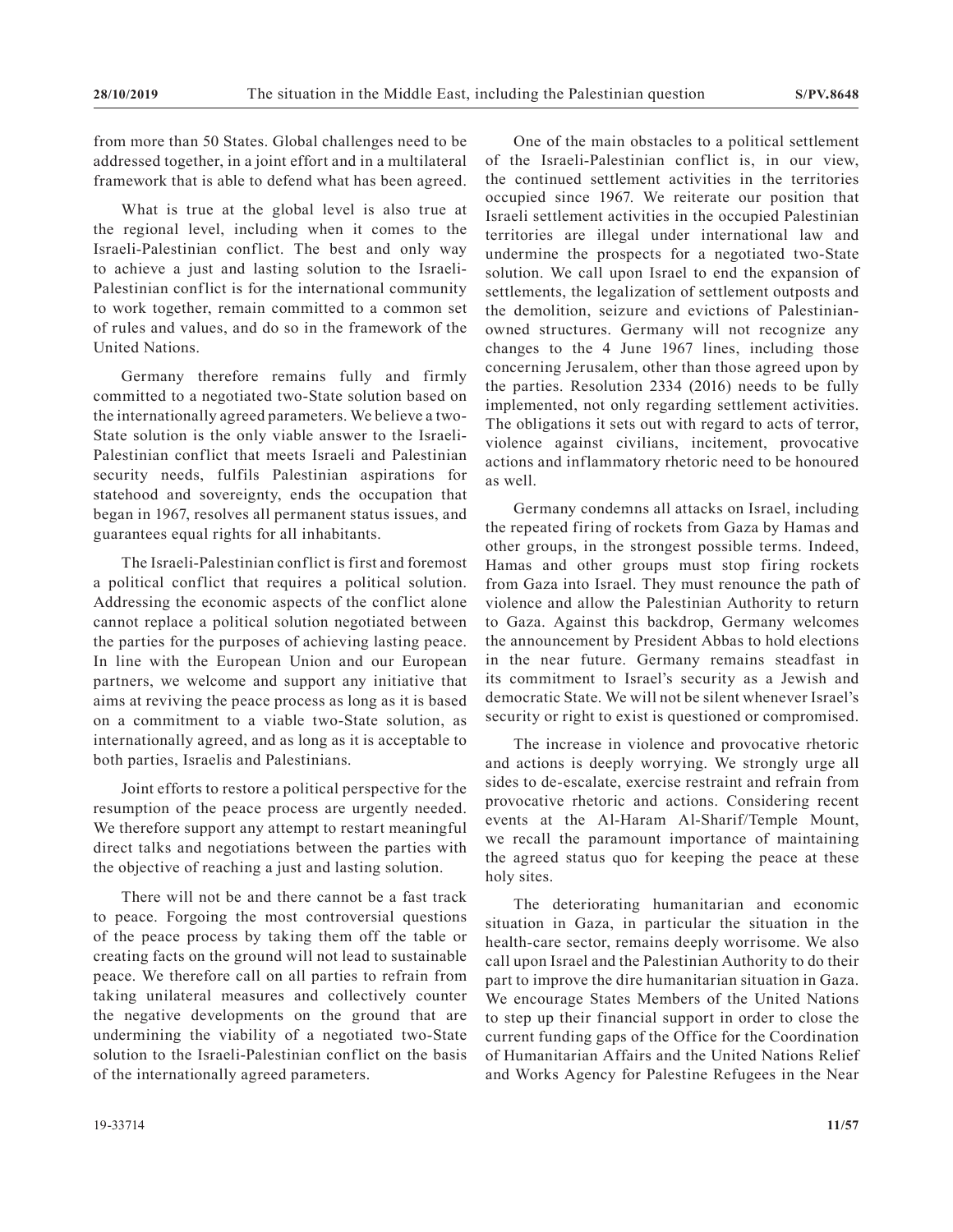East (UNRWA), and to ensure the provision of basic health-care services in Gaza.

UNRWA remains indispensable for meeting the basic needs of Palestinian refugees. By providing humanitarian assistance, health-care services and education, UNRWA is key to maintaining stability in the region. As the largest bilateral donor, Germany remains firmly committed to UNRWA and continues to significantly contribute to the Agency's budget. We encourage others to similarly continue their political and financial support for UNRWA's crucial work. However, we also expect UNRWA to work arduously towards the swift termination of ongoing internal investigations.

**Mrs. Craft** (United States of America): The present issue is one of the more complex issues that the Council has to navigate. I therefore wish to thank the Special Coordinator for his good-faith efforts and for the evenhanded perspective he brings to these briefings.

Before discussing today's topic, I want to make brief mention of the important event that occurred over the weekend. As President Trump stated, the world is a much safer place following the operation by American special operations forces that resulted in the death of Al-Baghdadi. I want to thank Americans, fearless women and men in uniform, our intelligence community and our partners, who executed this mission flawlessly, for their efforts in bringing the leader of the Islamic State in Iraq and the Levant to justice.

In my remarks on the issue last month (see S/PV.8625), I largely focused on Israel, which receives a disproportionate amount of the United Nations attention when it comes to the discussion of peace and security in the Middle East. This attention is unfairly negative and one-sided. In the past two years, there have been some 20 resolutions in the General Assembly either implicitly or explicitly criticizing Israel.

Today, I want to use my remarks to shed light on an actor that somehow receives far less criticism than Israel and whose behaviour has never been seriously scrutinized by the Council or by the General Assembly: Hamas, a terrorist organization that oppresses the Palestinian people in Gaza through intimidation and outright violence while inciting violence against Israel.

Hamas is one of the largest obstacles to real peace and prosperity for Palestinians and to the resolution of this conflict. If this institution is genuinely concerned with peace, we should be eager to examine Hamas'

behaviour more closely. To begin, Hamas exhibits a blatant lack of respect for democratic principles. In recent months, as frustrated residents of Gaza have voiced their opposition to the intolerable living conditions created by Hamas' rule, Hamas has brutally beaten peaceful protesters, raided homes and detained organizers and journalists advocating for better living standards. I condemn this behaviour. We all should.

The disregard Hamas shows for the will and rights of the Palestinian people is matched only by the disregard for innocent human life. We all know that Hamas blindly fires rockets into Israel, as they have done hundreds of times in 2019. But it is important for us to understand what that means at a human level. The vast majority of rockets fired by Hamas are unguided, which means that a lethal munition is just as likely to hit a classroom full of children as it is to strike a military asset. We cannot imagine the fears of Israeli mothers who know their children may spend recess running from the playground to the bomb shelter, or the Palestinian fathers who know that unguided rockets fly over their roofs while their children sleep. I condemn these indiscriminate attacks. We all should.

If there is anything more despicable than Hamas' attacks on civilian areas, it is the way they treat their own children as pawns in a political game. Every Friday, Hamas encourages minors to join riots at the security fence, hoping that violence will erupt and that the children will be injured or even killed as a result, thereby feeding their propaganda machine. A more cynical and shameful approach could not be devised. This is child abuse, plain and simple, and I condemn it. We all should.

We have a responsibility to say what is plainly true about Hamas, as well as the Palestinian Islamic Jihad and other militant actors in Gaza, just as we have an obligation to say what is plainly true of human rights abusers around the world. To remain silent in this instance would be an act against principle and an insult to the Palestinian people. It is therefore my genuine hope that this Chamber and, indeed, the halls of the United Nations will one day resound with the truth that we have spoken about Hamas. Lasting peace in the Middle East and a better future for all Palestinians depends on it.

**Mr. De Rivière** (France) (*spoke in French*): France, together with the European Union, offers its steadfast support for the two-State solution. We continue to defend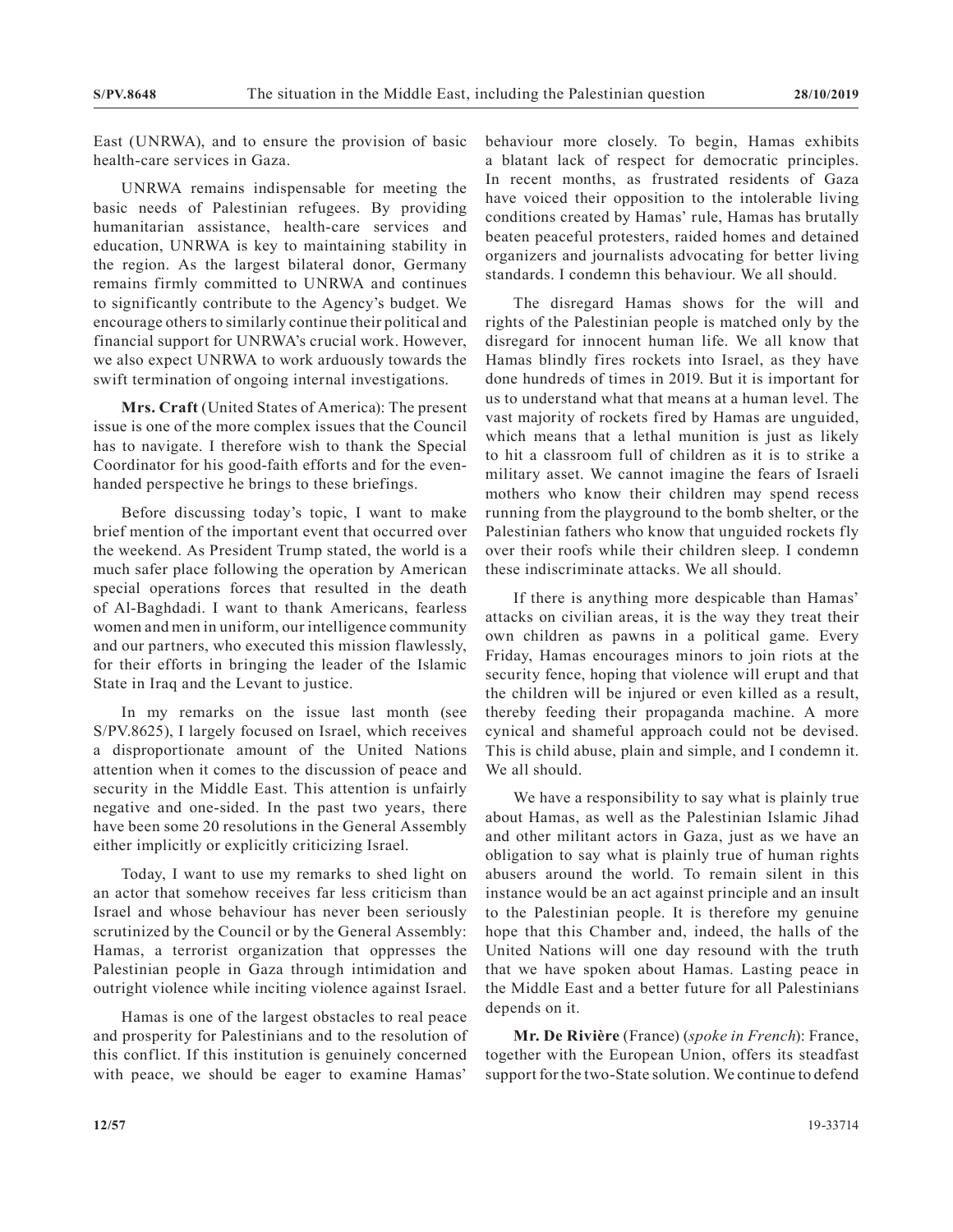this position, not only because it is just and in line with international law, but also because it is realistic. It is the only way to meet the aspirations of both the Israeli and the Palestinian peoples and, ultimately, bring lasting peace to the region. It must enable the establishment of a fully functioning Palestinian State, living in peace and security alongside the State of Israel, within secure and internationally recognized borders along the 1967 lines, with Jerusalem as the capital of both States.

For its part, France will continue to defend, as it always has, the creation of a Palestinian State. We will also continue to oppose, as we always have, all those who attack the security — and indeed, the very existence — of Israel. Every day we witness how the absence of a political perspective fuels despair, radicalization in all its forms and the risk of regional destabilization. The parties must therefore refrain from any measure contrary to international law that could endanger the viability of the two-State solution.

Bolstered by those convictions, the international community and the Council in particular have defined and endorsed this two-State solution. All Council resolutions remain valid and relevant, from resolutions 242 (1967) and 338 (1973) to resolution 2334 (2016) on settlement building, as well as resolution 1515 (2003), adopted unanimously by the Council and which enshrines the two-State solution. The jurisprudence of the Council must be respected in its entirety; it is not an *à la carte* menu.

At a time when the prospect of a two-State solution may seem to be further and further away, it is more important than ever to remind the parties that there is no viable alternative. Any peace plan that distances itself from the two-State solution is an illusion. The aspirations of one people cannot be sustainably realized to the detriment of the rights and aspirations of the other. The economic development of the occupied Palestinian territories is a necessary condition, and that is why France and the European Union support the action of the Ad Hoc Liaison Committee for the Coordination of International Assistance to Palestinians. But that is not enough — there will be no peace without a genuine and comprehensive political solution.

The most recent developments must be considered in the light of this collectively defined objective of the two-State solution. France welcomes the announcement made by President Abbas to the General Assembly on the holding of general elections (see A/74/PV.7). In

order for these elections to be pluralistic and inclusive, it is important that they be held in all Palestinian territories, including the Gaza Strip and East Jerusalem. In any case, President Abbas' announcement must be an element of inter-Palestinian reconciliation, which constitutes one of the conditions for achieving peace. I wish to highlight the efforts made by Egypt in this regard.

The arrangement reached at the beginning of October between Israel and the Palestinian Authority on the transfer of income is also commendable, pending the conclusion of a comprehensive and lasting agreement. Despite that, the situation on the ground continues to deteriorate and renders peace more difficult. In the West Bank and East Jerusalem, the ongoing building of settlements, illegal under international law as reaffirmed by resolution 2334 (2016), is fuelling tensions and undermining the viability of the two-State solution. Recent statements on the possible annexation of certain areas of the West Bank are also very worrying. This would constitute a barrier to peace and a grave and unprecedented violation of international law. Along with our European partners, we will continue to monitor the situation closely, including any movements towards annexation, and act accordingly.

In Gaza, despite the maintenance of a precarious calm and respect for the truce since mid-September, the humanitarian situation remains catastrophic. Beyond emergency responses, there will be no lasting improvement in the situation in Gaza without a political solution involving the return of the Palestinian Authority and the lifting of the blockade, with credible security guarantees for Israel. We call for respect for the right to peaceful demonstration and the proportionate use of force.

As we await lasting peace, which will provide a just response to the issue of refugees, our collective support for the United Nations Relief and Works Agency for Palestine Refugees in the Near East remains essential. Such support is all the more important as we approach the triennial renewal of its mandate by the General Assembly this fall.

In conclusion, I wish to reiterate that France will continue to work towards the two-State solution. Because France is a friend to both Israel and Palestine, we stand ready to encourage them to resume dialogue. Since the spring of 2014, there has been no peace process, only constant announcements of postponed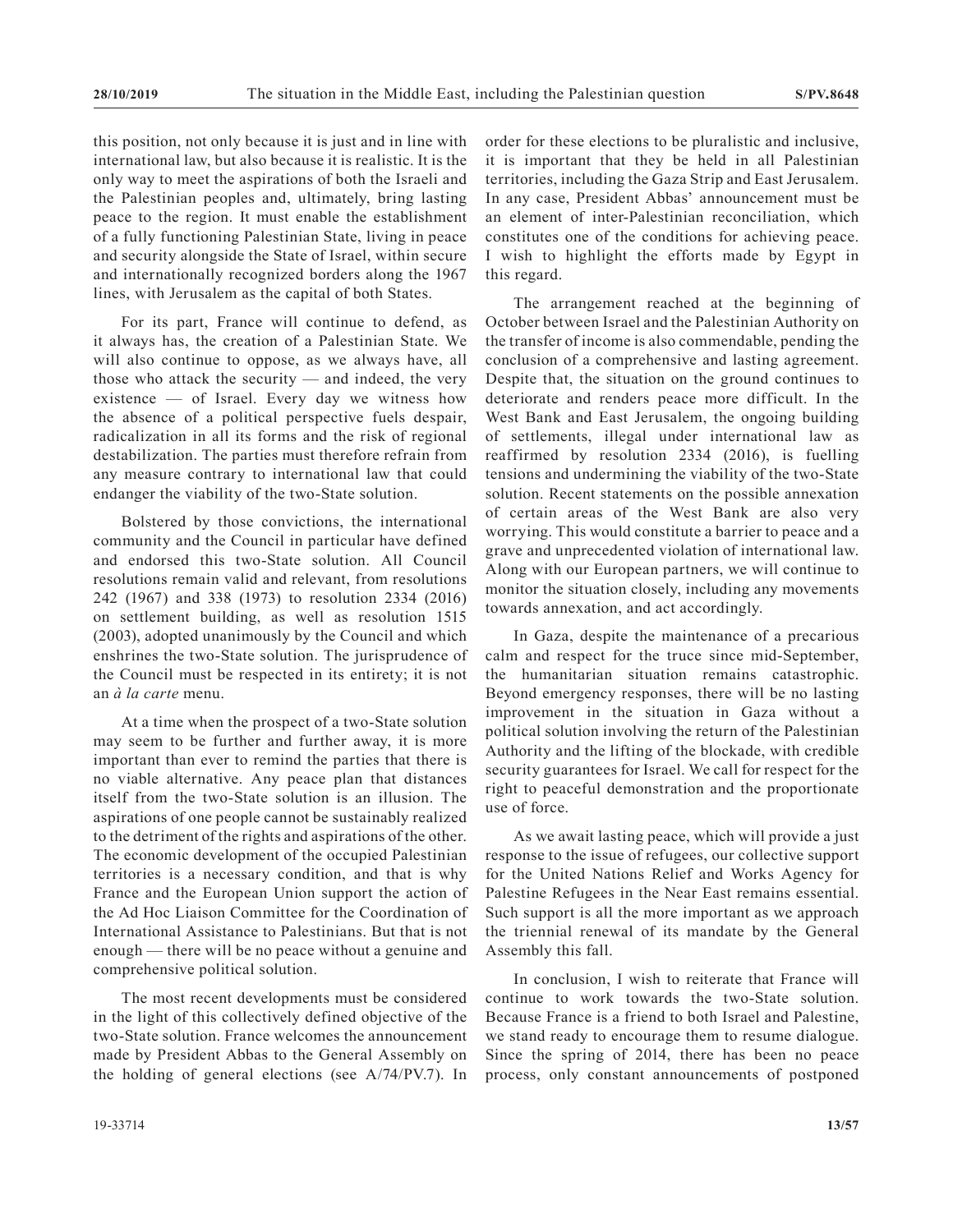initiatives that never see the light of day. The Security Council must play its role, both in terms of ensuring the implementation of its past resolutions and supporting the emergence of a solution that can only come from the parties themselves.

**Mr. Alotaibi** (Kuwait) (*spoke in Arabic*): At the outset, Madam President, we wish to welcome both your presence in the Security Council today and the fact that you are presiding over this meeting. We also welcome the presence of the State Secretary of the Federal Foreign Office of Germany. We wish to thank Mr. Nickolay Mladenov, Special Coordinator for the Middle East Peace Process, and reiterate our full support for his efforts and mandate, which he is ably fulfilling in a difficult and delicate security and political environment.

Upon joining the Organization, States Members of the United Nations adopt the purposes and principles enshrined in the Charter, including the specific mandate given to the Security Council under Article 24, in which Member States confer upon the Council primary responsibility for the maintenance of international peace and security and agree that in carrying out its duties under this responsibility the Council acts on their behalf. Furthermore, Member States agree, in accordance with Article 25 of the Charter, to accept and carry out Council resolutions. Today, at a time when Israel, the occupying Power, continuously ignores or violates the resolutions of the Security Council, and make it impossible to resolve the Palestinian question, which represents the core of the Palestinian-Israeli conflict, and thereby to achieve a just and comprehensive peace, we would like to highlight the binding nature of Security Council resolutions.

First, the Charter of the United Nations is an international treaty, whose articles carry the same weight and trigger the same kinds of obligations that other instruments of international law do, particularly in terms of their mandatory nature, which binds Member States in terms of such principles of international relations as the sovereign equality of States and the illegality of the use of force against States. Since the founding of the United Nations in 1945, the Security Council has adopted dozens of resolutions on the Palestinian question, most of which have focused on calling on Israel, the occupying Power, to end its occupation of and violations committed in occupied Palestinian territory. However, those resolutions have

remained ineffectual, despite of the fact that they are binding on all countries.

Secondly, although States Members of the United Nations have delegated a major part of their authority to the Security Council, the Council has regrettably been incapable of making the occupying Power implement its resolutions. Of further concern is the contempt with which the occupying Power treats the Council and its resolutions, particularly those aimed at protecting the legitimate rights of the Palestinian people and at putting an end to all illegitimate and illegal actions taken against them, their property, sacred places and fundamental rights.

Thirdly, given that the Security Council is the organ mandated by the Charter to assume responsibility for the maintenance of international peace and security, the strength of its resolutions derives from the fact that no State has the right to renounce its obligation to implement those resolutions, particularly those adopted in the context of Council efforts to end conflict.

Fourthly, Council resolutions are of particular importance in addressing the Palestinian question because international consensus on the issue is a fundamental pillar of any peace agreement and represents the legal basis and key reference point for all endeavours and negotiations aimed at resolving the issue, in particular the two-State solution and the principle of living side by side in lasting peace.

Fifthly, it is regrettable that Israel, the occupying Power, continues to act as if Council resolutions on the Palestinian-Israeli conflict are irrelevant. In fact, Israel is attempting to alter the historical and demographic situation on the ground, particularly in Jerusalem, by resorting to military force and expansionist settlement policies, despite the call in resolution 2334 (2016) for an end to such policies. Today, Israel is demolishing Palestinian buildings and houses, resulting in forced displacement of residents. Violence is committed by settlers against local inhabitants. The Gaza Strip is under siege. Attacks on Al-Aqsa Mosque are regular events. Moreover, the United Nations Relief and Works Agency for Palestine Refugees in the Near East (UNRWA), which has provided essential services to the Palestinian refugee community for decades, is under tremendous financial pressure. We wish to take this opportunity to express our full support for UNRWA and its mandate and condemn all practices aimed at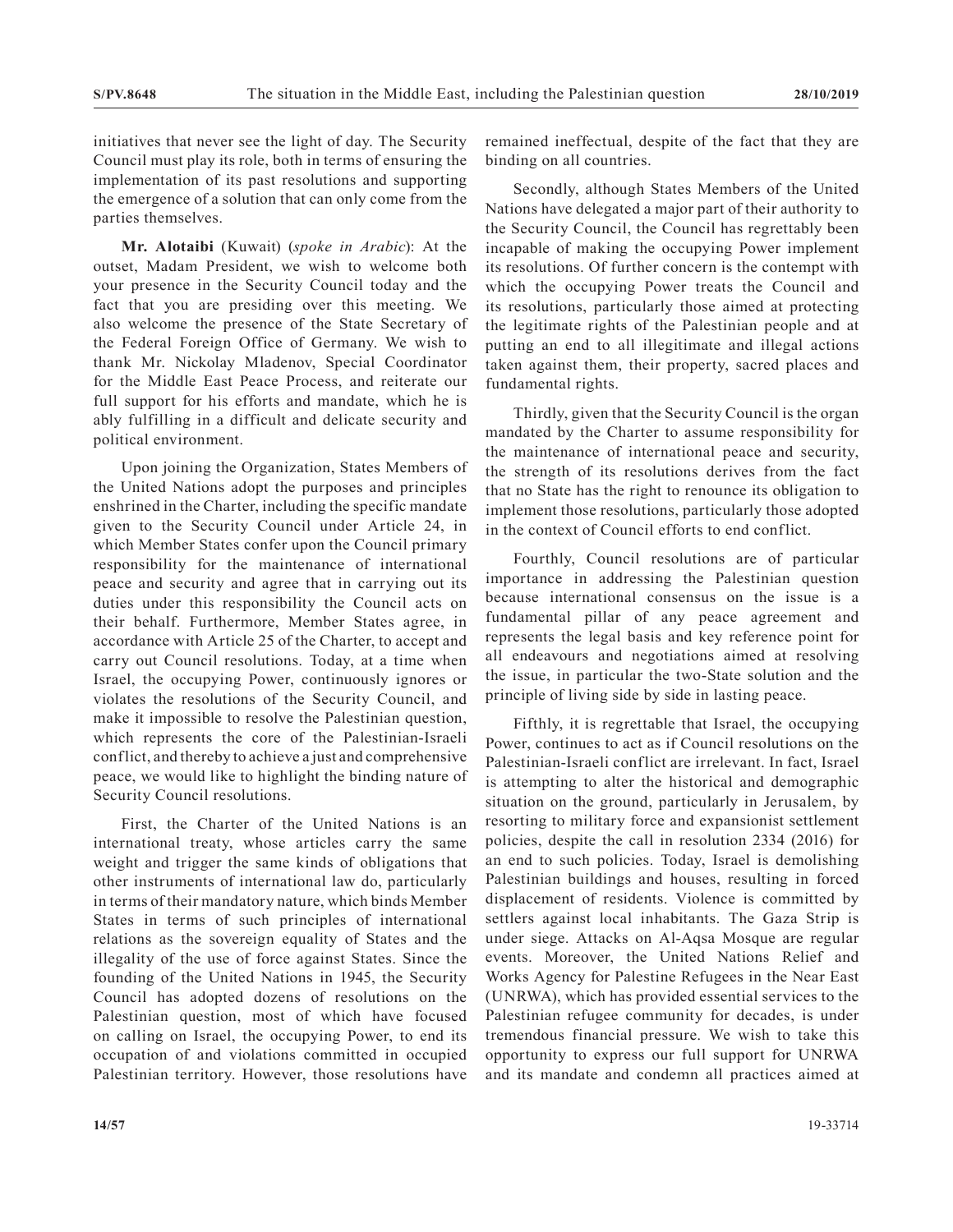acquiring territory by force, in violation of international law and the Fourth Geneva Convention of 1949.

The Security Council has the primary duty of maintaining international peace and security, acting on behalf of the States Members of the United Nations as their executive organ. Council resolutions are therefore binding, which means that Member States have an international responsibility to hold to account those States that are not complying with the Council's resolutions, namely, in this case, the State of Israel, the occupying Power, which has deliberately disregarded the legal nature of Council resolutions for decades and has shown nothing but contempt for the Charter of the United Nations and fundamental human rights.

Earlier, my Palestinian colleague mentioned tools available to the Council, including the imposition of sanctions under Article 41 of the Charter, that might ensure that Israel respects and implements relevant resolutions. We once again call on members of the Council to visit the occupied Palestinian territory to see the effects of occupation as well as the tragic consequences for the Palestinian people, with a view to taking necessary steps and measures to put an end to the occupation.

Finally, while Israel occupies Palestine and ignores the will of the international community, we reiterate our support for the Arab, Islamic and international stance that holds that peace is the strategic choice and that a lasting, comprehensive and just solution must be based on the two-State solution, in accordance with the agreed terms of reference, namely, relevant Council resolutions, the principle of land for peace, the road map and the Arab Peace Initiative. Accordingly, the Palestinian people will be assured of all their legitimate political rights, including the establishment of an independent Palestinian State with East Jerusalem as its capital.

**Mr. Moriko** (Côte d'Ivoire) (*spoke in French*): Madam President, my delegation welcomes your participation in today's meeting in your capacity as Minister for International Relations and Cooperation of South Africa, and we are pleased to see you presiding over our work. We also welcome the presence of Her Excellency Ms. Antic Leendertse, State Secretary of the Federal Foreign Office of Germany. We also wish to commend Mr. Nickolay Mladenov, Special Coordinator for the Middle East Peace Process, for his excellent

briefing on the situation in the Middle East, including the Palestinian question.

The 24 October marked the seventy-fourth anniversary of the adoption of the founding Charter of the United Nations, the main objectives of which are to build a world of peace, security and social progress. Since the adoption of the Charter, the international community, through the Security Council, has not flagged in its efforts to promote peace and security around the world. However, despite our many successes, several hotbeds of tension continue to afflict the world and currently represent a genuine threat to our collective security.

The decades-old Israeli-Palestinian dispute is representative of those conflicts, the regional and international repercussions of which continue to undermine peace and security on a global scale. That is why Côte d'Ivoire remains deeply concerned about the political impasse that has prevailed since the signing of the Oslo Accords, as well as the cases of sporadic violence that contribute to moving us further away from the hope for a peaceful and lasting solution to the conflict. My delegation welcomes the holding of this debate on the situation in the Middle East, including the Palestinian question, which provides us once again with an opportunity to reiterate our firm belief that only constructive dialogue between the two parties on all of the issues causing current divisions might lead to a lasting and mutually acceptable solution.

Côte d'Ivoire launches once again an urgent call for the resumption of negotiations without preconditions between Israelis and Palestinians, while also urging the international community, including the United Nations, to work with stakeholders to achieve the two-State solution, with two independent States peacefully coexisting within the 1967 borders. In this regard, my delegation commends the visit of Ms. Rosemary DiCarlo, Under-Secretary-General for Political and Peacebuilding Affairs, from 5 to 11 October, to the Middle East, in particular to Jerusalem, where she spoke of the need to revive the dialogue between Israelis and Palestinians in order to promote the two-State solution. It is therefore important that both parties refrain from unilateral actions that could further degrade an already precarious security environment and jeopardize the international community's efforts towards rapprochement and reconciliation.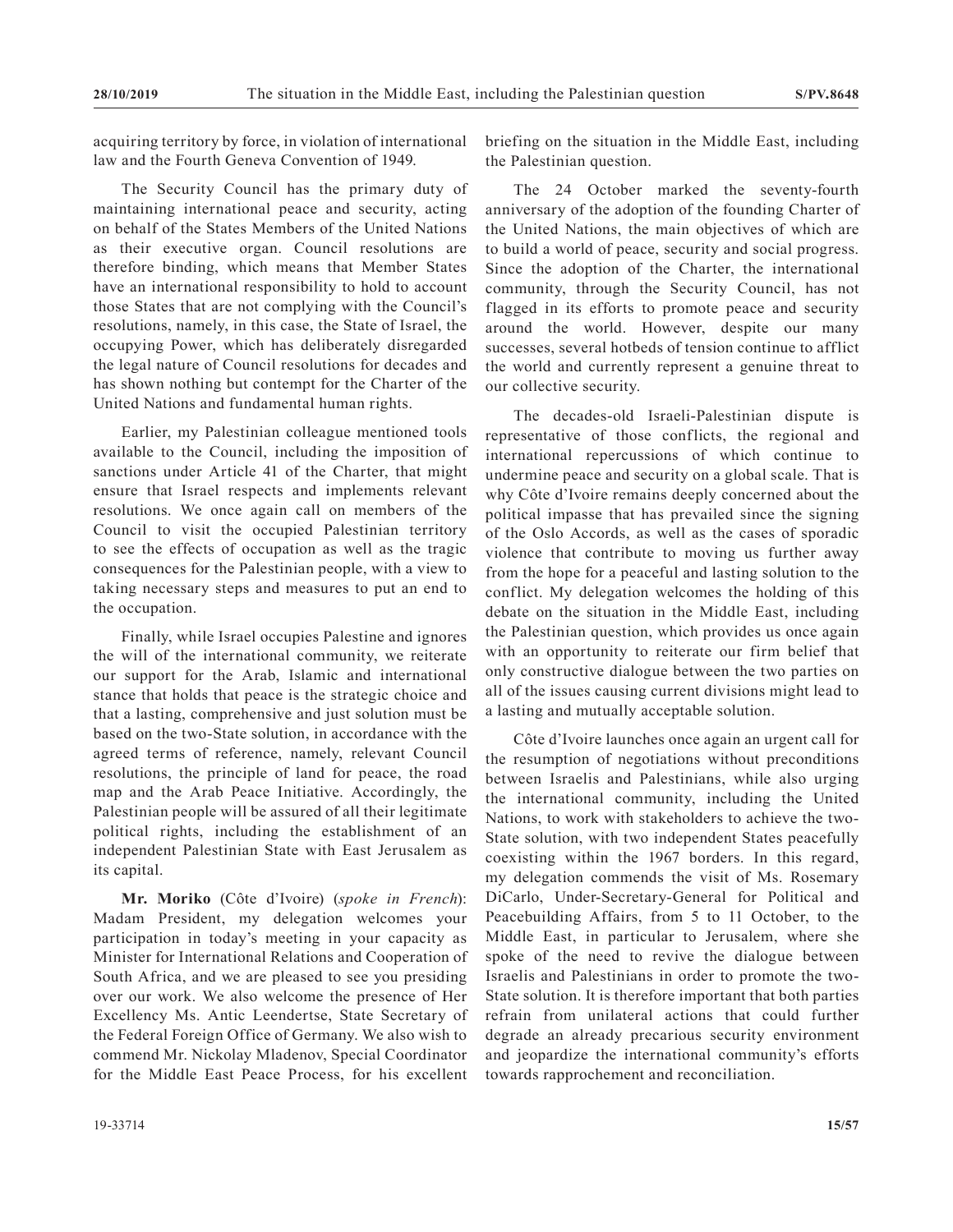My country would also like to reiterate its commitment both to Israel's security and to the inalienable right of the Palestinian people to selfdetermination. Those are two fundamental requirements that are not mutually exclusive, but rather mutually reinforcing, and are in strict keeping with the two-State solution.

My delegation believes that the humanitarian situation in the Palestinian territories continues to worsen, fuel tension between Fatah and Hamas, and stoke Palestinian resentment against the State of Israel. This very worrying situation is undeniably exacerbated by persistent youth unemployment and water and electricity shortages, all in the context of an acute economic crisis in the Palestinian territories. In this regard, Côte d'Ivoire urges the international community to provide the needed humanitarian assistance to the Palestinian population in distress and to promote the economic recovery and reconstruction of the Gaza Strip through adequate financing and investment. Accordingly, we welcome the pledges of support to the budget of the United Nations Relief and Works Agency for Palestine Refugees in the Near East in order to reduce the Agency's budgetary deficit.

In conclusion, Côte d'Ivoire renews its support for the efforts of Mr. Nickolay Mladenov to promote peace and stability in the Middle East, in general, and between Israeli and Palestinians, in particular. It is fully aligned with the objective of a comprehensive and lasting peace in the Middle East and reiterates its readiness to work together with all Council members to ensure a peaceful resolution of the Israeli-Palestinian crisis in accordance with the relevant Council resolutions.

**Mr. Zhang Jun** (China) (*spoke in Chinese*): I welcome the Foreign Minister of South Africa as she presides over today's meeting, and I thank Special Coordinator Mladenov for his briefing.

At the root of the turbulence in the Middle East, the Palestinian issue must be placed at the centre of the international agenda. At present, the Middle East peace process is stalled. The conflict over the final status of Jerusalem continues, the humanitarian situation in the occupied Palestinian territory remains grave, and settlements continue to be built. China finds all of these elements to be very concerning. What we lack is not a grand plan, but the courage to deliver on commitments and the conscience to uphold justice. I wish to make some observations.

First, we must promote the overall goal of the two-State solution. The two-State solution and the principle of land for peace represent the bottom line of international justice, from which we cannot retreat any further. The establishment of an independent State is an inalienable national right of the Palestinian people, a right that cannot be traded away. In the spirit of responsibility towards the Palestinian and Israeli people and with a view to achieving regional peace, the international community, especially countries with influence over Palestine and Israel, should uphold the two-State solution, the relevant United Nations resolutions, the principle of land for peace and other international agreements based on consensus in order to get the Middle East peace process back on track.

Secondly, we should stick to the general approach of maintaining a peaceful dialogue. The task at hand is to act to prevent the escalation of tensions and resume Palestinian-Israeli peace talks as soon as possible. We should immediately put an end to all actions that undermine peace talks and mutual trust, earnestly implement Council resolution 2334 (2016) and cease new settlements and violence against innocent civilians. The recent clashes at the Al-Aqsa Mosque are disconcerting. All parties must remain committed to the relevant United Nations resolutions and resolve the final status of Jerusalem through political negotiations. We should gradually rebuild and increase mutual trust and create favourable conditions for peace talks.

Thirdly, we should continue to pursue a comprehensive solution. We should promote political negotiations and concentrate on development. We must also closely follow and improve the economic and humanitarian situation of the Palestinian people and unwaveringly promote peace through development. China encourages both Palestine and Israel to resolve the issue of tax collection through consultation and calls for the earnest implementation of the Paris Protocol, other relevant international treaties and the relevant United Nations resolutions. We also call for the formal lifting of the blockade on Gaza as soon as possible.

The international community should continue to firmly support the work of the United Nations Relief and Works Agency for Palestine Refugees in the Near East and improve the humanitarian conditions of Palestinian refugees. China is ready and willing to continue its cooperation with Palestine in the areas of the economy, finance, culture, education and health,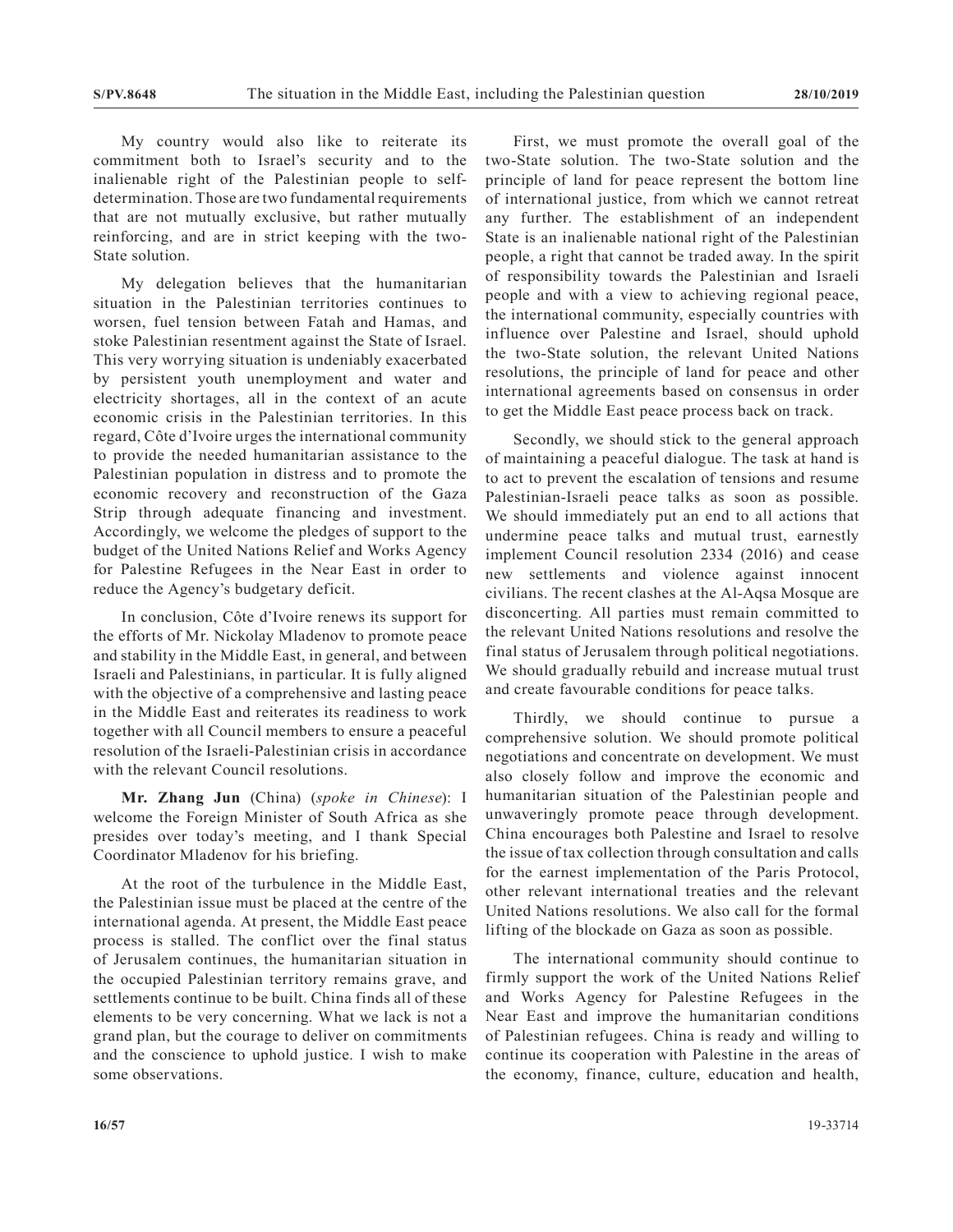and take concrete actions to promote the national stability and development of the country.

The world today faces the prominent threat of unilateralism and protectionism. Tension in the Middle East is escalating, and its spillover effects are becoming increasingly apparent. Furthermore, terrorism is presenting additional challenges. At this critical juncture, when the future and fate of the world are at stake, major countries bear a special responsibility for maintaining international stability. In this regard, the permanent members of the Security Council should play an exemplary role. In his address at the general debate in the Assembly in September, Chinese State Councillor and Minister for Foreign Affairs, Mr. Wang Yi, put forward a three-point proposal on the situation in the Middle East and the Gulf (see A/74/PV.9).Russia also recently released its collective-security concept for the Gulf region.

China welcomes any dialogue initiative that is conducive to peace and security in the Middle East and will maintain open lines of communication with all parties. As always, China will stand on the side of peace and justice and is committed to resolving disputes through dialogue and consultation and to addressing common threats through international cooperation. We also pledge to promote a world of lasting peace and universal security and to play a constructive role in maintaining international peace and security.

**Mr. Esono Mbengono** (Equatorial Guinea) (*spoke in Spanish*): At the outset, I would like to welcome Mrs. Naledi Pandor, Minister for International Relations and Cooperation of South Africa, to the Security Council today. I take this opportunity to congratulate her and her delegation for the success of their presidency of the Council this month. We also welcome Her Excellency Ms. Antje Leendertse, State Secretary of the Federal Foreign Office of Germany.

We would also like to once again thank the team represented by the Special Coordinator for the Middle East Peace Process, for their significant contributions. We also welcome the presence of the Israeli and Palestinian delegations, as well as that of other delegations here in the Chamber, for the importance they attach to this question, manifest in their having joined the list of speakers.

Two months from the end of the year, we find ourselves in the Council again engaging in the monthly debate on the situation in the Middle East, including the Palestinian question, at a time when insurgency and the lack of political will have not yet stopped producing deaths, destroying infrastructure and forcibly displacing millions of innocent people from their homes and properties.

It is disheartening that despite the numerous initiatives and regional unilateral and multilateral efforts to put an end to the Israeli-Palestinian conflict, we are still far from discerning a mutually acceptable peaceful solution. The two-State solution continues to be the only viable option to put an end to the conflict. There is no reasonable alternative plan to replace it. Since the consideration of this issue at the United Nations first began in 1947, with unquestionable repercussions throughout the region, that has been the wish of an overwhelming majority of its Members, as attested to by the various resolutions adopted on it to date. Many of the eminent persons from around the world who have spoken in the Council and the General Assembly have affirmed it too. In the long term, it is the choice that will benefit both Israelis and Palestinians, and to reject it would be to repudiate the multilateralism that we embraced once more with the foundation of the United Nations after the Second World War.

Equatorial Guinea supports a two-State solution based on direct negotiations between Israelis and Palestinians. While it may well entail painful concessions by both parties, the very nature of dialogue involves being willing to make concessions and accepting their necessity. All negotiations should be conducted within the framework of the relevant Security Council resolutions and the Arab Peace Initiative. One of the outcomes of the negotiations must determine the final status of Jerusalem. These negotiations have been stagnating for several years, during which time events such as Israel's policy of building and expanding settlements have increased tensions on the ground while fomenting further hatred between the parties. Many reports confirm that this policy undermines the viability of a two-State solution and the prospects for lasting peace in the region.

The militant actions of armed groups from Gaza must also cease. Provocations and attacks on Israel will not help to reach a solution to the conflict. On the contrary, they can increase the tensions between the parties even more, thereby endangering the lives of women and children and of the peoples on both sides in general. Given the situation, we continue to insist on the need to support Egypt's efforts to facilitate an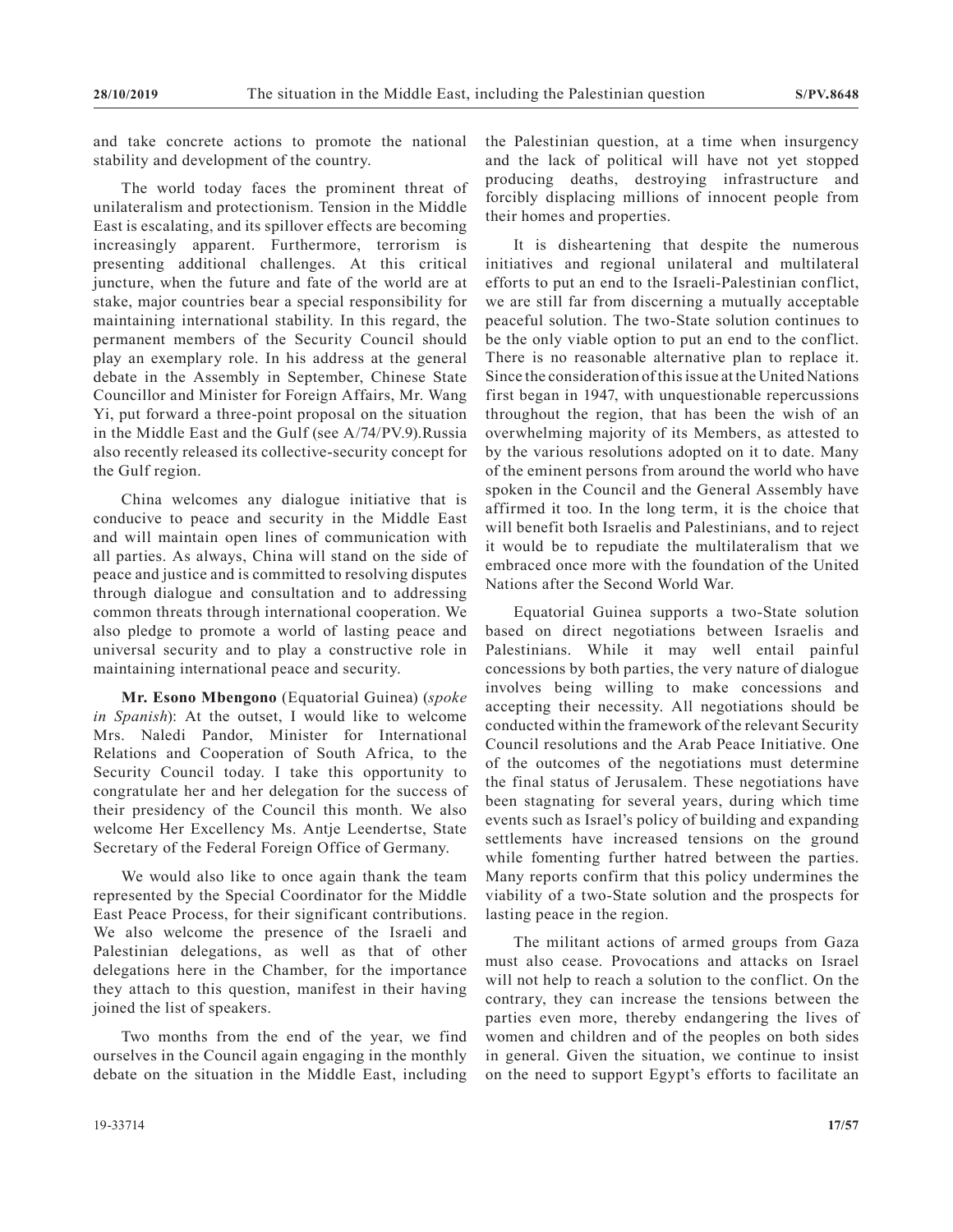intra-Palestinian reconciliation and thereby enable the reunification of Palestine under a single, legitimate, democratic Government that not only takes into account the aspirations of the Palestinian people but also helps to substantially improve the socioeconomic and security conditions there.

I should not conclude without paying tribute to the United Nations Relief and Works Agency for Palestine Refugees in the Near East for the noble humanitarian services it provides and calling on the international community to continue to furnish it with the financial support it needs to improve their effectiveness.

In compliance with the mandate of the United Nations established in the Preamble to the Charter of the United Nations, Equatorial Guinea reaffirms its commitment to supporting every initiative that takes into consideration existing instruments of international law such as the relevant Security Council and General Assembly resolutions and others that are internationally recognized. For us, the most important thing is to find a solution based on negotiations between the Israelis and Palestinians and endorsed by the international community. That can only be a solution involving two independent States living in peace, with security guarantees for both sides and for the other States of the region. Palestine and Israel must respect each other's right to exist.

**Ms. Wronecka** (Poland): I would like to welcome you, Madam President, to today's debate, along with the State Secretary of the Federal Foreign Office of Germany. At the outset, I also want to thank Mr. Nickolay Mladenov, Special Coordinator for the Middle East Peace Process, for his very comprehensive briefing.

Let me begin by reaffirming Poland's commitment to a comprehensive settlement of the Israeli-Palestinian conflict through a two-State solution and an agreement that ends the occupation that began in 1967, ending all claims and fulfilling the aspirations of both parties, including the security needs of both Israelis and Palestinians and Palestinian aspirations for statehood and sovereignty, on the basis of the relevant Security Council resolutions and internationally agreed parameters.

We should continue to seek an end to the Israeli-Palestinian conflict by reviving the peace process. A return to meaningful bilateral negotiations, based on the relevant United Nations resolutions and international law, can only make a positive contribution to the process. That is the only path to a two-State solution and a resolution of all final-status issues. At the same time, we encourage the parties to the conflict to take action in order to achieve reconciliation and safeguard the dignity and sanctity of the holy sites, particularly in Jerusalem. We strongly believe that the aspirations of both parties for Jerusalem must be fulfilled, and a way to resolve its status as the future capital of both States must be found through negotiations. The status of Jerusalem should also take into account the mutual recognition of the historical relations and national rights of both parties to the city. A key element in that context would be a meaningful dialogue among the three main monotheistic religions.

We continue to follow developments in the intra-Palestinian reconciliation closely. In that context, we have taken note of the Palestinian Authorities' call for general elections, the first in 13 years. The issue is very important, especially because the reconciliation process has reached a stalemate, despite Egypt's best efforts to facilitate it.

Turning to Gaza, I want to underline that the situation remains dire and continues to fuel extremism and radicalization and foster instability. We call on all the parties to take urgent steps to promote fundamental change in the humanitarian, political, security and economic situation in Gaza, as well as to end the closure policy and ensure the sustained opening of the crossing points that are important for Gazans' daily lives, while at the same time addressing Israel's legitimate security concerns. We commend the efforts led by Egypt, Qatar and the Special Coordinator to improve the humanitarian situation in Gaza as part of a future Palestinian State. I also want to underline the importance of the agreement reached by the Palestinian Authority with Israel on restoring some of its tax revenues. We strongly believe that additional revenue will ease the financial crisis and at least partially ensure payments to civil servants. More than 160,000 Palestinian Authority employees will receive their salaries.

Today I would also like to underline our commitment to Lebanon's unity, stability, independence, sovereignty and territorial integrity. In considering the difficulties faced by the Lebanese economy, exacerbated by regional turmoil and the refugee crisis, we greatly appreciate the efforts of the Government in Beirut to address the concerns in that regard. Introducing reforms can be challenging, but they must be implemented to avoid further deterioration in the country's socioeconomic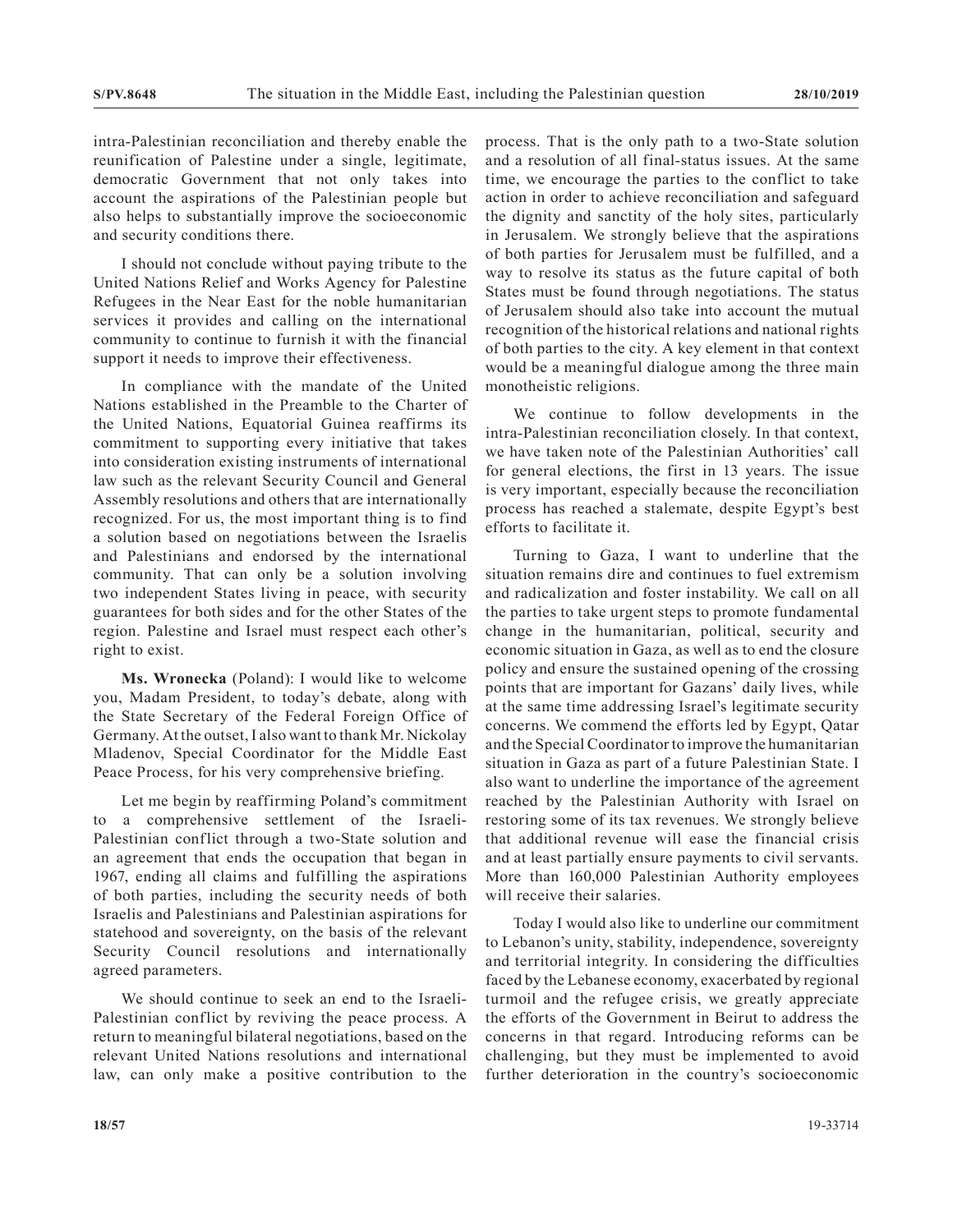conditions. Along those lines, we believe that the United Nations Interim Force in Lebanon (UNIFIL) is providing the stability needed in the mission's mandate area. Today it is difficult to imagine the security environment in southern Lebanon without UNIFIL's presence. The international community must fully appreciate UNIFIL's contribution to the stability of Lebanon, and we are very happy to contribute to that endeavour, as Poland is returning to UNIFIL.

**Mr. Nebenzia** (Russian Federation) (*spoke in Russian*): We welcome you, Madam, as you preside over the Security Council today. We also thank Mr. Nickolay Mladenov, Special Coordinator for the Middle East Peace Process, for his briefing.

Today we are once again discussing the situation in the Middle East. What is the Middle East? Is it even possible to consider the region in isolation from North Africa or the Persian Gulf? In our opinion the answer is obvious. However, the issue of a Palestinian-Israeli settlement is central to all the problems in the Middle East. We have recently been seeing attempts to shift the focus away from this problem, which underlies everything that has been happening there, and replace it with other issues that are often artificially pumped up. Besides that, we are seeing dangerous trends on the Palestine-Israel track aimed at expanding unilateral measures and aggressively revising formerly settled arrangements. To state it unequivocally, as far as we are concerned the internationally recognized foundations for a settlement in the Middle East, including the relevant Security Council resolutions, the Arab Peace Initiative and the Madrid principles, remain unshakeable.

We believe that today it is more essential than ever to take practical measures to extract the peace process from its dangerous impasse. Russia is continuing its efforts to revive a direct dialogue between the Palestinians and Israelis both bilaterally and in other formats. We are extremely disturbed by Mr. Mladenov's analysis of the situation in which he says that in the West Bank and the Gaza Strip the situation is barely being prevented from even further deterioration, let alone improving. Sooner or later, and most likely sooner, that state of affairs will end up erasing the already unacceptable virtual boundary between shaky stability and chaos. Concrete measures to improve the situation are therefore essential, and the recipes for them are obvious. First of all, Israel's settlement activity in the West Bank and its policies of confiscation of Palestinian property must end. Both Palestinians and Israelis must refrain from violence and aggressive and provocative rhetoric. The same goes for the announcements of plans to annex residential areas in the West Bank.

We believe firmly that no breakthroughs can be achieved through actions undertaken on their own, as the history of the Middle East has repeatedly confirmed. And yet despite that there are continuing persistent attempts to impose so-called alternative schemes for a settlement of the situation that undermine the longestablished internationally recognized parameters for resolving the question of Palestine. The decision by the current United States Administration on Jerusalem and its illegitimate recognition of Israel's sovereignty over the occupied Syrian Golan are gross violations of international law and Security Council resolution 497 (1981) in particular. In that context we want to emphasize that there can be no question that the Golan Heights are Syrian territory occupied by Israel as a result of the 1967 war and unlawfully annexed 14 years later. It is clear to us, like most of our colleagues, that the only way out of all of this is through concerted international and regional efforts, with the United Nations and its Security Council playing a central role.

Active steps are needed to improve the depressing humanitarian situation in the Gaza Strip. We will continue to assist the United Nations Relief and Works Agency for Palestine Refugees in the Near East, whose activity has a political as well as a humanitarian dimension and an important stabilizing effect in the Palestinian territory and the countries of the Middle East.

Israel and Palestine have major religious significance for hundreds of thousands of adherents of the monotheistic religions. The establishment of a lasting peace in these lands is in the interests of every Christian, Muslim and Jew. Meanwhile, the destabilization of the situation in the Middle East and North Africa has been a terrible blow to the region's religious and ethnic minorities. Extremists are exploiting ethnic and religious factors in order to incite hatred and add to their own ranks. We must take immediate measures to stop the mass exodus of Christian and other minorities from the countries of the Middle East and preserve the unique balance in which the peoples of the region have coexisted for centuries.

The unresolved problem of Palestine, along with the years of instability in the region as a whole, has built up the potential there for protests and radicalism.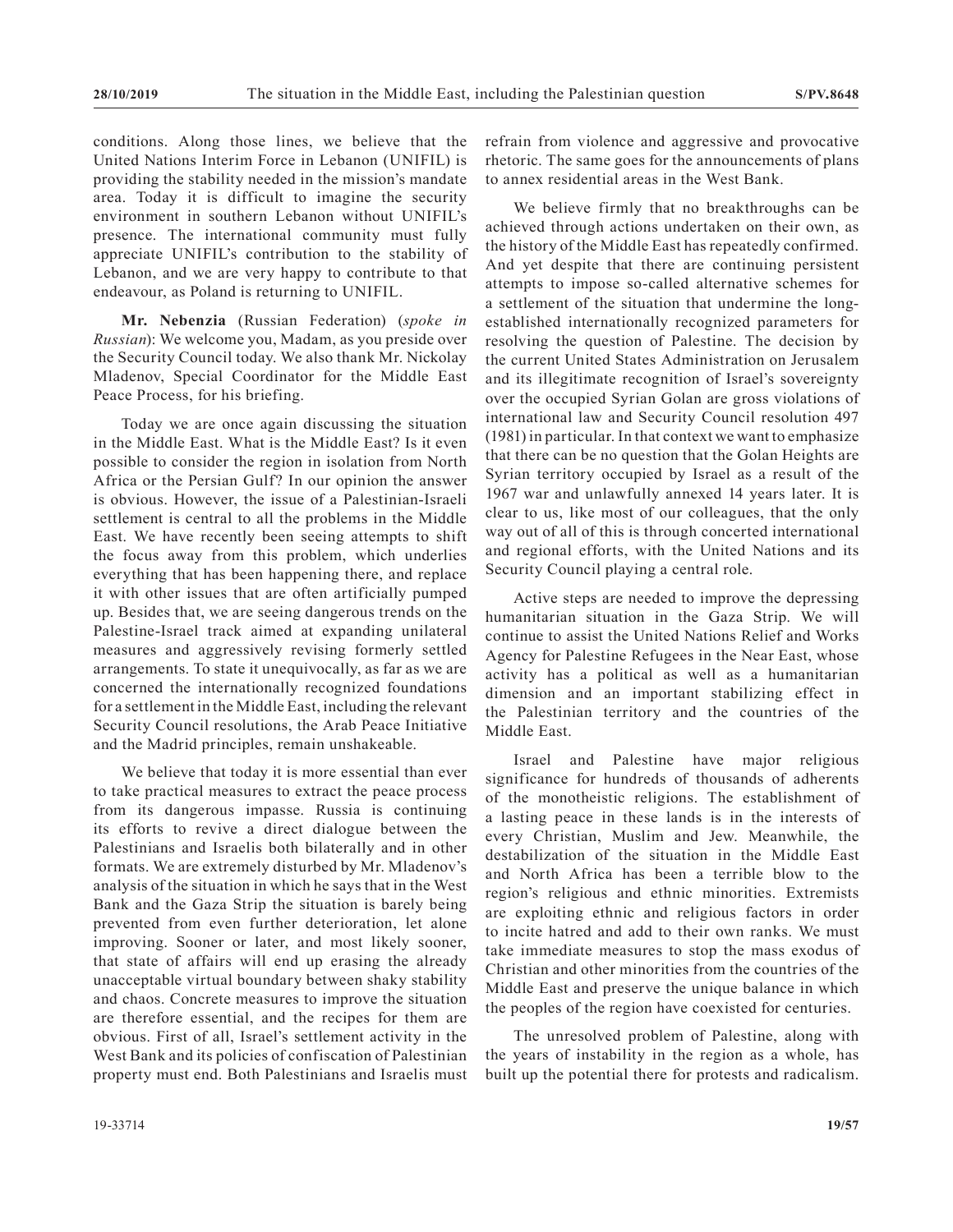The situation demands concerted efforts on the part of responsible members of the international community. The Secretary-General was instructed to work on this issue under resolution 598 (1987), and there is interest in pursuing this among the countries of the region. The need to develop a sustainable mechanism for collective security in the region through dialogue on an equal footing is becoming all the more urgent. Russia's initiative in that regard is aimed both at unblocking conflict situations and developing measures for confidence and control. We urge our international and regional partners to carefully consider Iran's initiative on confidence and security measures in the Strait of Hormuz. It is an invitation to a serious dialogue with the goal of improving the situation in the region that we will always firmly support.

If we do not consolidate the efforts of all interested parties, including the countries of the region and its immediate neighbours, it will be impossible to create the conditions necessary to end the bloodshed in Libya and make progress towards a dialogue aimed at a political and diplomatic settlement of the situation there under the auspices of the United Nations.

We have been carefully following the current situation in Lebanon and hope that the country will be able to surmount these difficult times and emerge from them even more united.

There have been signs of a modest de-escalation in the situation in Yemen, with prospects for making progress on a path to a peaceful settlement with the assistance of the Special Envoy of the Secretary-General, and we will work to reinforce those trends.

Russia has put a great deal of effort, through constructive, inclusive and honest work, with no double standards, into shifting the focus of the conflict in Syria onto a political track. We hope to see progress in its resolution based on agreements reached by the Syrians themselves. It is they, and only they, who bear the chief responsibility for their country's fate.

We are ready to cooperate constructively with our partners on every item on the Middle East agenda. We believe that it is crucial to improve our coordination and our development of consolidated and unbiased approaches in the interests not of external actors but of the Governments and the peoples of the Middle East.

**Mr. Duclos** (Peru) (*spoke in Spanish*): We welcome your presence here in presiding over today's open debate, Madam President, and we thank Mr. Mladenov for his comprehensive briefing.

Peru has been following the situation in Palestine with deep concern. The rigidity of the positions and the absence of dialogue between the parties, along with the continuing eruptions of violence, make for a highly volatile environment with unpredictable consequences, including ongoing acts of terrorism. We deeply deplore the fact that we continue to see fatalities, many of them children, as a result of the situation, and a marked deterioration in security conditions for millions of Palestinians and Israelis. We emphasize the importance of ending the violence and holding the parties accountable for the numerous serious violations of international law and international humanitarian law. Impunity exacerbates the conflict and helps to normalize a disregard for human rights.

In the current circumstances, a solution based on two States with internationally recognized and secure borders, negotiated directly by the parties themselves, on a basis of existing resolutions and agreements, is the only viable pathway consistent with international law. We therefore consider it vital to end the actions that undermine the necessary trust. That means in particular the harmful practices of building settlements, demolishing houses and evicting people in the Palestinian territories that have been occupied since 1967, which undermine the possibilities for a two-State solution and are contrary to the Council's provisions in resolution 2334 (2016). These illegal practices must cease. We also consider it imperative to reject hate speech, anti-Semitism and discrimination in all its forms. It is the responsibility of the leaders of both parties to demonstrate concrete signs of moderation and a commitment to peace. In that regard, we emphasize how important it is that the Council show that it is capable of a minimal degree of consensus and can speak out when the situation on the ground warrants it, in accordance with international law and the Charter of the United Nations.

Peru has been dismayed to see the growing deterioration of living conditions in the occupied Palestinian territory and how that contributes to higher levels of radicalization and extremism among its population. We are particularly alarmed at the worsening humanitarian situation in Gaza. We believe that providing basic goods and services in this area, as well as ending the confinement of millions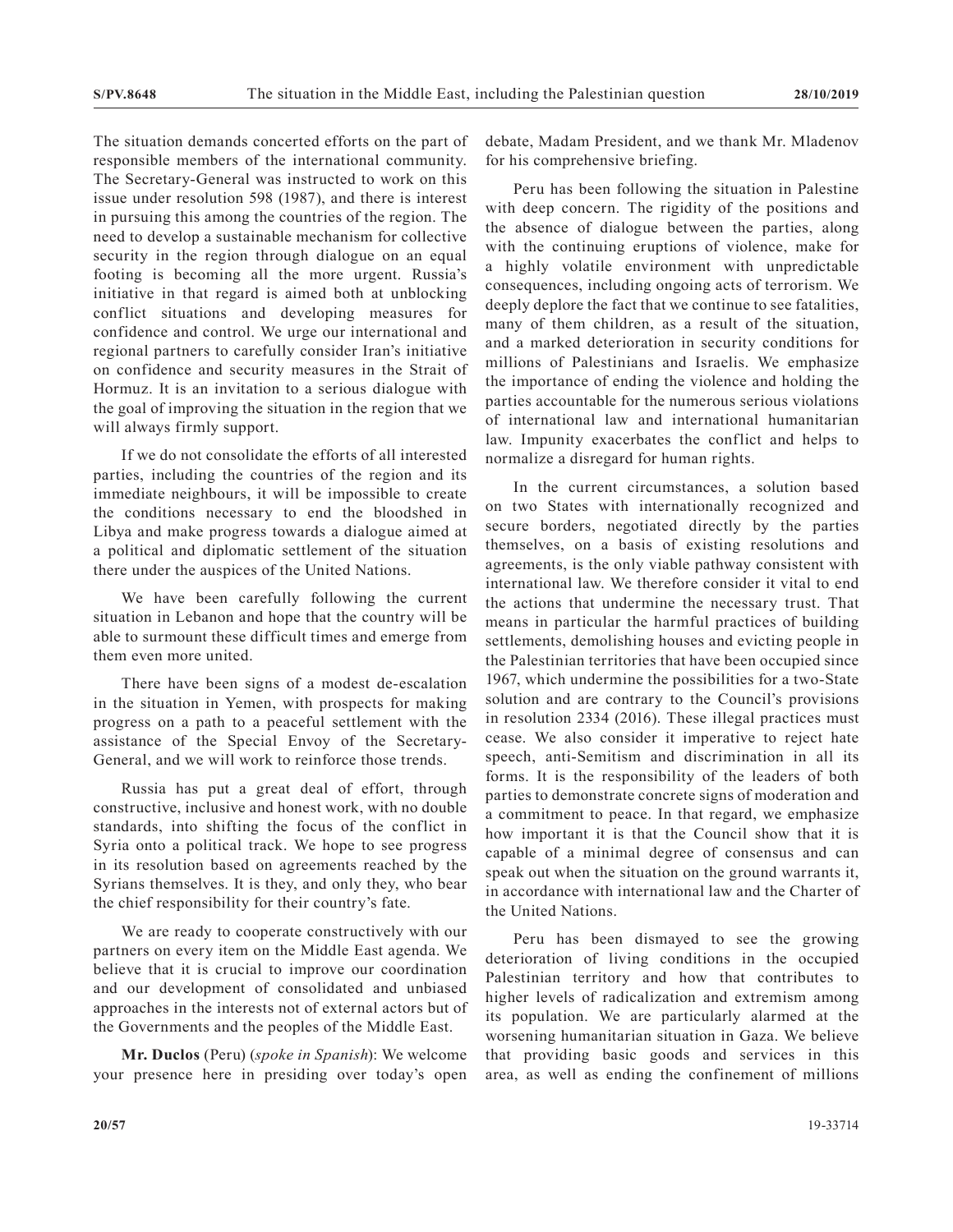of Palestinians, should be priority issues for the international community.

In that regard, we deem it indispensable to make progress on the intra-Palestinian reconciliation process, making it possible for the legitimate Palestinian Authority to resume effective control of Gaza. This would alleviate the humanitarian situation and lay the foundations for a resumption of dialogue with Israel.

We thus underscore the work of the United Nations Relief and Works Agency for Palestine Refugees in the Near East. It is important to endow it with stable and predictable financing and to allow for the normal functioning of its offices in East Jerusalem, in line with the existing legal framework.

Bringing an end to the deterioration in the political and humanitarian conditions underlying the question of Palestine is a complex but urgent undertaking. The risk of further escalation in the Middle East must be addressed by the Council as a serious threat to the maintenance of international peace and security.

**Mr. Djani** (Indonesia): Madam President, it is an honour to have you here presiding over this important debate on the situation in the Middle East, including the Palestinian question. My delegation would also like to welcome Her Excellency the State Secretary of the Federal Foreign Office of Germany, who has contributed to this debate.

We wish also to thank Special Coordinator Mladenov for his comprehensive briefing. We agree with many of the points he made, in particular the importance of prioritizing preventive diplomacy.

Indonesia takes this opportunity to reiterate once again its unequivocal support for the Palestinian cause, the same support that Indonesia, together with other members of the Movement of Non-Aligned Countries, reaffirmed a couple of days ago at the Movement's Summit, held in Baku. As many speakers have stated this morning, this issue has been one of the longest standing ones on the Council's agenda. The question was asked as to how many more debates we need. We agree that there is a need to have closure on this issue, but so long as there is no independence for the people of Palestine, we will continue to raise our voice, loudly.

It is a matter of great significance that this morning's debate follows disturbing new Israeli threats of the formal annexation of Palestinian lands in the occupied territory, including East Jerusalem. This is a serious and clear threat to the two-State solution. With that in mind, allow me to make the following points.

First, Israel must be held accountable for its illegal actions. Indonesia condemns the continued expansion of illegal Israeli settlements and the intended annexation of the occupied Palestinian territory. A recent report by the Office for the Coordination of Humanitarian Affairs stated that 547 Palestinians have lost their homes this year alone to demolitions in the West Bank. Furthermore, 443 structures have been targeted in more than 80 communities in the West Bank, including East Jerusalem; that is a 43 per cent increase compared with the same period in 2018.

Also of grave concern to us are the continuous provocations by Israeli settlers and security personnel at the holy sites. These actions constitute a flagrant violation of international law and the relevant United Nations resolutions, including resolution 2334 (2016), and a great obstacle to a peaceful resolution of the issue. I reiterate Indonesia's persistent call on the Council to stand by its obligation to hold Israel accountable.

Secondly, sustaining humanitarian assistance is crucial. The blockade of Gaza, alongside the relentless expansion of settlements, violence and demolition of property in the West Bank, have, sadly, continued to degrade the humanitarian situation of Palestinians. The Gaza blockade represents a collective punishment of all Palestinians. It is unjust and does not contribute to resolving the conflict. It must be lifted.

Let me also draw attention to the serious financial situation that continues to confront the United Nations Relief and Works Agency for Palestine Refugees in the Near East (UNRWA), hampering the organization's ability to perform its vital mandate. Indonesia once again stresses that UNRWA's role is critical, not only as a lifeline but also as a safeguard for the Palestinian right of return. We thus need to reinforce our support for the Palestinian people, including through ensuring continuation of the work of UNRWA.

Thirdly, there is a need to consolidate our efforts to reverse the negative trends. As each day passes, the prevailing negative trends in the Israeli-Palestinian conflict continue to increase the threats to international peace and security. These trends have to be stopped and reversed. We cannot afford inaction. Our failure to act will have great repercussions not only for the prospects of a peaceful and lasting solution to the Israeli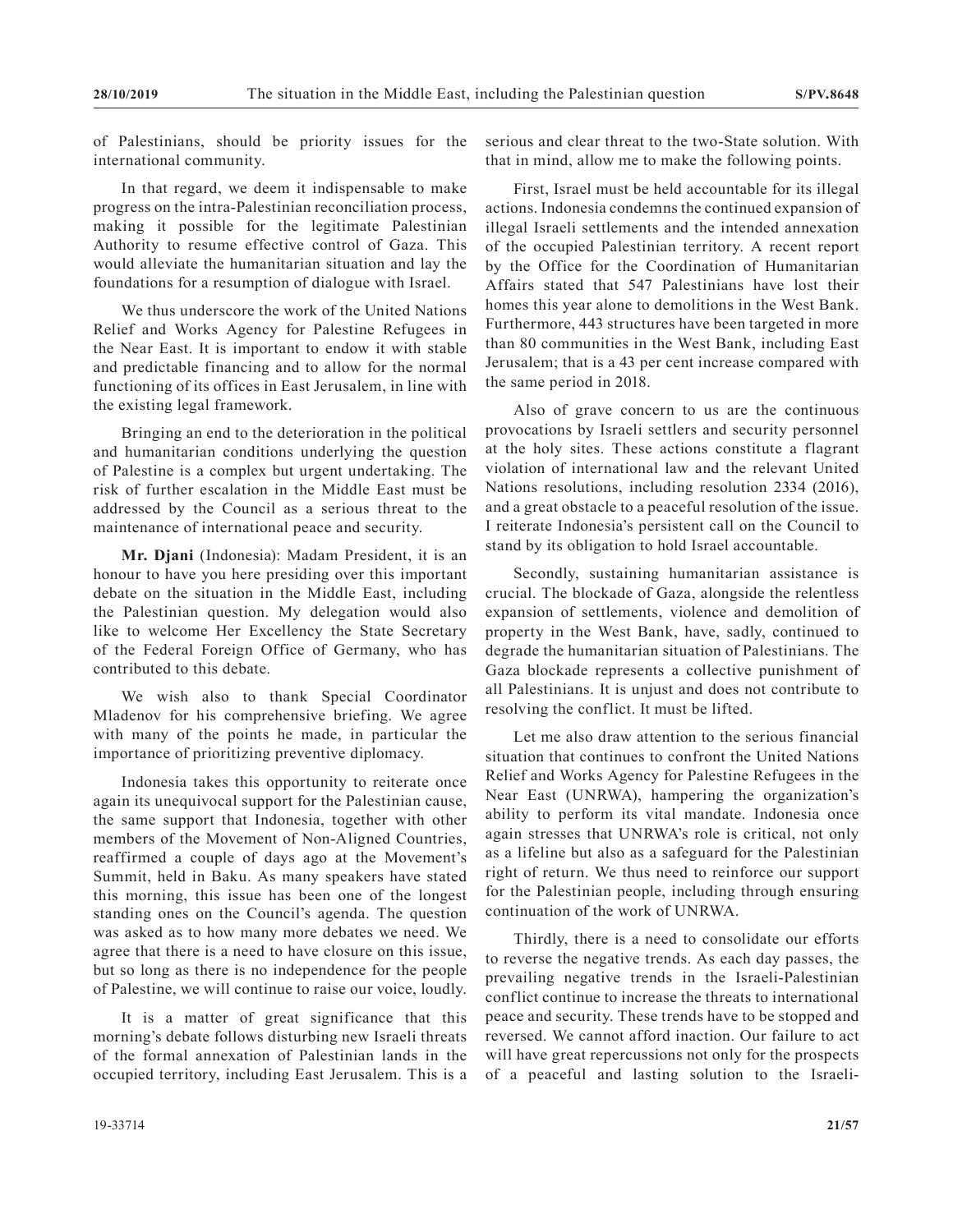Palestinian conflict, but also for peace and stability in the whole region.

In this regard, I wish to reiterate Indonesia's profound commitment to, and support for, all efforts to bring the peace process back on track, based on the internationally agreed parameters, the relevant United Nations resolutions and previous agreements.

Convinced that unity and reconciliation are of paramount importance, we again encourage all Palestinian factions to work harder towards reconciliation, for in unity lies strength.

To conclude, there is no viable solution to the conflict other than the two-State vision. Renouncing this vision can only lead to an endless cycle of violence and instability in the region and beyond, with the threat of a humanitarian catastrophe. We can and must do much better than that. We as the Council have the power, the duty and the moral obligation to do the right thing for the sake of the Palestinian people.

**Mr. Allen** (United Kingdom): The United Kingdom remains concerned by the negative trends on the ground in Israel and the occupied Palestinian territories. We continue to be deeply concerned by ongoing Israeli settlement advancements in the West Bank, including East Jerusalem, in violation of international law. We urge Israel to fulfil its obligations as an occupying Power under the Fourth Geneva Convention.

I would also reiterate here the United Kingdom's position that annexation of any part of the West Bank would be destructive to peace efforts and could not pass unchallenged. Annexation of territory by force is prohibited under international law.

We are troubled by the increase in settler violence. Many recent incidents, including assaults on Palestinian farmers, setting fire to olive trees and the stealing of produce have coincided with the Palestinian olive harvest, which began earlier this month. The Israeli authorities have a responsibility to provide appropriate protection to the Palestinian civilian population.

We are also extremely concerned at the fact that the number of structures demolished this year has increased by almost 40 per cent compared with the same period last year. We condemn the demolition of Palestinian property and evictions of Palestinians from their homes. Ongoing and periodic tensions on Al-Haram Al-Sharif, or Temple Mount, are a further source of concern. We recognize that Jerusalem holds

huge significance and holiness for Jews, Muslims and Christians, and reiterate the fundamental necessity of maintaining the status quo at the holy sites.

Turning to Gaza, the reduction in violence at the border fence is welcome, and we urge continued calm. Indiscriminate attacks against civilians are unacceptable and unjustifiable. Hamas and other terrorist groups must cease all actions that are violent or provocative. The United Kingdom fully supports Israel's right to defend its citizens from such acts of terror.

I would also like to echo the concern relayed by the Special Coordinator that Hamas is putting children at risk of violence at the demonstrations at the Gaza fence. Children should never be the target of violence. They must never be put at the risk of violence or encouraged to participate in violence. It is totally unacceptable that Hamas and its operatives have been cynically exploiting the protests for their own benefit. Hamas must cease all actions that proactively encourage violence or that put civilian lives at risk.

The United Kingdom underlines the damage that Israeli restrictions are doing to the living standards of ordinary Palestinians in Gaza. We call on Israel, the Palestinian Authority and Egypt to work together to ensure a durable solution.

In more positive developments, we welcome the agreement between Israel and the Palestinian Authority on the transfer of tax revenues. We urge Israel and the Palestinian Authority to continue to work together to meet their obligations under the Oslo Accords. We continue to urge the Palestinian Authority to make reforms to prisoner payments, ensuring that they are needs-based, transparent and affordable.

We welcome the work of the Palestinian leadership towards genuine and democratic national elections for all Palestinians.

We need a viable Israeli-Palestinian peace agreement that addresses the legitimate concerns of both parties, which means we need genuine and committed engagement from both Israelis and Palestinians, including the end of actions that undermine trust and threaten the viability of the two-State solution.

**Mr. Trullols Yabra** (Dominican Republic) (*spoke in Spanish*): We also thank the Special Coordinator for the Middle East Peace Process for his briefing.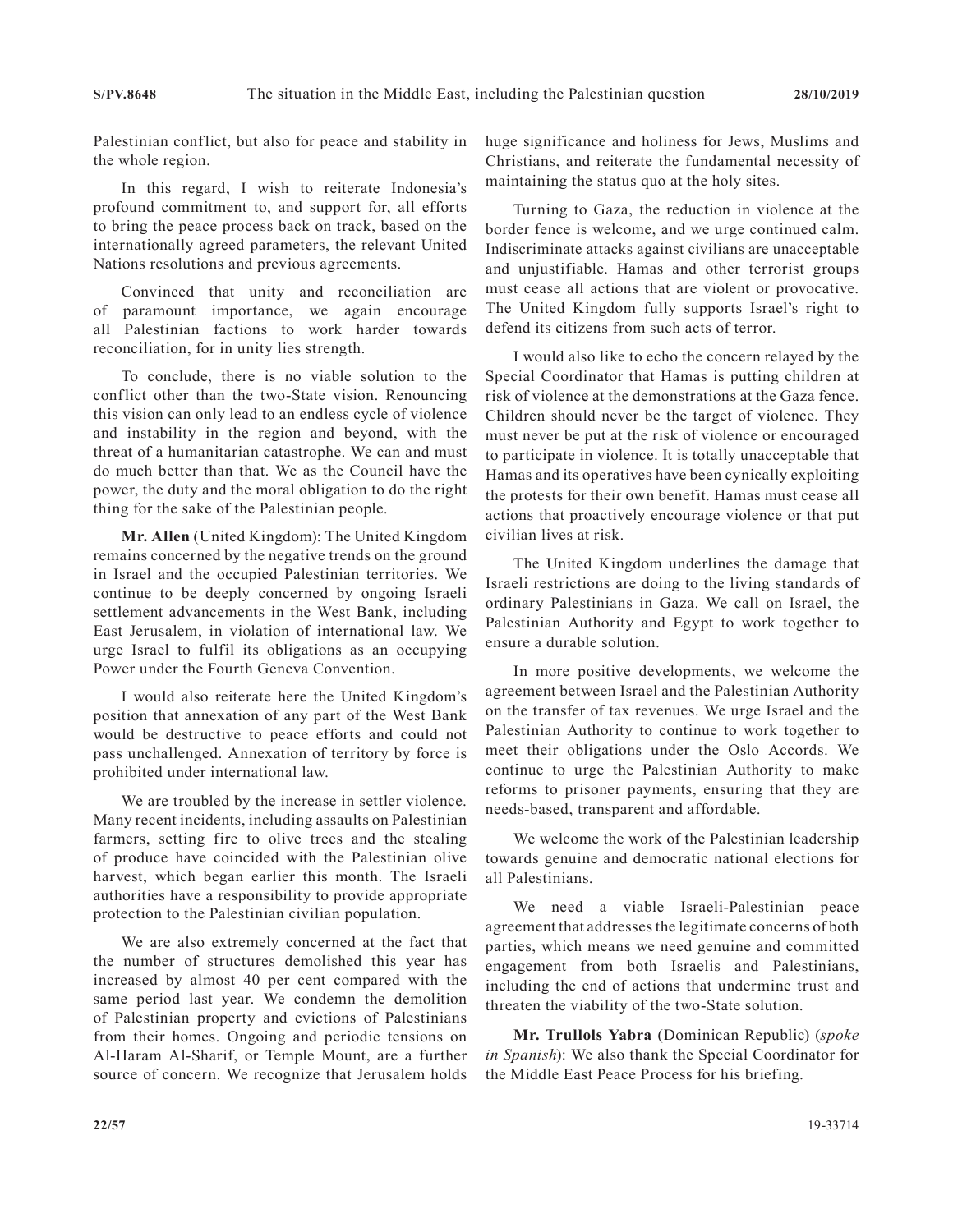The Dominican Republic remains its previously expressed deep concern about the Israeli-Palestinian conflict and its enormous consequences for the civilian population. The continuing conflict trends in the occupied Palestinian territory, as well as the ongoing deterioration of the humanitarian and socioeconomic situation, heightens the level of uncertainty about the future of the Israeli-Palestinian peace process. In the same vein, we join the concern expressed by the Secretary-General about the possible annexation by Israel of the Jordan Valley and the northern Dead Sea, which would constitute a serious violation of international law and could spell disaster for the goal of resuming negotiations between the parties.

The Security Council adopted resolution 2334 (2016), which calls on the parties to put an end to territorial claims, respect sovereignty and liberate occupied territories. However, we continue to see demolitions and seizures of Palestinian property structures by the Israeli authorities.

The Dominican Republic believes that it is crucial to redouble efforts aimed at conciliation between the parties, with the support of the international community, through meaningful and just dialogue about the many obstacles that threaten the inalienable right of the Palestinian people to national independence and sovereignty. Similarly, we also believe that it is crucial to respect Israel's right to live in peace, within safe and recognized borders, free from threats or acts of violence. The firing of rockets and mortars at civilians is an inhumane act. Hamas and other groups must put an immediate end to that practice.

The Dominican Republic deplores the grave humanitarian situation on the Gaza Strip and calls upon the international community to respond effectively to the urgent needs of the affected population. Palestinian refugees face many health challenges, due to poor sanitation and inadequate infrastructure, limited access to medications, the lack of nutrition and deficiencies in hygiene. Malnutrition occurs in all Palestinian refugee camps, regardless of their location, but is particularly problematic in Gaza. We acknowledge the work and challenges of the United Nations Relief and Works Agency for Palestine Refugees in the Near East, which requires adequate funding for its critical work.

The Dominican Republic continues to defend the existing international consensus that the only way forward for Palestinians and Israelis is to negotiate a two-State solution on the basis of the 1967 lines. We encourage all parties to put an end to actions that undermine support for the two-State solution and ultimately hinder peace.

In conclusion, we reiterate the importance of creating an environment conducive to the advancement of peace, which will pave the way for a comprehensive process of negotiations aimed at resolving all final status issues, including Jerusalem.

**Mr. Pecsteen de Buytswerve** (Belgium) (*spoke in French*): First of all, I would like to thank Mr. Nickolay Mladenov, Special Coordinator for the Middle East Peace Process, for his briefing.

I would like to focus my attention on two recent developments. The first is President Abbas' recent announcement that a date would be set for elections in the West Bank, including East Jerusalem, and in Gaza. A credible electoral process, which ensures, in particular, the full, equal and meaningful participation of women, is essential to building democratic and inclusive institutions in order to establish a democratic, viable and sovereign Palestinian State. We expect all Palestinian factions to engage in this process, with full respect for human rights and the rule of law. In this regard, we also reiterate our call on the Palestinian factions to engage in good faith in the reconciliation process. As an integral part of a future Palestinian State, it is essential that the Gaza Strip be returned to the control of the Palestinian Authority.

Secondly, we have taken note of the negotiations between Palestinians and Israelis that have led to a transfer of tax revenues. We encourage both parties to continue negotiations in order to find a lasting solution.

The continuation of the settlement policy and its related measures in the West Bank, including in East Jerusalem, brings us ever closer to the point of no return for the two-State solution. It is illegal under international law, including resolution 2334 (2016). The recent events near the settlement of Yitzhar and the Palestinian village of Burin illustrate that the settlement policy leads to tensions and violence on the ground. We condemn the use of all violence, call for a de-escalation of tensions and ask that those acts of violence do not remain unpunished. It is essential to preserve the status quo in the holy places in Jerusalem.

Lastly, we reiterate our deep concern about the worrisome increase in the number of demolitions and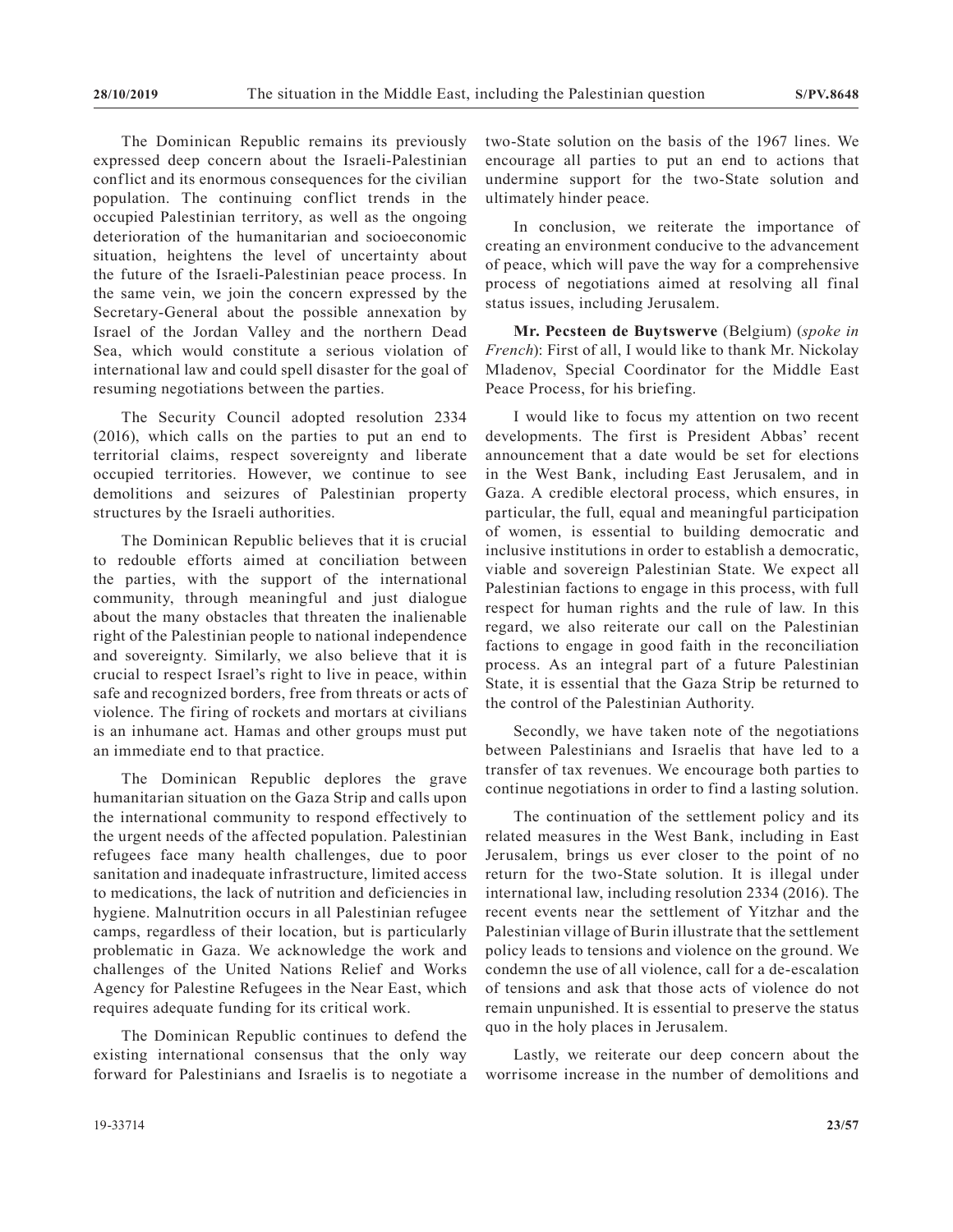seizures of infrastructure and humanitarian projects in Zone C. We urge the Israeli authorities to put an end to those demolitions and to return what has been seized or pay compensation for the damages suffered, for the benefit of the Palestinian people.

With regard to the situation on the Gaza Strip, we are deeply concerned about the impact of the demonstrations on children. While we recognize Israel's right to ensure its security, we condemn the disproportionate and indiscriminate use of force. We urge Israel to respect the right of Palestinians to demonstrate peacefully. However, it is not acceptable for demonstrations in Gaza to be hijacked by extremist elements.

We would like to commend the United Nations Relief and Works Agency for Palestine Refugees in the Near East, whose mandate and work we fully support.

I would like to conclude by stressing that there is no alternative to the two-State solution, with the city of Jerusalem as the future capital of those two States, in accordance with internationally agreed parameters. Peace can be comprehensive, just and lasting only if it meets the legitimate aspiration of each party to build its national destiny in peace and security in a stabilized region.

**The President**: I would like to remind all speakers to limit their statements to no more than four minutes in order to enable the Council to carry out its work expeditiously. Delegations with lengthy statements are kindly requested to circulate their text in writing and to deliver a condensed version when speaking in the Chamber.

I now give the floor to the representative of Turkey.

**Mr. Sinirlioğlu** (Turkey): Every three months we meet here to debate the agenda item "The situation in the Middle East, including the Palestinian question". If these meetings are really meant to be helpful, we must start by finding a more appropriate and more frank name for the agenda item. I suggest that the name be "The situation in the Middle East, including the suffering of the Palestinian people at the hands of a Government that sponsors terror" or, if we want to be more precise, we can call it "The situation in the Middle East, including Israel's crimes against humanity".

We need to make that change because in all these meetings we hear stories about how the Government of Israel violates the basic rights of Palestinians on a daily basis. We are told of the number of children killed by the extremists running the Government of Israel. We learn about the number of Palestinians who cannot receive medical treatment or who cannot go to school just because the Israeli Government is hijacked by a terrorist state of mind. We hear of how many Palestinians are in prison for protesting Israel and how many Gazans are starving just because the current Government of Israel believes that inhumane policies will help them to extend their borders. And as if all those stories were not enough, in all these meetings we have to listen to the delusional excuses of the representatives of that Government of terror as to why killing a child is in line with international law. Today, once again, we have listened to our daily dosage of lies. When these lies come from the representative of a Government of terror, they are just a waste of time. And no — those who want to advance their political careers over the dead bodies of children cannot lecture us about international law and human rights.

Recently, the independent international commission of inquiry on the protests in the occupied Palestinian territory indicated that during the Great March of Return, Israeli soldiers committed violations of international human rights and humanitarian law, some of which may constitute war crimes or crimes against humanity. According to the report, week after week at the protest sites by the separation fence, more than 6,000 unarmed demonstrators have been shot by military snipers. Israeli snipers have shot at journalists, health workers, children and persons with disabilities, knowing they were clearly recognizable as such. Is it perhaps time for the representatives of Israel to tell us what is the purpose of those killings? Why would anyone kill a kid or a disabled person? How does that help the security of Israel?

Israel must also immediately stop all settlement activities, as well as house demolitions, land confiscation and other policies that deny the Palestinians' right to development. The attempts to deny the historical and legal rights of the Palestinian people violate international law. These rights, including the right to return, cannot be withheld. The continuation of those practices will only deepen the sense of injustice and breed desperation. That is not in anyone's interest.

This ongoing tragedy was created by the current Government of Israel. And now it wants to discredit the United Nations Relief and Works Agency for Palestine Refugees in the Near East (UNRWA) and end it. But we are not going to allow that. For seven decades, UNRWA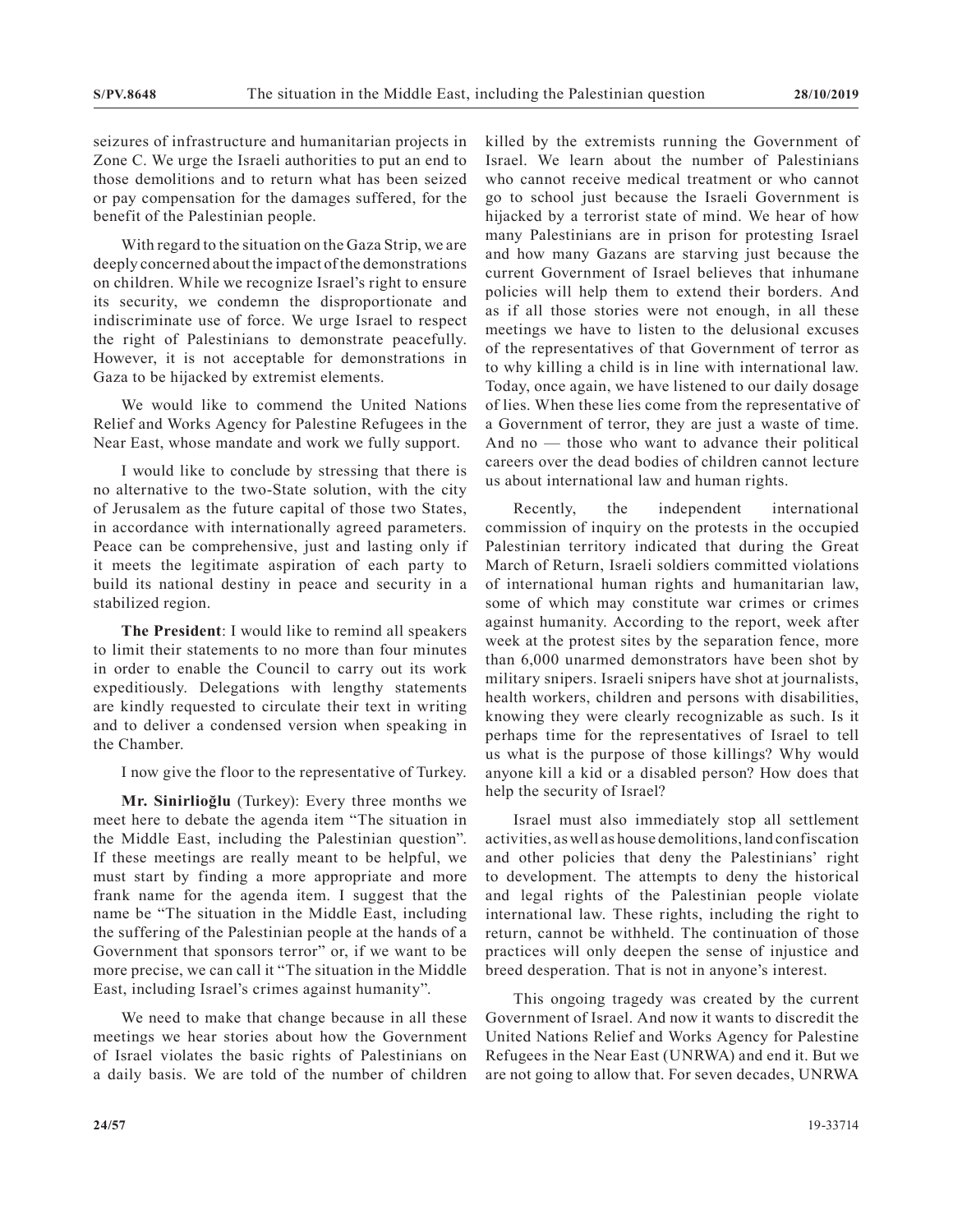has been indispensable to the well-being of Palestinian refugees and to the stability and security of the region. At a time when the region is witnessing conflict and significant volatility, the impact of a potential disruption in UNRWA services would be gruesome. Can anyone imagine the terrible repercussions of the closure of 700 UNRWA schools? We cannot fail 530,000 Palestinian refugee children. Next month, together we should task UNRWA to continue to provide assistance and protection to about 6 million Palestinian refugees. We have an obligation to support UNRWA until a just and lasting political solution is found. That is our collective responsibility.

A two-State solution, with the establishment of an independent State of Palestine based on the 1967 borders, with East Jerusalem as its capital, is the only way to achieve just, comprehensive and lasting peace. It is also the only way to protect the Palestinians against the terrorist ideology of the current Israeli Government. Any peace plan or initiative should be and will be based on those established parameters. That requires unity, courage and resilience, particularly on the part of the Security Council.

**The President**: I now give the floor to the representative of Jordan.

**Ms. Bahous** (Jordan) (*spoke in Arabic*): I would like to congratulate you, Mr. President, and South Africa on assuming the presidency of the Security Council this month and to thank you for your wise leadership of the Council's work. I would also like to welcome the State Secretary of the Federal Foreign Office of Germany and to thank the Special Coordinator for the Middle East Peace Process.

In his speech before the General Assembly at its seventy-fourth session, His Majesty King Abdullah II ibn Al Hussein, who is the custodian of Islamic and Christian holy sites in Jerusalem, stated the following:

"It is a terrible irony that a land holy to three faiths that share the great commandment to love one's neighbour should ever be a place of conflict. That is the land where prophets have walked and where generations of Muslims, Christians and Jews have sought to live in obedience to God, teaching their children compassion, mercy and respect for others. Segregation, forced displacement, violence and mistrust do not belong in that Holy Land." (*A/74/PV.3, p. 39*)

Based on our strong belief in those principles, the Hashemite Kingdom of Jordan continues to strive to protect Jerusalem and its holy sites — both Islamic and Christian — and to preserve its Arab, Islamic and Christian identity, as well as its legal and historical status. Jerusalem has always been the key to peace.

Moreover, we will continue to work with the international community to break the deadlock in the political process and put an end to the Israeli occupation so as to achieve comprehensive and just peace. However, Israel's daily actions, which include violations of the rights of the Palestinian people, illegal settlement activities and the confiscation of property and attacks on Islamic and Christian holy sites, undermine any chance of achieving peace in accordance with a two-State solution, which is the only path to just and comprehensive peace. Israel's continued violation of resolutions of international legitimacy and its persistent occupation, oppression and repression will neither achieve peace and development in our region, nor will it guarantee security or stability.

Next month, the General Assembly's Special Political and Decolonization Committee will consider its agenda item on the United Nations Relief and Works Agency for Palestine Refugees in the Near East (UNWRA). In that regard, we call on all fraternal and friendly States to vote in favour of extending the mandate of UNWRA and to work to meet its financial needs and maintain its role and mandate until a just solution is achieved with regard to the Palestinian refugee issue, in accordance with international law and in a manner that guarantees refugees the right of return and compensation.

Preserving UNRWA and its services in its five areas of operation means preserving the right of 5.5 million Palestinian refugees to a dignified life, maintaining the right of half a million students to education, and preserving the right of hundreds of thousands of people to access health care and many other essential social services. That is our collective international responsibility until we find a just solution to the Palestinian refugee issue within the framework of a comprehensive solution and in accordance with the Arab Peace Initiative and the relevant international resolutions, first and foremost General Assembly resolution 194 (III) of 1948.

We reaffirm that there can be no military solution to the crisis in Syria. We must intensify our efforts to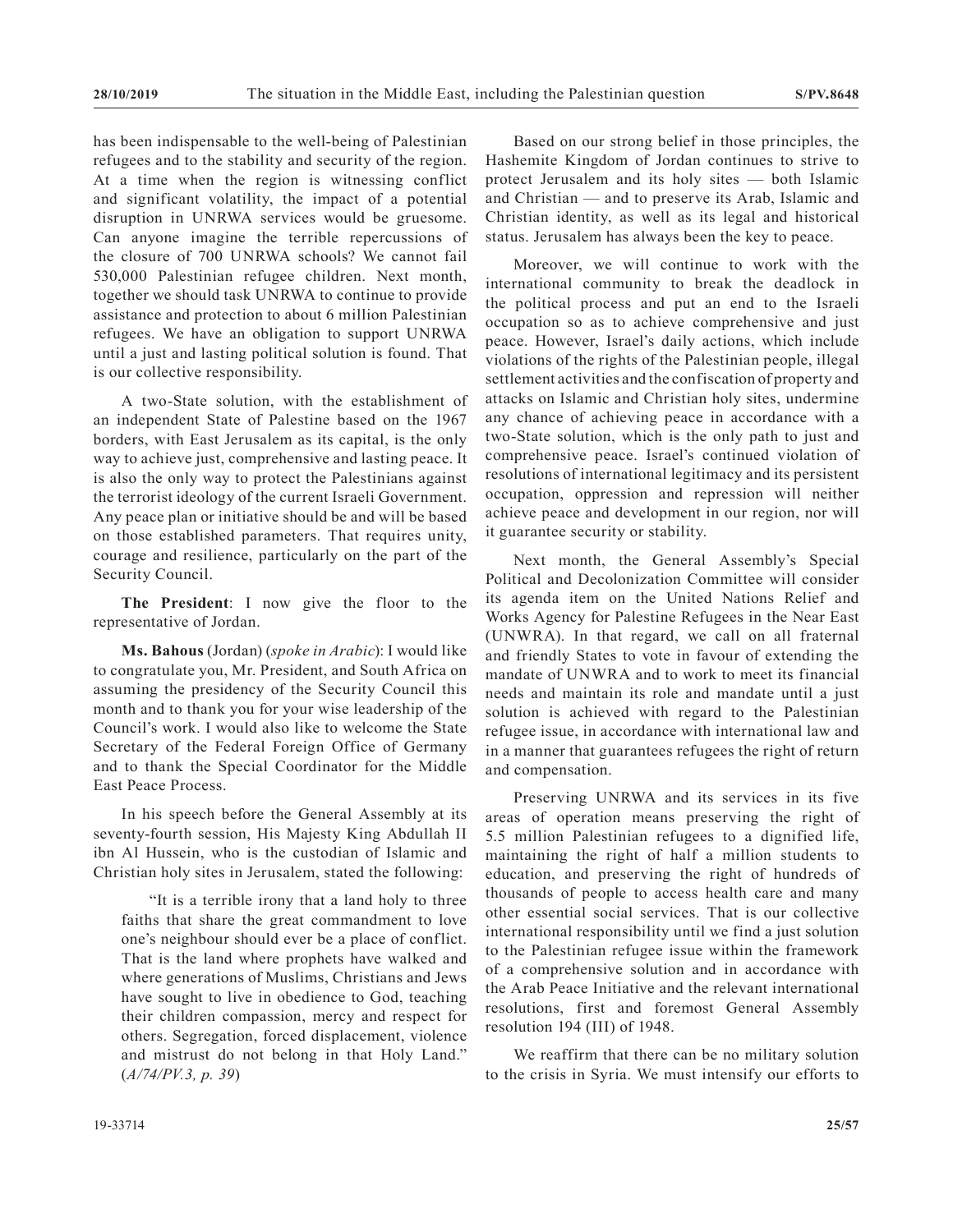put an end to that crisis in a manner that would preserve sisterly Syria and its people through a political solution developed and accepted by Syrians that would safeguard the unity, territorial integrity and sovereignty of Syria; bring security and stability to the country and rid it of terrorism; and guarantee the voluntary and dignified return of the Syrian citizens who have been displaced by the crisis. We would also like to stress the need for sisterly Syria to recover its health and role as the pillar of security, stability and development in the Middle East and of the system of collective Arab action.

Jordan has always been a destination for all those seeking succour and we have opened our hearts, our doors and our homes to all those who have sought our help. We have faced many challenges since the Syrian crisis began and, from the very start, we have shouldered a large part of the humanitarian disaster that ensued. We have borne that burden on behalf of the international community. Today, Jordan hosts the second largest percentage of refugees compared to the size of its population, according to statistics of the United Nations High Commissioner for Refugees. From this Chamber, we reiterate our call on the international community to assume its responsibilities and to provide Jordan and other countries hosting refugees with continuous support. Syrian refugees are the victims of the disastrous Syrian crisis and it is incumbent upon all of us — not just the host countries — to collectively bear the responsibility of offering them a dignified life until they can return home.

Serious collective action and diligent multilateral diplomatic efforts must succeed in tackling these urgent international issues and arriving at peaceful political solutions to crises, as well as supporting efforts to achieve sustainable development. We must offer more opportunities and hope, especially to young people, men and women so as to avoid despair and prevent the spread of violence, extremism and terrorism — scourges that find fertile ground in poverty, oppression, injustice and the absence of hope.

In conclusion, the primary crisis in the Middle East is the Palestinian question. The region will not enjoy security, stability and peace without the elimination of occupation and a solution to the Palestinian-Israeli conflict based on a two-State solution that will guarantee the Palestinian people their right to liberty, statehood and a dignified life. Such a solution must lead to the establishment of a sovereign and independent Palestinian State within the 1967 borders and with East Jerusalem as its capital, living side by side with Israel in peace and security.

**The President**: I now give the floor to the representative of the Syrian Arab Republic.

**Mr. Ja'afari** (Syrian Arab Republic) (*spoke in Arabic*): I welcome the presence of Her Excellency Mrs. Naledi Pandor, Minister for International Relations and Cooperation of friendly South Africa, and thank her for presiding over this important meeting of the Security Council. I also welcome the positions taken by her country based on international law and the Charter of the United Nations. I greet all those who have focused on the essence of this agenda item, namely, the Palestinian question and the Arab-Israeli conflict and nothing else, without deviating from it.

The founders of the United Nations sought to establish our Organization based on the principles of international law, foremost of which is respect for the sovereignty and equality of States, non-interference in the internal affairs of other States and rejection of aggression, occupation and hegemony. The founders gave our Organization the mission to realize and achieve the ambitions of our peoples in terms of peace, security, development and prosperity. However, the winds were favourable neither to our ship nor to its sailors. A handful of powerful Western countries have tried to knock the ship of peace off course and turn it into a tool to serve their agenda of hegemony and piracy.

Since the creation of the United Nations, we have seen a significant increase, not a reduction, in the number of crises, wars and practices of aggression. Unfortunately, our Organization has been a mere spectator with regard to many of these conflict situations. The Organization has sometimes been used to propagate false accusations and to provide grounds for legitimizing invasions and occupations in various regions. The peoples of our Arab region have been suffering the lion's share of such aggressive practices and artificial crises. One such conflict in particular continues to have grave repercussions for our situation today, after 70 years of conflict — the Israeli occupation of the occupied Arab territories in Palestine, the Syrian Golan and southern Lebanon. The United Nations, especially the Security Council, has been incapable of enforcing the relevant resolutions calling for an end to this occupation.

In light of the current backdrop and challenges, many diplomats and interested parties are faced with several legitimate questions. What has become of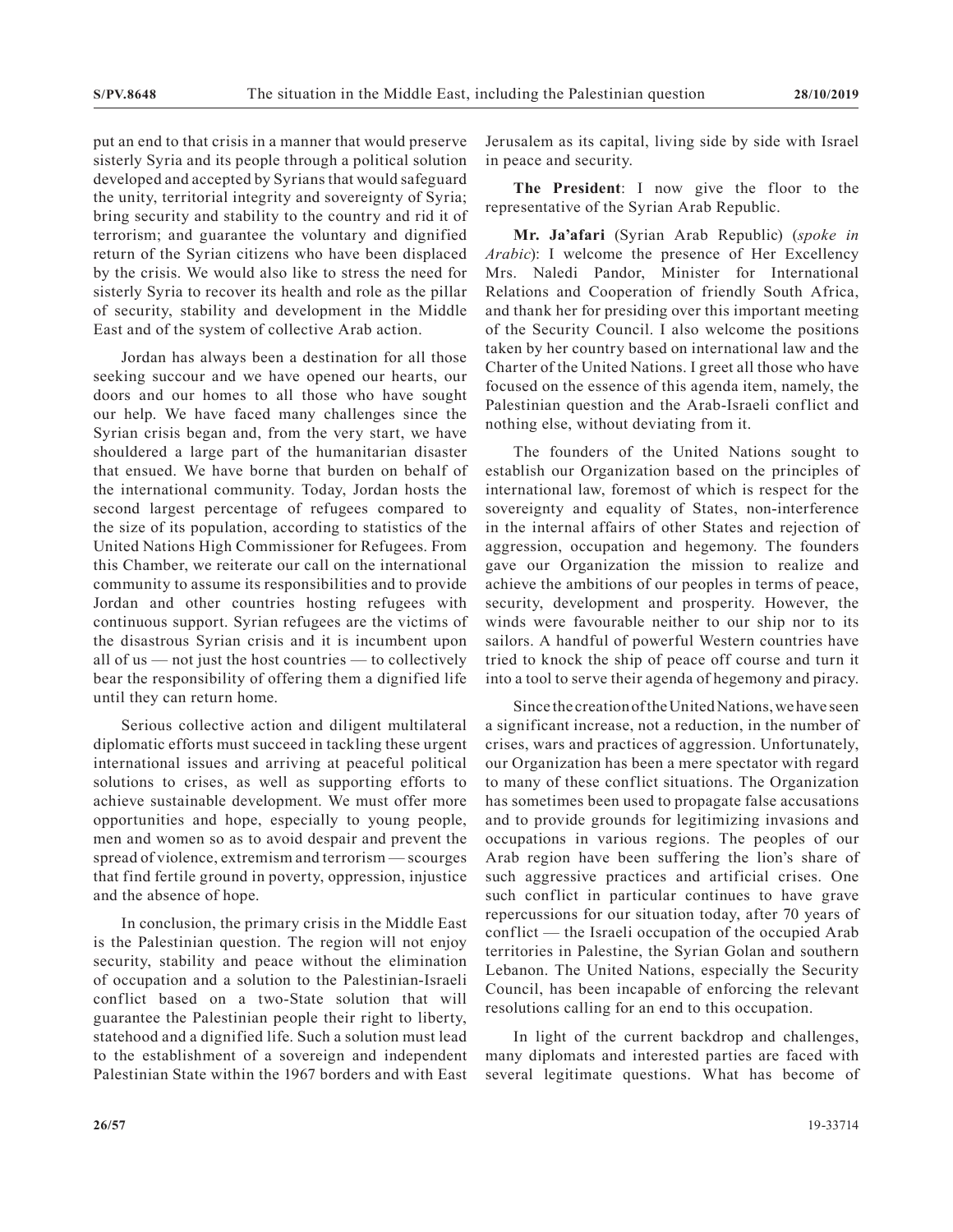the Organization, which today is unable to uphold the principles of international law and the provisions of its Charter? Will the role of the Organization be limited to mourning the victims of wars, aggression and occupation? Will the Organization limit itself to addressing the rights of the peoples suffering under the yoke of occupation in Palestine, the Syrian Golan and southern Lebanon merely in public debates so as to temporarily vent tensions, cause confusion and carry out manoeuvres in order to hinder a solution? Is it possible to accept that the Secretariat remains indifferent while its Special Coordinator Mladenov pays no heed to the issue of the occupied Syrian Golan in his briefings? What significance does the Charter have if some of its supposed guardians are those who violate it, either directly or through their own tools? Were the provisions of the Charter intended to apply only to small countries and be manipulated for purposes that violate its very purpose? Is it time to admit that the United Nations was a beautiful dream that has now shattered and begin asking ourselves what the alternative might be?

Instead of witnessing efforts to achieve peace and stability in our region, we have recently witnessed a new chapter of the Israeli escalation that has led to record levels of tension. The occupying Israeli authorities have repeatedly carried out attacks on Syrian territories, as well as the territories of other neighbouring Arab countries, in flagrant violation of international law and the Charter of the United Nations, including relevant Council resolutions. Moreover, Israel, the occupying Power, pursues its attempts to distort the history of the occupied Syrian Golan, stealing its monuments and wealth and modifying its demographic nature and Syrian national identity by seizing the lands of resistant Syrian citizens in the Golan, with a view to extending its illegitimate settlements and launching new occupation projects, for example by building wind turbines for energy production. Our inhabitants of the Golan are forced to register the land they inherited from their fathers and grandfathers with the Israeli land registry at the risk of having these lands confiscated if they protest. There are also so-called local elections to appoint Israeli puppets. All of these are serious violations of international law and international humanitarian law, committed by some with double standards and a great deal of hypocrisy.

These Israeli violations would not have continued and escalated without the blind support for the occupying authorities from known Governments. These Governments are therefore responsible for the consequences of Israeli practices, crimes and violations. We have seen the decision of the United States to recognize Israeli sovereignty over the occupied Syrian Golan and, before that, to recognize Jerusalem as the capital of Israel and transfer the United States Embassy there. We have also seen the United States tireless efforts to eliminate the Palestinian question. Such events constitute an ugly manifestation of this support, while all these decisions are null and void and have no effect. These decisions show pure contempt for international legitimacy.

In conclusion, the Government of my country affirms that the occupied Syrian Golan is an integral part of the territories of the Syrian Arab Republic and that restoring the borders of 4 June 1967, through all means enshrined in international law, will remain a priority and a compass for Syrian policy. My country's Government reiterates its call on Israel to release the captive Sedqi Al-Maqet, the Nelson Mandela of Syria, and all other Syrian captives in Israeli jails. We reiterate our support for the right of the Palestinian people to selfdetermination and to establish their independent State throughout their national territory, with Jerusalem as its capital. We also underscore the right of refugees to return to their homes under resolution 194 (III) of 1948 and we reiterate our call to grant the State of Palestine full membership to the United Nations.

**The President**: I appeal to all speakers to limit their statements to no more than the four minutes allocated.

I now give the floor to the representative of Norway.

**Ms. Juul** (Norway): I would like to take a few moments to address the situation in the region. Norway is deeply concerned about the situation in northern Syria. We note the recent agreement reached between Turkey and Russia but remain worried about the consequences for both the fight against the Islamic State in Iraq and the Levant (ISIL) and the humanitarian situation, which is already deteriorating. Protection and access remain critical to the humanitarian response in north-eastern Syria, and whoever exercises control there will face the expectation and close scrutiny of the international community, including with regard to safeguarding detention centres for ISIL prisoners. We strongly support the work of Special Envoy Geir Pedersen and welcome the convening of the important first meeting of the Constitutional Committee.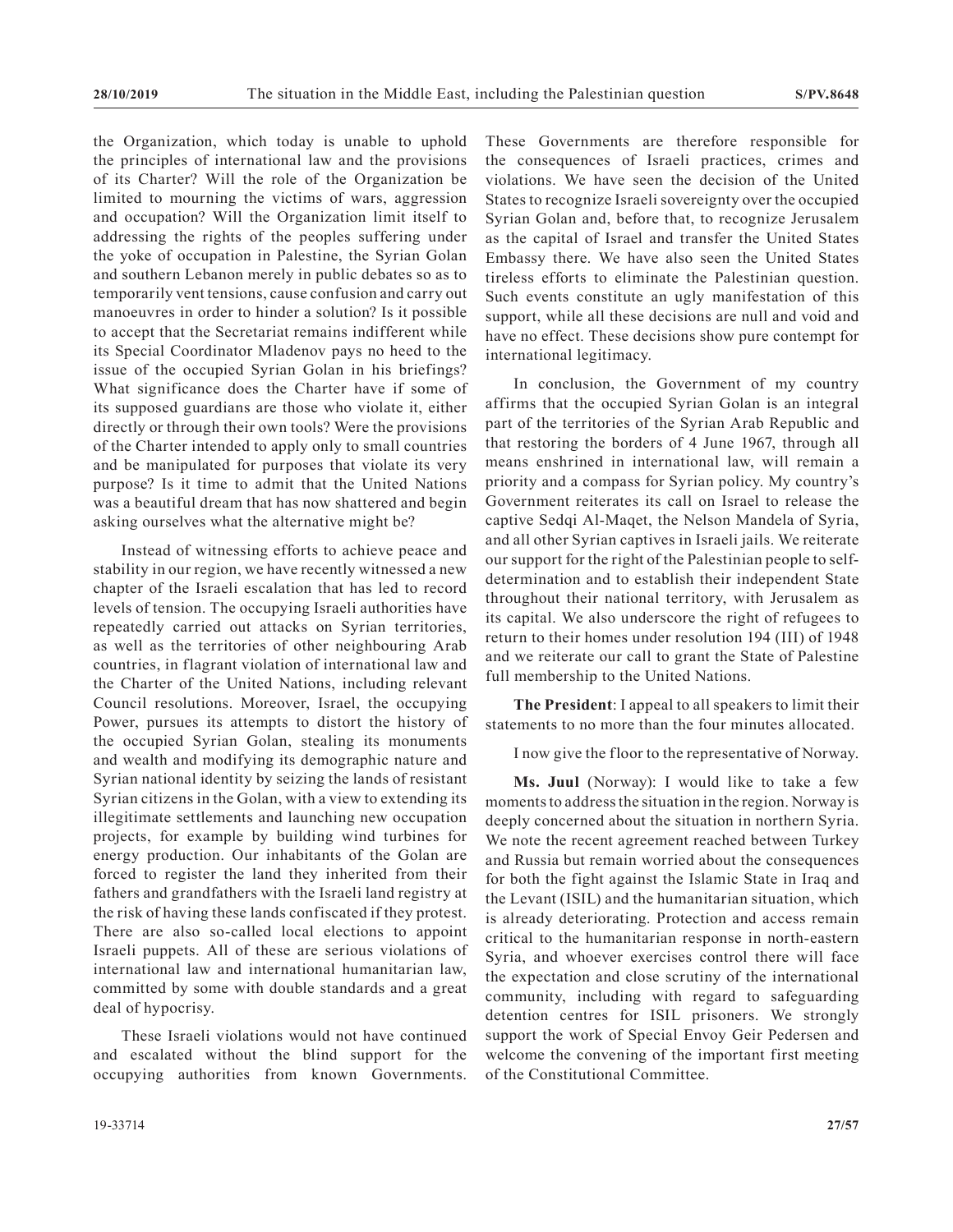The increased tensions in the Gulf region remain a matter of great concern. We urge all actors to refrain from actions and statements that could contribute to any further escalation. Norway is deeply concerned about the humanitarian crisis in Yemen. We acknowledge the recent pledges of humanitarian assistance while also noting that a substantial funding gap remains. However, we are encouraged by the reports of progress being made in the Jeddah talks and by the recent decrease in violence and release of prisoners. We support the efforts of Special Envoy Martin Griffiths. The participation of more women in political talks will be important. Only an inclusive political solution can resolve the conflict and bring lasting peace and stability to Yemen and the region.

The Ad Hoc Liaison Committee for the Coordination of International Assistance to Palestinians, the international donor group to Palestine, met at the ministerial level in New York on 26 September. The meeting, which was hosted by the United Nations and chaired by Norway's Foreign Minister, emphasized the broad international support for a negotiated two-State solution as the basis for resolving the Israeli-Palestinian conflict. The members of the Liaison Committee called for taking immediate steps to resume the transfer of revenues collected by Israel to the Palestinian Authority. In that regard, Norway welcomes the recent arrangement reached between the parties. We encourage Israel and the Palestinian Authority to extend their dialogue with a view to finding durable solutions to other outstanding economic issues. Furthermore, the members of the Liaison Committee urged donors to step up their humanitarian support for Gaza. Ending the blockade of Gaza, facilitating trade and opening up Area C in the West Bank for Palestinian use are all preconditions for achieving a sustainable Palestinian economy.

Norway is concerned about the recent Israeli calls for annexing large areas of the West Bank. As determined by the Security Council, any future decision by Israel to change the status of the occupied West Bank or impose its laws, jurisdiction and administration in the area will have no international legal effect. Actions such as settlement expansion, house demolition, the use of violence and the unilateral use of force, including in East Jerusalem, are unacceptable. They undermine the possibility of a two-State solution, the peace process and the Palestinian economy and threaten regional stability. We call on the parties to comply with their obligations under international law. Norway has a longstanding and continuing commitment to enabling and improving the conditions for peace and security in the Middle East. Promoting the resolution and mediation of conflicts in the region remains a key priority of Norwegian foreign policy. If elected to the Security Council for the 2021-2022 term, we will accord that issue the highest possible priority.

**The President**: I now give the floor to the representative of Brazil.

**Mr. De Souza Monteiro** (Brazil): I would like to thank you, Mr. President, for convening this quarterly debate on the Middle East.

The Middle East continues to occupy a large portion of the Council's attention as new challenges emerge and existing crises continue to unfold. The lack of progress in resolving conflicts and improving people's lives is causing frustration, especially among young people, who are increasingly leaving the region to seek opportunities elsewhere. Long-term political stability and economic prosperity are tied together, and we hope that the international community can act as one in carrying out effective strategies towards achieving those goals.

The Israeli-Palestinian conflict remains one of the central causes of instability in the region. Brazil reiterates its support for a two-State solution to the conflict, with Israel and Palestine living side by side in peace and security. We encourage the parties to seek to establish a constructive political environment that is conducive to a return to meaningful negotiations. The humanitarian situation in Gaza remains extremely fragile and highlights the need for a fair, just and mutually agreeable political solution to the conflict. In that spirit, Brazil encourages all the parties involved to engage in new and creative diplomatic efforts with an open mind in order to achieve a just and comprehensive settlement. Peace will be achieved only with difficult decisions and concessions being made by all sides.

Regarding the situation in Syria, Brazil remains concerned about the escalation of violence throughout the north of the country. We encourage the Council to find common ground with a view to establishing a lasting ceasefire in Idlib province. With regard to developments in north-eastern Syria, Brazil urges all parties concerned to exercise maximum restraint and ensure safe and unimpeded access for humanitarian aid in the region. We emphasize the obligation of all parties to respect international humanitarian law and strongly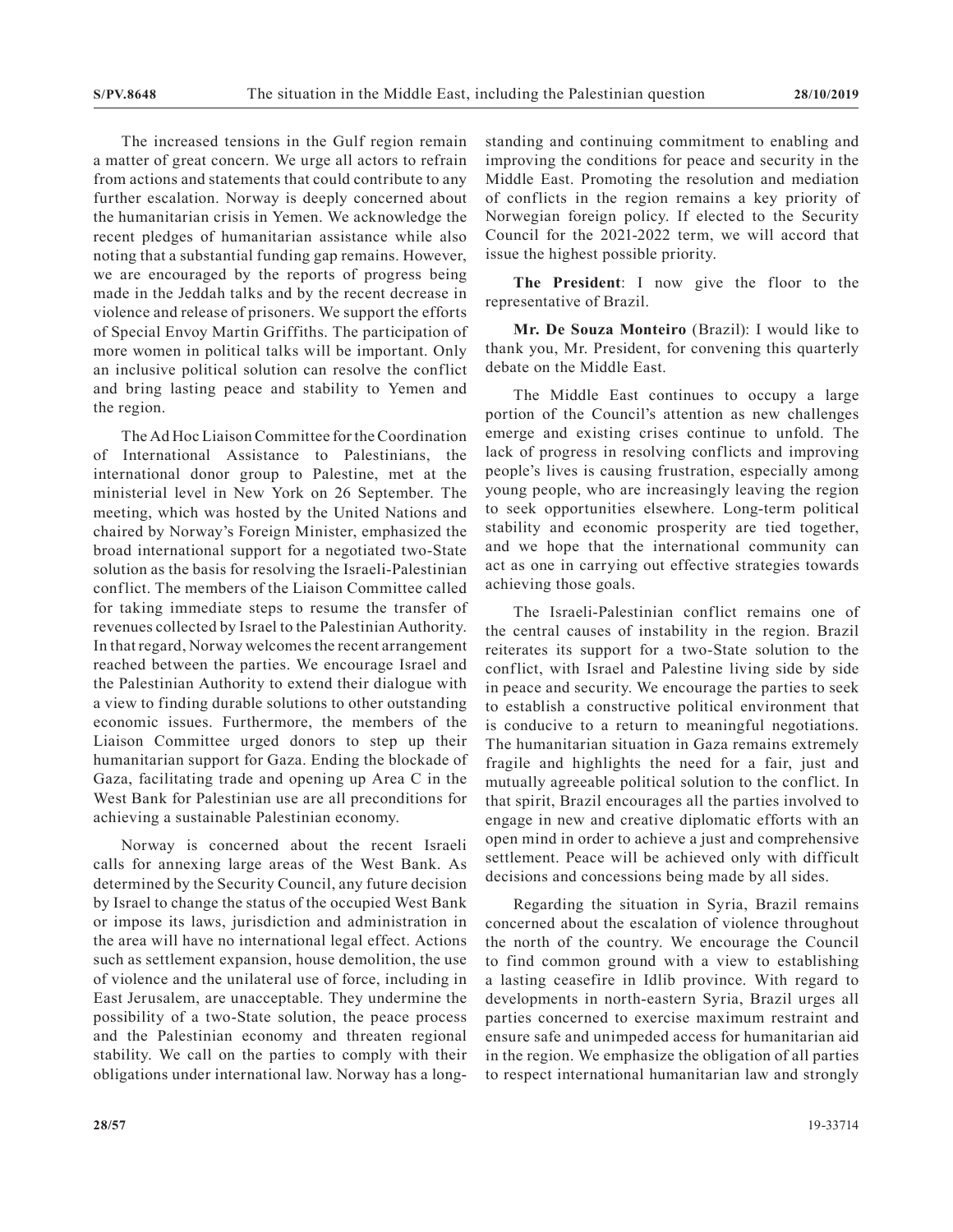condemn any attack that might affect civilian lives and infrastructure, including on medical facilities and medical workers, who must be protected at all times.

Brazil underscores its support for the work of Special Envoy Geir Pedersen and welcomes the establishment of the Syrian Constitutional Committee as an encouraging step towards achieving an urgently needed political solution, based on the parameters set forth in the relevant Council resolutions, especially resolution 2254 (2015), and the Sochi declaration. We also welcome the convening of the first meeting of the Constitutional Committee, to be held in Geneva. We continue to believe firmly that only a Syrian-owned and Syrian-led United Nations-facilitated political process, with due regard for the preservation of Syria's territorial integrity, will bring about lasting peace and alleviate the Syrian people's humanitarian suffering.

Brazil condemns in the strongest terms the September attacks on oil facilities in Saudi Arabia and commends the Saudi Government for inviting international experts, including from the United Nations, to take part in the investigations. The attacks increased the risk that the Yemeni war could expand into a wider regional conflict. We therefore call on all the parties to refrain from any actions that might lead to a further increase in hostilities and to take the necessary steps towards the full implementation of the Stockholm Agreement. Furthermore, we urge the parties to continue to work with Special Envoy Martin Griffiths regarding a comprehensive political solution to the conflict and the provision of continued and unimpeded humanitarian assistance. Brazil reiterates its commitment to the monitoring of the ceasefire by the United Nations Mission to Support the Hodeidah Agreement, to which we have agreed to deploy Brazilian military and police officers. We hope that the activation of the tripartite monitoring mechanism of the ceasefire may further contribute to the prevention of military escalation in the port city.

Lastly, Brazil is closely following developments in Libya and urges all sides to exercise maximum restraint in order to avoid an escalation of violence, and to engage with the United Nations, the African Union and the relevant stakeholders with a view to achieving a full and comprehensive cessation of hostilities throughout the country. We condemn the recent attacks on the Libyan population and United Nations personnel. Brazil urges all parties to abide by international humanitarian law and uphold their obligation to protect civilians. We remain convinced that establishing peace and national unity in Libya and countering terrorism and transnational crime in the region ultimately require the establishment of an inclusive Libyan-led and Libyan-owned political process, in accordance with the Libyan Political Agreement and the United Nations Action Plan for Libya. We therefore call on all the parties to work with Special Representative Ghassan Salamé with a view to reaching a comprehensive political solution to the security crisis and the dire humanitarian situation in Libya. We continue to hope that a Libyan national conference will be held at the earliest possible opportunity.

**The President**: I once again remind all speakers to keep to the allocated time limits.

I now give the floor to the representative of Japan.

**Mr. Bessho** (Japan): I would like to thank Special Coordinator Mladenov for his briefing.

Japan remains committed to supporting a two-State solution to the Palestinian-Israeli question. The final status of Jerusalem should be resolved through negotiations based on the relevant Security Council resolutions and the known parameters. We must continue to encourage the parties to seek a solution through negotiations. Japan will remain engaged with both sides and will continue to promote confidence-building measures. The continued settlement activities and the demolition of Palestinian-owned structures, which Mr. Mladenov briefed us about today, undermine the viability of a two-State solution. Japan once again urges Israel to cease those activities. We are also deeply concerned about the continued violence in both Gaza and the West Bank. We strongly condemn violence and terrorism against innocent civilians, and call on the parties concerned to take immediate steps to prevent all acts of violence, provocations and incitement.

Last month in the General Assembly, President Abbas of Palestine announced his intention to hold general elections (see A/74/PV.7). Elections are fundamental to democracy. We call on all the parties to take the necessary measures for free and fair elections and hope that they will contribute to peace and stability in the region. Japan firmly believes that we can shed light on the pathway to peace and security by offering hope to Palestinians for their future and helping them maintain their dignity. Japan believes that the assistance of the United Nations Relief and Works Agency for Palestine Refugees in the Near East (UNRWA) plays a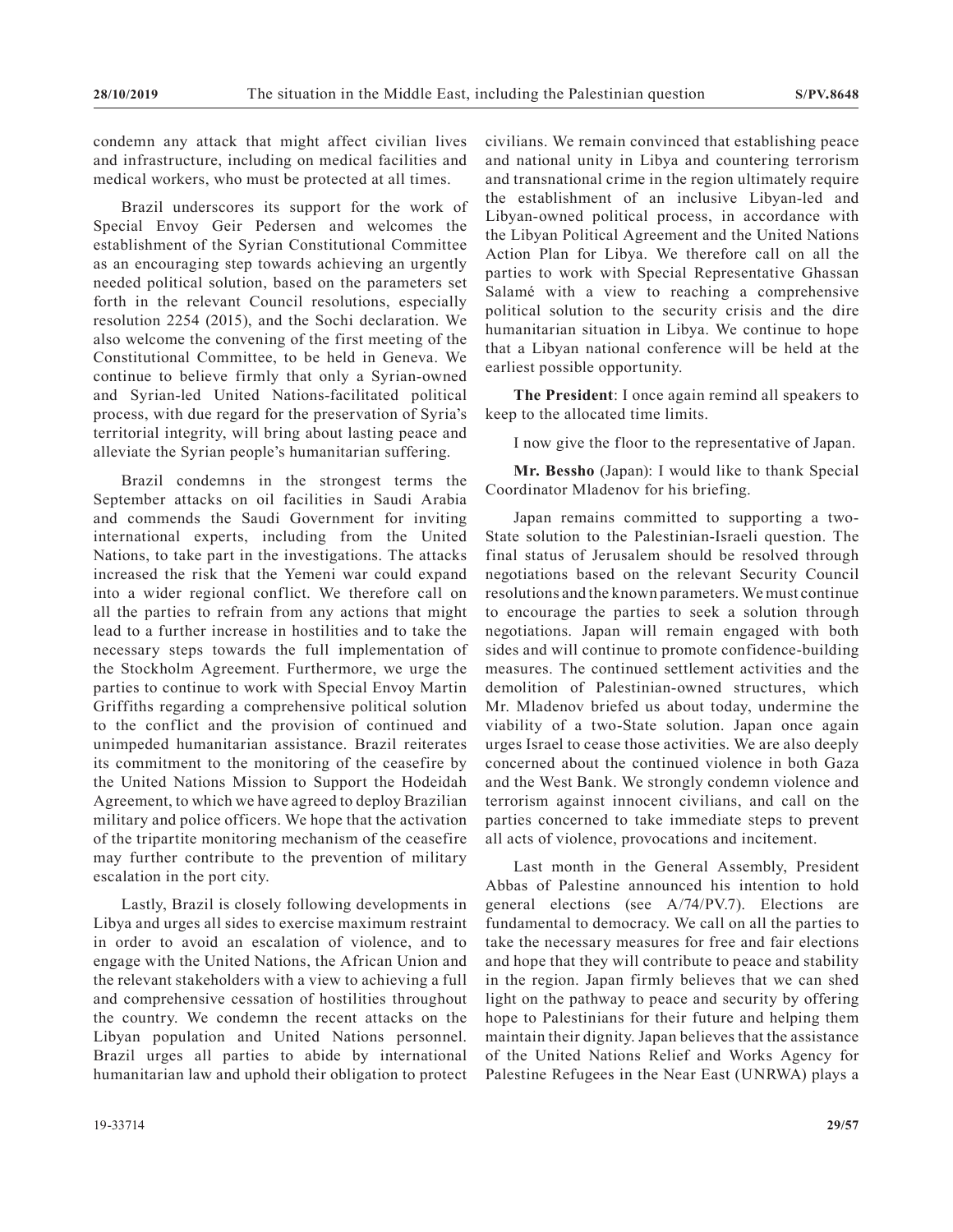crucial role in that regard. We have already disbursed more than \$32 million to UNRWA this year and will soon provide additional assistance of around \$11 million for education, water and sanitation and food assistance. Along with other international partners, Japan will continue to support the Agency in this difficult time through multidimensional contributions.

We believe that every country can contribute to creating an environment that is conducive to peace efforts. In 2013, Japan, together with regional partners, initiated the Conference on Cooperation among East Asian Countries for Palestinian Development in order to promote Palestine's economic development by utilizing the resources and experiences of East Asian countries. An increasing number of countries and partners from civil society and the private sector have joined the initiative, and we hope that still more will do so.

Let me conclude by briefly addressing wider regional issues. Since energy resources and many other goods are transported from, to and through the Middle East, peace and security in the region, including securing the safety of navigation, are extremely important to international peace and prosperity, including for Japan. The current high tensions in the region are therefore of serious concern. Japan believes that continued diplomatic efforts are needed to decrease the tensions and stabilize the situation. In cooperation with the relevant parties, we will make further diplomatic efforts to that end.

**The President**: I now give the floor to the representative of Pakistan.

**Ms. Lodhi** (Pakistan): My delegation thanks the South African presidency for convening today's important debate.

In my very first statement to the Council on the situation in the Middle East in April 2015 (see S/PV.7430), I spoke of a growing tide of complex and interconnected challenges that threatened to push the region into a fresh vortex of violence and instability. Today, as I take the floor in what will be my last statement on the issue, I say with a heavy heart that the grim situation prevailing on the ground appears to have confirmed some of our worst fears. Riven by protracted and emerging conflicts, escalating violence and worsening humanitarian crises, the Middle East's geostrategic landscape is clouded by competing and divergent interests among the major regional Powers. The role that external actors are playing adds another layer of complexity to an already fraught regional situation. Meanwhile, non-State actors and terrorist organizations have tried to exploit the turmoil to gain a foothold across the region. The activities of these terror outfits, including the Kurdistan Workers' Party and its affiliates, have created legitimate security concerns for regional States. At this precarious moment in history, reconciliation within the region is imperative if we are to avoid further instability. It is also essential if we are to achieve our shared vision of a peaceful and prosperous Middle East.

The framework for regional peace must be built on the abiding virtues of mutual respect and peaceful coexistence, which are not merely principles of international law or the Charter of the United Nations but also constitute the fundamental essence of the Islamic teachings of amity, goodwill and brotherhood. Guided by those considerations, Pakistan's Prime Minister Imran Khan has been consulting with the leaders of Saudi Arabia and Iran to forge unity within the ranks of the Muslim Ummah. Pakistan will continue to play its part in promoting peace and stability in the region, and there are certain points that we consider critically important.

First, durable peace can be achieved only through inclusive political solutions. We must therefore prioritize respect for dialogue and diplomacy.

Secondly, de-escalatory steps and confidence-building measures are vital to reducing tensions and preventing the eruption of new conflicts. In that connection, we welcome the recent gains made in advancing the political process in Syria. We are also encouraged by the positive overtures by the Secretary-General's Special Envoy for Yemen on the political situation in the country. That momentum must be sustained.

Thirdly, it is critical to abandon narrow national interests and instead invest in lasting stability. Any attempts to shape the region according to specific political preferences are counterproductive and must be avoided.

Fourthly, while the stability of the Middle East has always been a question of global concern, the involvement of the international community must be based on an unequivocal commitment to multilateral solutions and political processes. Not only are the threat or use of sanctions, embargoes and kinetic actions a throwback to imperial tactics, the recent history of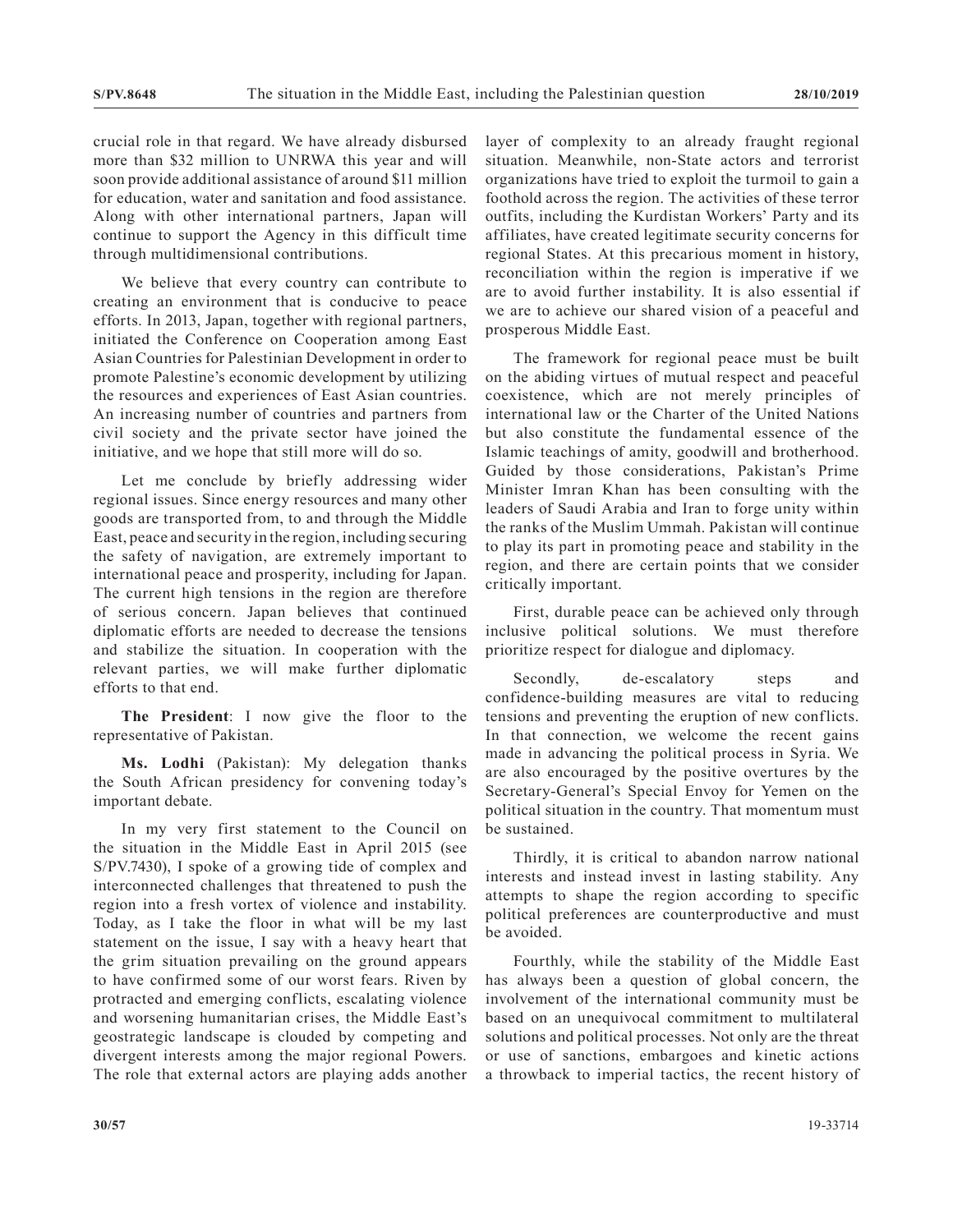the region also affirms that unilateral measures have brought only greater suffering and pain to its peoples. Yet nowhere is this more apparent than in the case of the occupied Palestinian territories, where established norms of international law, including Security Council resolutions, continue to be deliberately and systematically flouted. Meanwhile, the continued military occupation and expansion of settlement activity in the occupied territory, including East Jerusalem, along with the looming threat of the annexation of the West Bank, have not only undermined the goal of a two-State solution, they have also imperilled peace and security in the Middle East and beyond.

Pakistan's solidarity with the people of Palestine is firm and unwavering. It is, after all, an abiding lesson of history that attempts to suppress and subjugate people living under foreign occupation and to deny them their fundamental rights, including the right to selfdetermination, are ultimately bound to fail. Yesterday, Kashmiris across the world marked the seventy-second anniversary of the illegal Indian occupation of Jammu and Kashmir. Next month the Palestinians will mark the seventy-second anniversary of a partition plan that outlined the creation of an independent Palestinian State. Despite the fact that the continuing tragedy of the Palestinians and the Kashmiris still waits to be addressed, they are nonetheless reassured in their conviction that while it may be dark and forbidding, the night of occupation will one day yield to the light of freedom and dignity for them and other people living under foreign occupation.

Let me say finally that your own struggle against apartheid, Mr. President, is itself living testimony to that eternal prophecy.

**The President**: I wish the representative of Pakistan well in her next assignment.

I now give the floor to the representative of Namibia, who will speak both in his national capacity and in his capacity as Vice-Chair of the Committee on the Exercise of the Inalienable Rights of the Palestinian People.

**Mr. Gertze** (Namibia): Namibia thanks you, Sir, for organizing this open debate on the important topic of the situation in the Middle East, including the Palestinian question. I would also like to thank the Special Coordinator for the Middle East Peace Process for his briefing on the situation in the region.

My delegation aligns itself with the statement to be delivered later by the representative of Azerbaijan on behalf of the Movement of Non-Aligned Countries.

Since my previous statement to the Security Council (see S/PV.8583) on this most fundamental issue of international peace and security, the situation on the ground has not changed. Furthermore, as the Special Coordinator outlined in his eleventh briefing to the Security Council on the implementation of resolution 2334 (2016), no concrete steps have been taken to implement the resolution, and no steps were taken to immediately and completely cease all settlement activity in the occupied Palestinian territory, including East Jerusalem. On the contrary, Israeli authorities advanced approximately 3,000 housing units in the occupied West Bank, including some 400 in East Jerusalem. I want to take this opportunity to reiterate that settlements are illegal under international law and represent an obstacle to peace and the achievement of a two-State solution. We are also extremely concerned about statements made concerning Israel's annexation of the Jordan Valley. Annexation is strictly prohibited under international law. The demolitions and seizures of Palestinian-owned structures by the Israeli authorities also represent an obstacle to peace. Those actions have continued unabated, displacing men, women and children.

The United Nations Relief and Works Agency for Palestine Refugees in the Near East (UNRWA) plays a fundamental role in the region. The Agency provides services to the more than 5 million Palestinian refugees in Jordan, Lebanon, Syria, the West Bank and Gaza. Its provision of vital services represents a stabilizing element in a region that continues to be a victim of violence. Namibia remains concerned about the ongoing financial shortfall that UNRWA continues to suffer from. We also want to take this opportunity to reaffirm Namibia's support for the Agency, and we look forward to the renewal of its mandate.

We have taken note of the fact that the overall levels of violence in Gaza have decreased and also take this opportunity to condemn all forms of violence committed against civilians. Namibia welcomes the increase in the energy supply to households in Gaza, which has more than doubled, according to the Special Coordinator's report. Israel's easing of the import and export restrictions and extension of the permitted fishing zone to 15 nautical miles from the coast are also welcome developments. But despite those positive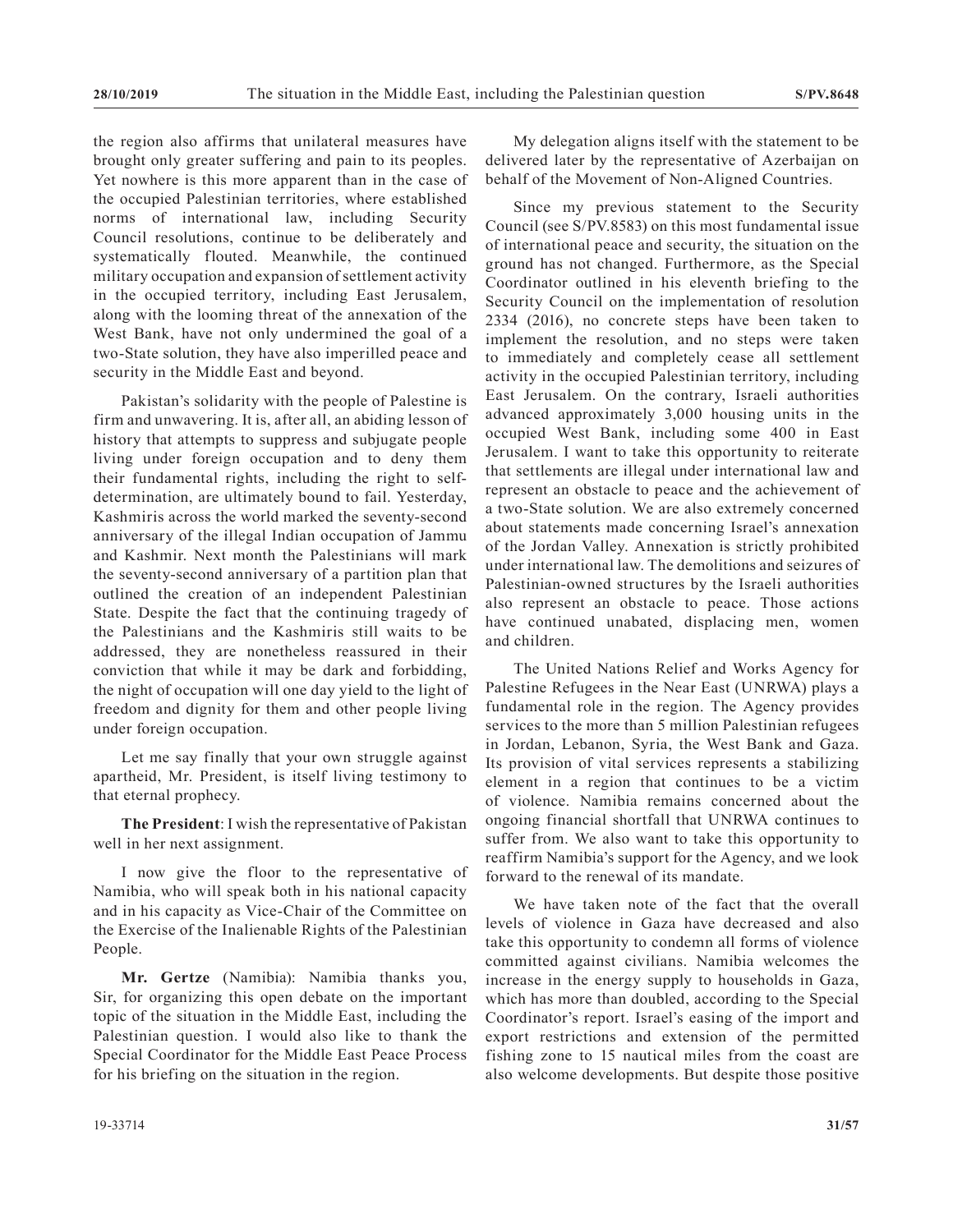steps, the humanitarian situation remains extremely concerning. Namibia is particularly worried about the state of the health system, which remains on the brink of collapse. In July, 44 per cent of essential medicines in Gaza were completely depleted, and there was less than a month's supply remaining of 26 per cent of essential medical disposables. Those staggering numbers underline the fundamental necessity of the ongoing presence of UNRWA health centres, which see an average of 100 patients a day.

Finding a solution to the ongoing fiscal crisis facing the Palestinian Authority is a matter of urgency. The continuation of the crisis is affecting the already fragile Palestinian economy and threatens to destabilize an already volatile situation. We urge the parties to implement and respect their bilateral agreements.

It has been almost three years since the adoption of resolution 2334 (2016), a historic document that gave Palestinians hope and expectations for a solution to be found to this protracted conflict. However, the humanitarian, social and political situation has only worsened since its adoption, and tensions have risen drastically. Actions have been taken that have severely undermined the process of reaching a mutually acceptable, just and lasting solution. The people of Palestine have a fundamental right to self-determination and independence. We must achieve a just, lasting and comprehensive peace between the Israelis and the Palestinians with the establishment of two States coexisting in an atmosphere of peace and security. No amount of humanitarian and economic support can substitute for a negotiated two-State solution, the only one that can meet the legitimate aspirations and security needs of both Israelis and Palestinians.

I will now deliver a statement in my capacity under rule 39 as Vice-Chair of the Committee on the Exercise of the Inalienable Rights of the Palestinian People.

At the outset, on behalf of the Committee on the Exercise of the Inalienable Rights of the Palestinian people, I would like to commend the leadership of the delegation of South Africa in its presidency of the Security Council this month.

As we gather quarterly in the Council to collectively consider the situation in the Middle East, including the Palestinian question, I can only lament the ongoing illegal occupation of the Palestinian territory and the worsening situation on the ground, which have a negative impact not only on the rights of Palestinians, including children, but also on the security of Israelis and the prospects for a peaceful and just solution to the question of Palestine, which has already been too long delayed. The violence and loss of life have continued, illegal Israeli settlements have expanded, demolitions of Palestinian homes and evictions of their inhabitants have accelerated, and the humanitarian and economic situation in the West Bank, including East Jerusalem and the Gaza Strip, has continued to deteriorate under the oppressive weight and as a result of the illegal practices of Israel's 52-year military occupation.

I want to reiterate in the strongest terms that the Israeli settlements in occupied areas are illegal under international law, and that as has been reaffirmed in resolution 2334 (2016), among other things, Israel must halt its expansion immediately and completely. The Committee joins the calls for the Secretary-General's reports on the implementation of resolution 2334 (2016) to be provided in writing and to include Member States' reports on how they comply with operative paragraph 5, which requires Member States to distinguish in their dealings between Israel and the occupied Palestinian territory, including East Jerusalem. Such measures of distinction are crucial to upholding international law, including the relevant United Nations resolutions, and to ensuring that this illegal situation does not receive support or recognition. In that regard, the Committee looks forward to the publication by the Office of the United Nations High Commissioner for Human Rights of the relevant database, as mandated by Human Rights Council resolution 31/36.

The Committee would like to express its profound concern about the escalating rhetoric and threats by Israeli officials concerning intentions to annex settlements and the Jordan Valley. The Jordan Valley makes up 30 per cent of the occupied West Bank and is home to more than 65,000 Palestinians. Annexation is strictly prohibited under international law and cannot go unchallenged by the international community, obliging the Council to act should any such aggression be committed. As was recently stated by Human Rights Council Special Rapporteur Michael Lynk,

"By annexing these areas, Israel will further confine Palestinians to live in small, fragmented and disconnected cantons while others will continue to live under Israeli military rule. The annexation, if realized, will effectively ... entrench a one-State reality of separate and vastly unequal legal systems, political rights and social opportunities."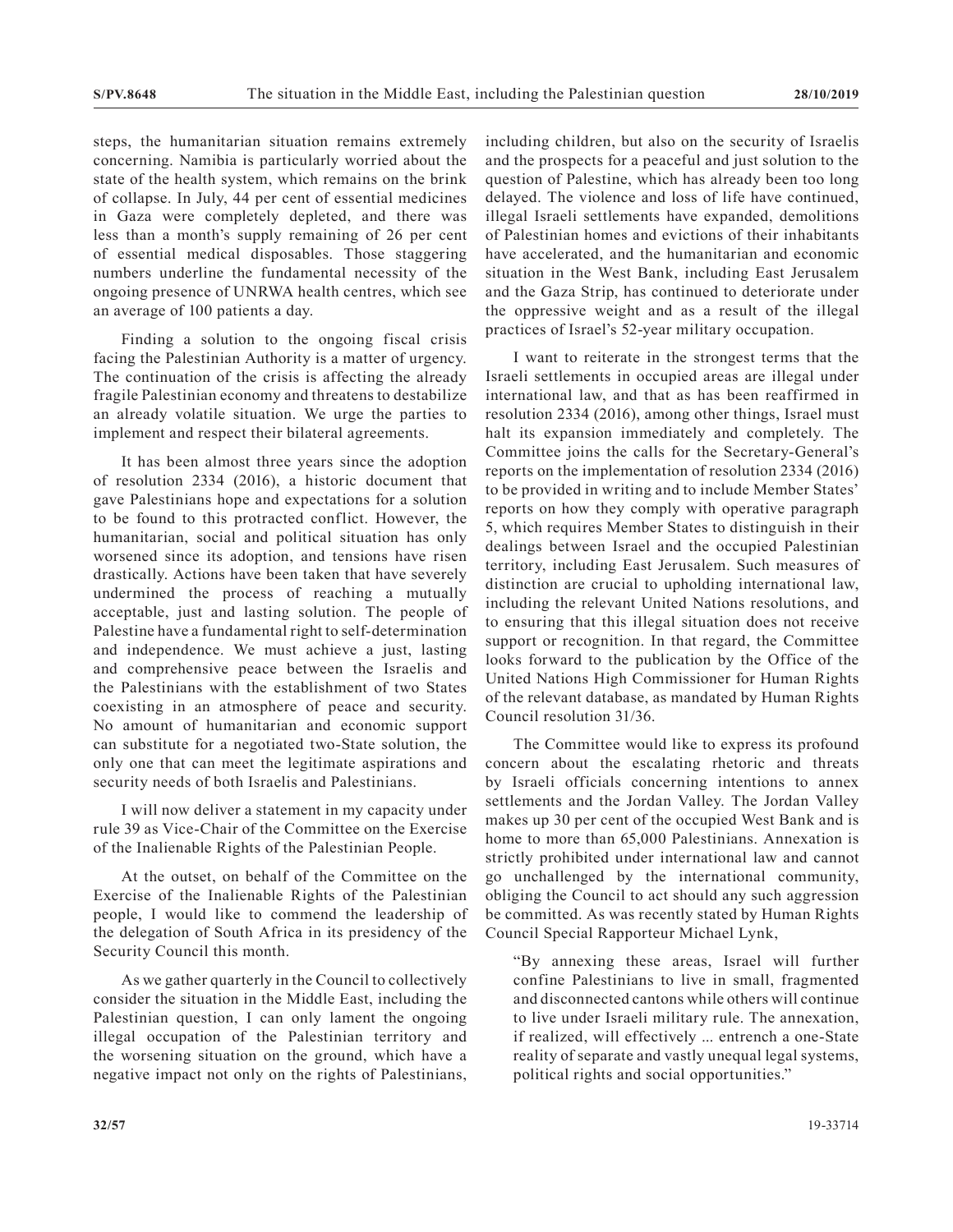The international community must consider what that would mean with regard to the viability of the long-standing international consensus on a two-State solution, based on the pre-1967 borders, which such an action would effectively terminate.

The Committee is also gravely concerned about the recurrent and rising tensions in Jerusalem at the holy sites, including continuing provocations, incitement and violations at the Al-Aqsa Mosque. The Committee urges Israeli authorities to abide by international law and avoid actions that undermine an already fragile situation there, and calls for respect for the historic and legal status quo and the sanctity of the holy sites.

In Gaza, the situation also remains volatile, as weekly Great March of Return demonstrations and the ensuing casualties among Palestinian civilians have continued, alongside the indiscriminate firing of rockets into Israel. The dire economic situation, especially the insufficient energy supply, combined with the scarcity of essential medicines, is causing a health crisis, with the health system reported to be near collapse. We reiterate our call on Israel, the occupying Power, to abide by international standards with regard to the use of force. We also call on Palestinian militants in Gaza to stop the indiscriminate firing of rockets into southern Israel.

The Committee welcomes the steps taken by the Ad Hoc Liaison Committee for the Coordination of International Assistance to Palestinians as presented in its September report to bring relief to the population through a package of urgent humanitarian and economic interventions for Gaza. These measures should go hand in hand with efforts to address the continuing fiscal crisis faced by the Palestinian Government, which hampers its ability to deliver services to the population.

In September, UNRWA was able to reopen 709 schools, allowing 530,000 refugee children to continue their education. However, the Agency's financial situation remains challenging albeit improved following the ministerial pledging conference held on 26 September in New York. The Committee reiterates its call on all Member States to provide UNRWA with the reliable and sustainable funding necessary to deliver critical humanitarian services to Palestinian refugees in all five fields of operation, contributing to their development and protection and to stability in the region. We also urge Member States to continue strongly supporting its General Assembly mandate, which is to be renewed in November.

We commend Egypt and others for their ongoing efforts to advance the reconciliation process and call on the Palestinian parties to actively engage towards that end. Achieving reconciliation and holding general elections, which will be organized soon, as announced by President Mahmoud Abbas during the general debate of the General Assembly at its seventy-fourth session (see A/74/PV.7), would constitute positive steps towards reuniting the Palestinian people under a single, legitimate Palestinian national Government.

Finally, the only just and viable solution to ensure peace and prosperity in the region remains the international consensus on how to resolve the conflict: two States living side by side in peace and security along the pre-1967 borders, with East Jerusalem as the capital of the Palestinian State.

We are at a critical juncture, and it is time for the parties and the rest of the international community alike to break the inertia and walk the talk. We must implement all the resolutions adopted in this Chamber and face our collective responsibility vis-à-vis past and future generations of Palestinians and Israelis.

We all know that making the two-State solution a reality is the only way forward for peace and stability in the region. It is time to act to bring an end to the Israeli occupation; to realize the long-denied Palestinian rights, including to self-determination and freedom; and to make peace a reality. Failure to act will only hasten the demise of the two-State solution and bring more conflict and suffering.

**The President**: On behalf of us all, I really want to thank the interpreters, security personnel and engineers for having donated 15 minutes of their available time for peace and hope in the Middle East.

There are a number of speakers remaining on my list for this meeting. I intend, with the concurrence of the Council, to suspend the meeting until 3 p.m.

*The meeting was suspended at 1.15 p.m. and resumed at 3.10 p.m.*

**The President**: I wish to remind all speakers to limit their statements to no more than four minutes in order to enable the Council to carry out its work expeditiously. Delegations with lengthy statements are kindly requested to circulate the text in writing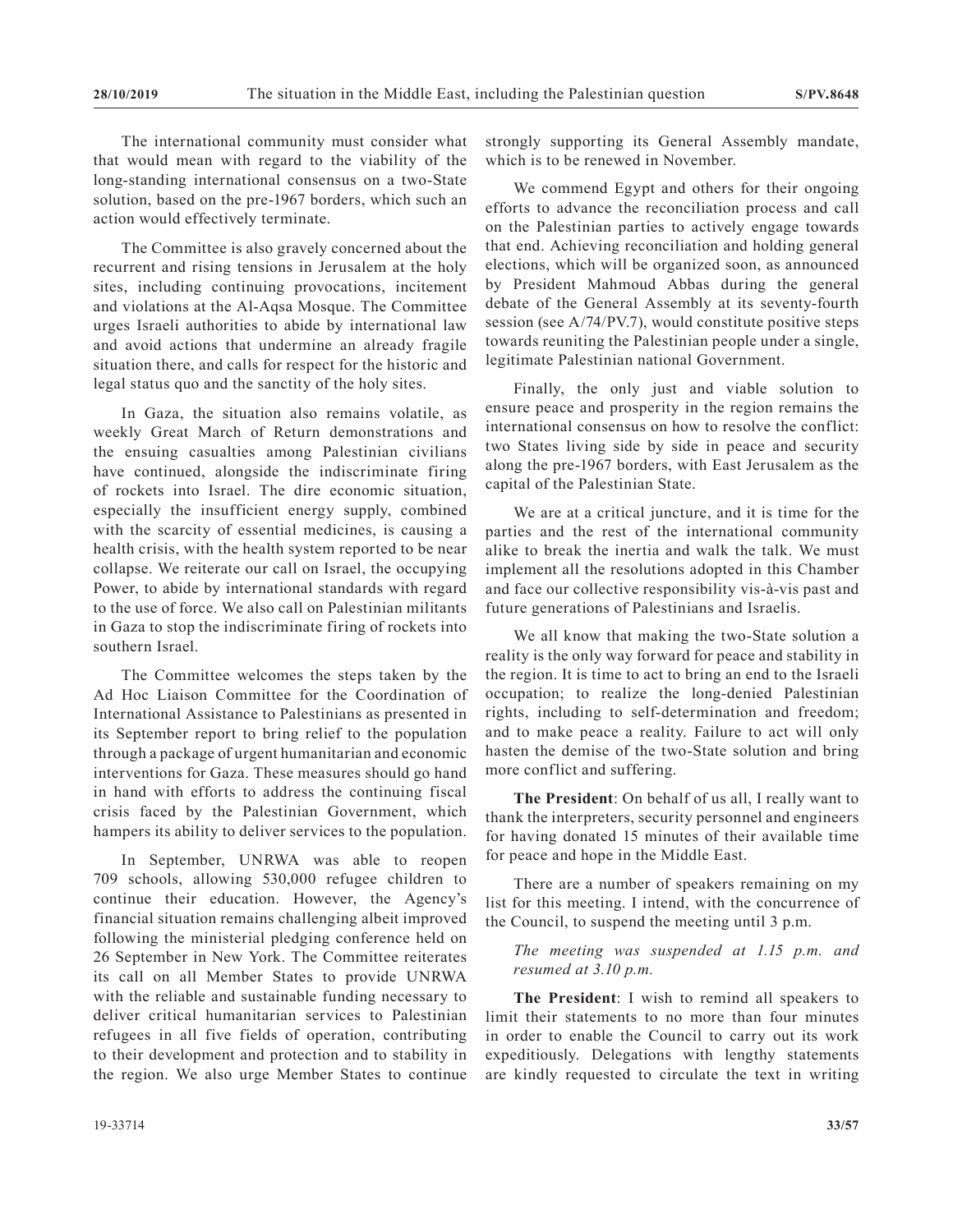and deliver a condensed version when speaking in the Chamber.

I now give the floor to the representative of Qatar.

**Ms. Al-Thani** (Qatar) (*spoke in Arabic*): I would like to congratulate you, Mr. President, on your friendly country's assumption of the presidency of the Security Council this month. We wish you every success.

We also thank the Special Coordinator for the Middle East Peace Process for his invaluable efforts and for his briefing this morning.

The international community is following the accelerating events and developments unfolding in the Middle East. However, the Arab-Israeli conflict, after more than seven decades, remains at the core of the crises in the region. More time continues to elapse and we still have not found a just and comprehensive solution to the Palestinian question. That could lead to a deterioration of the situation and have serious repercussions on regional and world stability and security.

The international community recognizes that ending the Arab-Israeli conflict is a precondition for restoring peace and stability in the Middle East. That is why the United Nations bears responsibility for ending the suffering of the Palestinian people. It must allow them to regain their rights and fulfil their legitimate aspirations. Today, after a number of solutions have been examined but have not led to the outcome desired by the Council and the world, it is asserted that settling the Palestinian question will be possible only on the basis of the terms of reference agreed by the international community, in particular ending the Israeli occupation of Palestinian and Arab territories, including the occupied Syrian Golan and the occupied Lebanese territories; accepting a two-State solution; establishing a viable independent Palestinian State within the 1967 borders, with East Jerusalem as its capital, living side by side with Israel in peace and security, in line with relevant Council resolutions and the Arab Peace Initiative; the return of refugees; ending settlement activities; dismantling Israeli settlements in the occupied territory; and lifting the blockade on Gaza Strip and other Palestinian areas.

The State of Qatar recognizes its responsibilities for achieving stability and peace in the Middle East. That is why it has not stood idly by. Despite the obstacles to the peace process, we have made tireless and concrete efforts to improve the humanitarian situation and that, in

turn, will help reduce tensions and achieve peace. This year, the State of Qatar has contributed \$480 million to promote the Palestinian Authority's budget. We have provided humanitarian assistance to the Gaza Strip, as well as fuel to enhance the electricity supply. We have also supported United Nations recruitment programmes for securing jobs in the Gaza Strip. The State of Qatar continues to coordinate with our partners in the international community to make every effort to find a comprehensive, just and lasting solution to the Palestinian question, leading to stability and peace in the whole region.

The brotherly Syrian people continue to seek security, peace and a life of dignity through a political solution that meets their legitimate aspirations, based on the Geneva communiqué (S/2012/522, annex) and resolution 2254 (2015), in a way that preserves the unity, territorial integrity, independence and sovereignty of Syria. We look forward to launching the Constitutional Committee and have hopes in that regard. The State of Qatar will continue to support all efforts to remove all obstacles to achieving peace and implementing a political solution, based on the legal terms of reference of the United Nations.

In Libya, the military operations launched by militias against Tripoli, targeting the legitimate, internationally recognized Government, threaten the unity and stability of Libya. We call on all actors to shoulder their responsibilities and to respect the will of the fraternal Libyan people in achieving a peaceful solution. We warn that any interference in the situation in Libya would further complicate the crisis, prevent international consensus and contravene Security Council resolutions. We fully support the efforts of Mr. Ghassan Salamé, Special Representative of the Secretary-General and Head of the United Nations Support Mission in Libya.

With regard to Yemen, we again stress that ending the conflict will require all authorities to engage in dialogue to achieve a political solution and national reconciliation, based on resolution 2216 (2015), so as to preserve the unity of Yemen and achieve its security and stability. We express our support to the Special Envoy of the Secretary-General for Yemen. We stress the dire need to meet the basic needs of all the Yemeni people, facilitating the delivering of humanitarian aid and protecting human rights.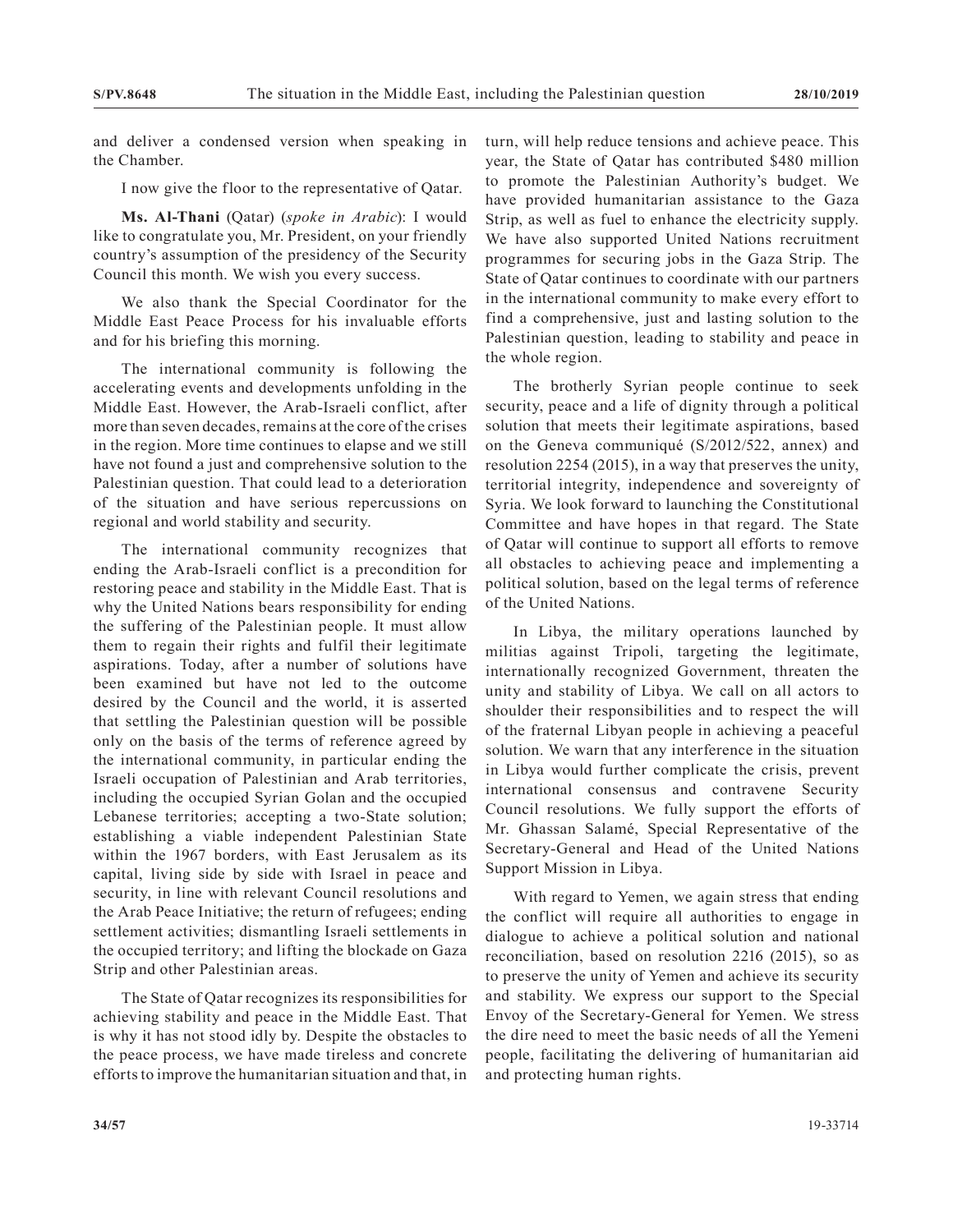The serious situation and the plethora of crises in the Middle East underscore the need to respect international law, international humanitarian law and international human rights laws, on which there can be no compromise or delay. That is why the Security Council must take the appropriate measures to stop violations and defuse tensions, which could have further catastrophic consequences for international peace and security and place an additional burden on the United Nations, while distracting it from discharging its main duties. That is why refraining from instigating crises and levelling accusations to achieve illegitimate objectives will help enhance the ability of the United Nations and the Security Council to confront all challenges.

In that regard, the illegal unilateral actions and unjust blockade imposed on the State of Qatar for more than two years now by the siege States, as well as the cybercrimes committed against the Qatari news agency to justify the blackmail and extortion campaign against the State of Qatar, contravene United Nations efforts in the area of preventive diplomacy and peaceful resolution of crises. In addition, those illegal measures flagrantly violate the Charter of the United Nations, international law and human rights. The bad intentions behind the imposition of the blockade and the attempts to offend Qatar have been made clear by the fact that to this day the siege States have failed to provide any evidence for their allegations, while still refusing to come to the negotiation table. The State of Qatar is committed to stability and security in this region, one that is so vital to the world. We are also committed to implementing our well-known policy of respecting international law and resolving disputes and conflicts through peaceful means, in line with the Charter. We have stressed our willingness to settle the crisis through unconditional dialogue based on mutual respect. In that regard, we want to once again express our appreciation for the sincere efforts made by Sheikh Sabah Al-Ahmad Al-Jaber Al-Sabah, Amir of our sister State of Kuwait.

In conclusion, the challenges that we face in our region, which are based on policies that disrespect international will and international law, require that we act quickly and effectively to end their implementation and ensure the accountability of those responsible for them, in line with the purposes and principles of the Charter and while continuing to maintain international peace and security.

**The President**: I now give the floor to the representative of the Arab Republic of Egypt.

**Mr. Ahmed** (Egypt) (*spoke in Arabic*): At the outset, Mr. President, I would like to congratulate you on your brotherly country's successful presidency of the Council this month. I also want to take this opportunity to express our appreciation to Mr. Nickolay Mladenov, Special Coordinator for the Middle East Peace Process, for his briefing.

We are meeting today as the security and stability of the Middle East continue to deteriorate, thanks to the various crises afflicting the region, particularly in the occupied Palestinian territories, with the situation in the West Bank, the Gaza Strip and East Jerusalem worsening owing to the practices and policies of the Israeli occupation, as has been described in reports of the United Nations and the relevant international organizations. Egypt has always stressed that we cannot achieve stability and security in the Middle East without a just and durable solution to the Palestinian question that will fulfil the aspirations of the Palestinian people to establish an independent State within the borders of 4 June 1967 and with East Jerusalem as its capital, in line with the relevant Security Council and General Assembly resolutions, as well as other terms of reference, particularly the Arab Peace Initiative, which Egypt still considers a viable basis for a solution to the Palestinian question.

Egypt is concerned about Israel's announcement that it intends to annex territories in the West Bank, including the Jordan Valley and the northern Dead Sea area, in addition to its announcement that it will construct new housing units as part of its expansionist settlement activities, all of which undermines the possibility of a two-State solution and contravenes Security Council resolutions, especially resolution 2334 (2016).

Israel's continued blockade of the Gaza Strip and closure of all the crossings between Israel and Gaza has led to deteriorating living standards for Palestinian citizens and a decline in or even prevention of the provision of basic services to them. Egypt is committed to assisting its Palestinian brothers and alleviating their suffering. We are working to maintain calm and stability in the Gaza Strip and to create conditions conducive to intra-Palestinian reconciliation. Here we should not fail to mention the Israeli practices that are aimed at altering the historical and legal status of East Jerusalem, which is of profound significance to the Islamic and Arab worlds. There have been repeated incursions into the Al-Aqsa Mosque. The continuing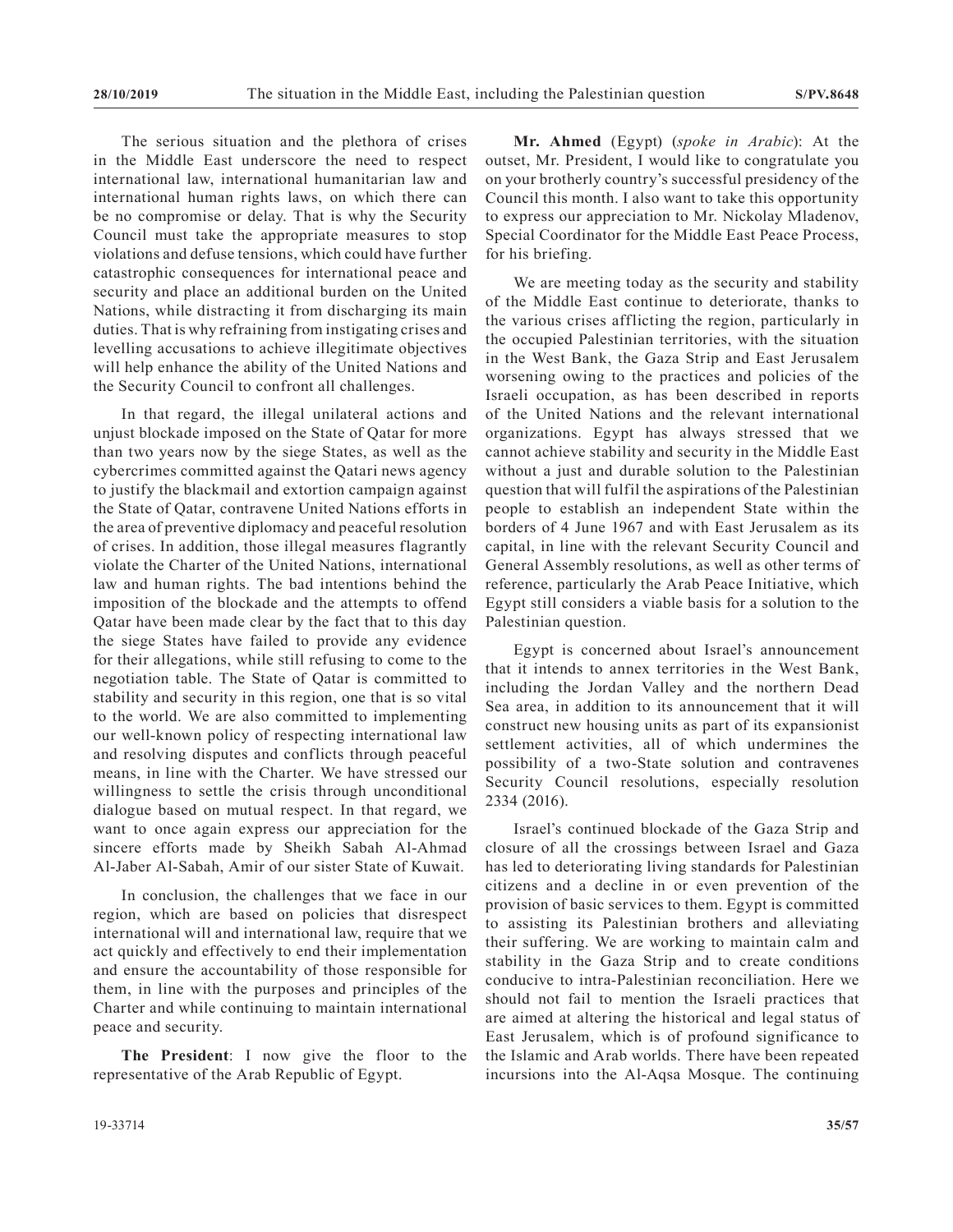Israeli practices violate the rights of the Palestinian people as well as all the relevant United Nations and Security Council resolutions. Such practices contribute greatly to destabilizing the region and encouraging the dissemination of terrorism and extremist ideology in the absence of a just solution to the Palestinian question.

Egypt is still hopeful that a just and comprehensive solution can be found to the Palestinian question, ending the suffering of our brother Palestinian people and fulfilling their long-awaited desire to establish an independent State based on the 4 June 1967 borders, with East Jerusalem as its capital. Until then, we call on the international community, especially donor countries, to continue lending their support by backing the United Nations Relief and Works Agency for Palestine Refugees in the Near East (UNRWA). The Agency plays a vital role in providing basic services to Palestinian refugees, which is why we should all support it. Egypt would like to take this opportunity to call on all Member States to ensure that during the current session of the General Assembly we can extend UNRWA's mandate for three years, thereby enabling it to continue to play its important humanitarian role.

Egypt once again stresses that the international community, as embodied by the Security Council, must shoulder its responsibility, end the suffering of the Palestinian people and resolve the Palestinian question by implementing the relevant Council and General Assembly resolutions. We cannot achieve security and stability in the Middle East without finding a solution to the Palestinian question and ending the suffering of the Palestinian people.

**The President**: I now give the floor to the representative of Croatia.

**Mr. Šimonović** (Croatia): I have the honour of speaking on behalf of Austria, Belgium, Bulgaria, Cyprus, the Czech Republic, Denmark, Estonia, Finland, France, Germany, Greece, Italy, Ireland, Latvia, Lithuania, Luxembourg, Malta, the Netherlands, Poland, Portugal, Romania. Spain, Slovakia, Slovenia, Sweden, the United Kingdom and my own country Croatia, all of which are also members of the European Union (EU).

Our discussions today come at a critical juncture for the Middle East peace process and the viability of a two-State solution. Security Council resolution 2334 (2016) calls for positive steps to be taken immediately in order to reverse the negative trends on the ground that

are imperilling the prospects for a two-State solution. Almost three years after the adoption of the resolution, the situation on the ground has continued to deteriorate. Israel has continued its occupation of the West Bank, including East Jerusalem, and its settlement activities. Recently there have also been calls for annexation. The constant threat of violence, the incitements to hatred and violence from extremists and terrorists and the lack of progress on intra-Palestinian reconciliation all erode the prospects for peace and a two-State solution. In the meantime, no proposals for peace have been made.

Against that backdrop, the EU reiterates its readiness to work with both parties and our partners in the region and the international community towards a resumption of meaningful negotiations, aimed at resolving all final-status issues and achieving a just and lasting peace. We continue to advocate for a negotiated two-State solution and for finally putting an end to the Israeli-Palestinian conflict, with an agreement that would end the occupation begun in 1967, put a stop to all claims and fulfil the aspirations of both parties, including ensuring the security needs of Israelis and Palestinians and meeting Palestinian aspirations for statehood and sovereignty on a basis of international law, the internationally agreed parameters and the relevant Security Council resolutions. The EU's firm and united position has been set out in detail on numerous occasions. In line with international law, including resolution 2334 (2016), the EU has consistently reiterated its strong opposition to Israel's settlement policy and actions taken in that context. Any settlement activities in East Jerusalem seriously jeopardize the possibility of Jerusalem serving as the future capital of both States. The EU has also made clear that it will not recognize any changes to the pre-1967 borders, including with regard to Jerusalem, other than those agreed to by the parties. We expect both parties, including any future Israeli Government, to act in accordance with international law.

The political and security situation in Gaza remains volatile, and the humanitarian situation continues to be a matter of grave concern. All violence, including the firing of rockets into Israel from Gaza, reminds us that restoring a political horizon for peace is essential to reducing violence and containing extremism in the region. We reiterate our call on Israel to respect the fundamental right to peaceful protest, as well as our call on Hamas to ensure that protests remain strictly non-violent. We call once again on all parties to take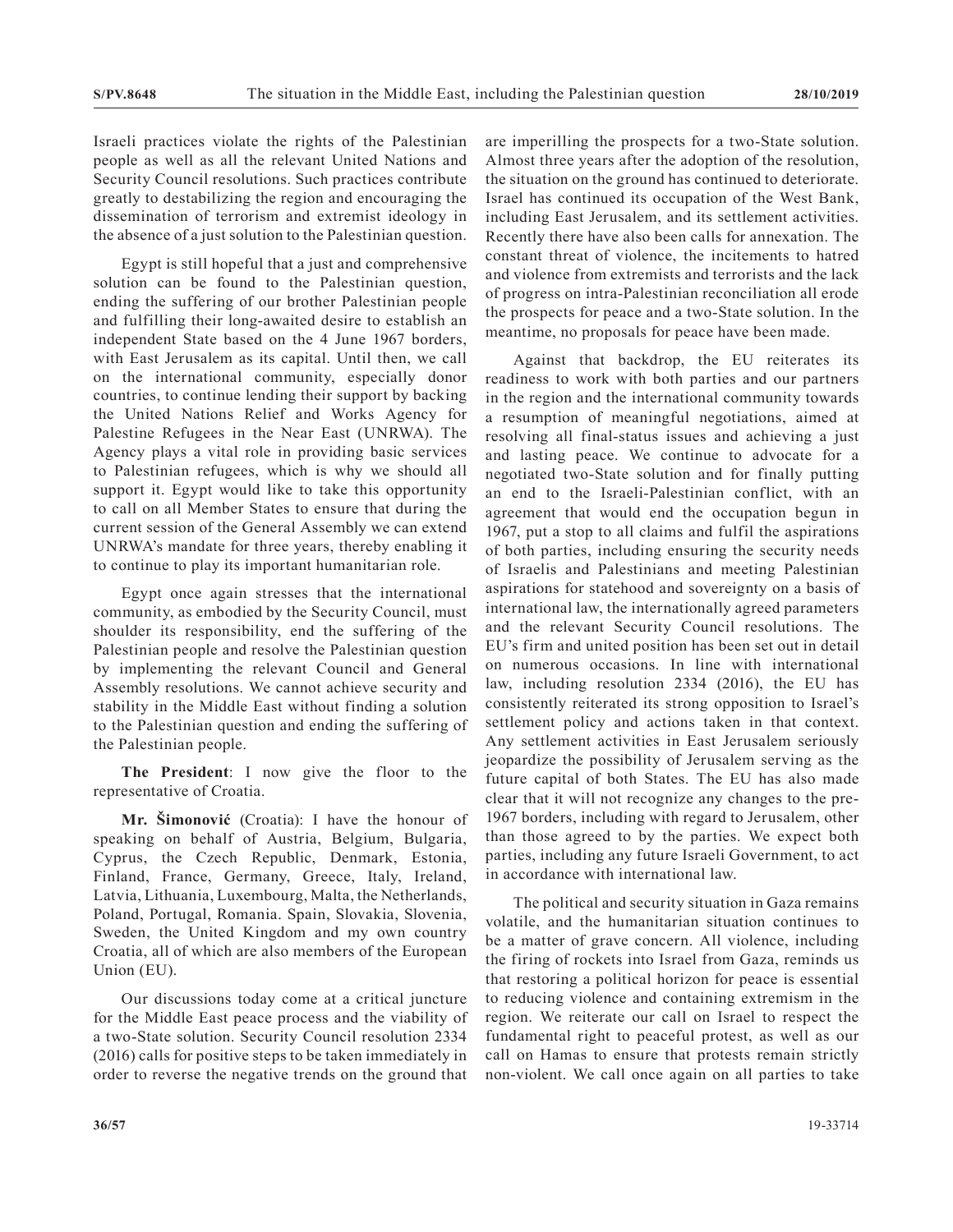urgent steps, in line with resolution 2334 (2016), leading to a fundamental change in the humanitarian, political, security and economic situation in Gaza, including through an end to the closure policy, the full opening of crossing points and the granting of humanitarian access, while also addressing Israel's legitimate security concerns. Such steps would implement resolution 2334 (2016) and would increase the chances for a two-State solution.

Since the refugee issue — another internationally agreed parameter for the resolution of the conflict— also remains unsolved, it is of the utmost importance that the United Nations Relief and Works Agency for Palestine Refugees in the Near East (UNRWA) be able to continue to provide Palestinian refugees with the necessary protection and essential services. The work of UNRWA is also important for the stability of the region, and the EU will continue to support it.

The Palestinian Legislative Council was dissolved in December 2018. Strong, inclusive, accountable and functioning democratic Palestinian institutions that are based on respect for the rule of law and human rights are vital to the two-State solution. In that context, and taking note of the announcement by President Abbas concerning the holding of elections (see A/74/ PV.7), a date should be set very soon for elections in the West Bank, including East Jerusalem, and in the Gaza Strip. The EU calls on all Palestinian factions to unequivocally commit to democratic principles prior to the elections.

Successful negotiations between the parties are possible, as we saw recently when an arrangement was reached on tax revenue transfers. The agreement shows that progress can be made if there is political will. Both parties should summon the courage to use such political will to advance a two-State solution. It is still possible to reach peace based on the two-State solution if credible steps are taken. Ultimately, and as the EU has said previously, it is the lack of implementation of international law that is the real challenge to the achievement of peace and security in the Middle East. Progress towards a resolution to this conflict would also have an impact on efforts to resolve other crises in the region.

Allow me to briefly turn to the situation in Syria. It remains one of the worst crises of our times — a conflict that has killed half a million people, displaced half of the Syrian population and threatened the stability of the entire Middle East. It has also provided fertile ground for the rise of the so-called Islamic State in Iraq and the Sham (ISIS). Barely a month ago, during the high-level week at the General Assembly, the European Union hosted a ministerial event on Syria with the objective of reaffirming the strong commitment to achieving a political solution to the Syrian conflict and to sustaining international support for the Syrian people through the pledges made at the three Brussels conferences. The event also helped to reiterate our support for refugee-hosting countries while reaffirming the EU's firm position on reconstruction, namely that the EU will be ready to assist in the reconstruction of Syria only when a comprehensive, genuine and inclusive political transition, in the framework of resolution 2254 (2015) and the Geneva process, is firmly under way.

During the event, there was a rare spark of optimism in the Hall in the light of the Secretary-General's announcement on 23 September that the Syrian regime and the opposition had reached an agreement on the launching of the Constitutional Committee — the first inter-Syrian agreement since the start of the war in 2011. However, events move fast in Syria, and only two weeks later we witnessed Turkey's unilateral incursion into north-eastern Syria. The EU swiftly condemned Turkey's military action, as it seriously undermines the stability of the whole region, and called for an immediate cessation of hostilities. The fighting has resulted in civilian suffering and further displacement, and has also hindered access to humanitarian assistance. Extrajudicial killings have been reported, and they need to be investigated thoroughly in order to establish accountability.

The Turkish incursion has significantly undermined the progress achieved so far by the Global Coalition to Defeat ISIS, the latter which remains a threat to European, regional and international security. It has also made the prospects for the United Nationsfacilitated political process to achieve peace in Syria far more difficult. The continued efforts of the international community, including in the Security Council, are needed in order to permanently halt this military action. Turkey's security concerns in northeastern Syria should be addressed through political and diplomatic means and in full accordance with international law and international humanitarian law.

The situation in north-western Syria, where violence and civilian displacement persist, also remains of great concern. The presence of United Nations-listed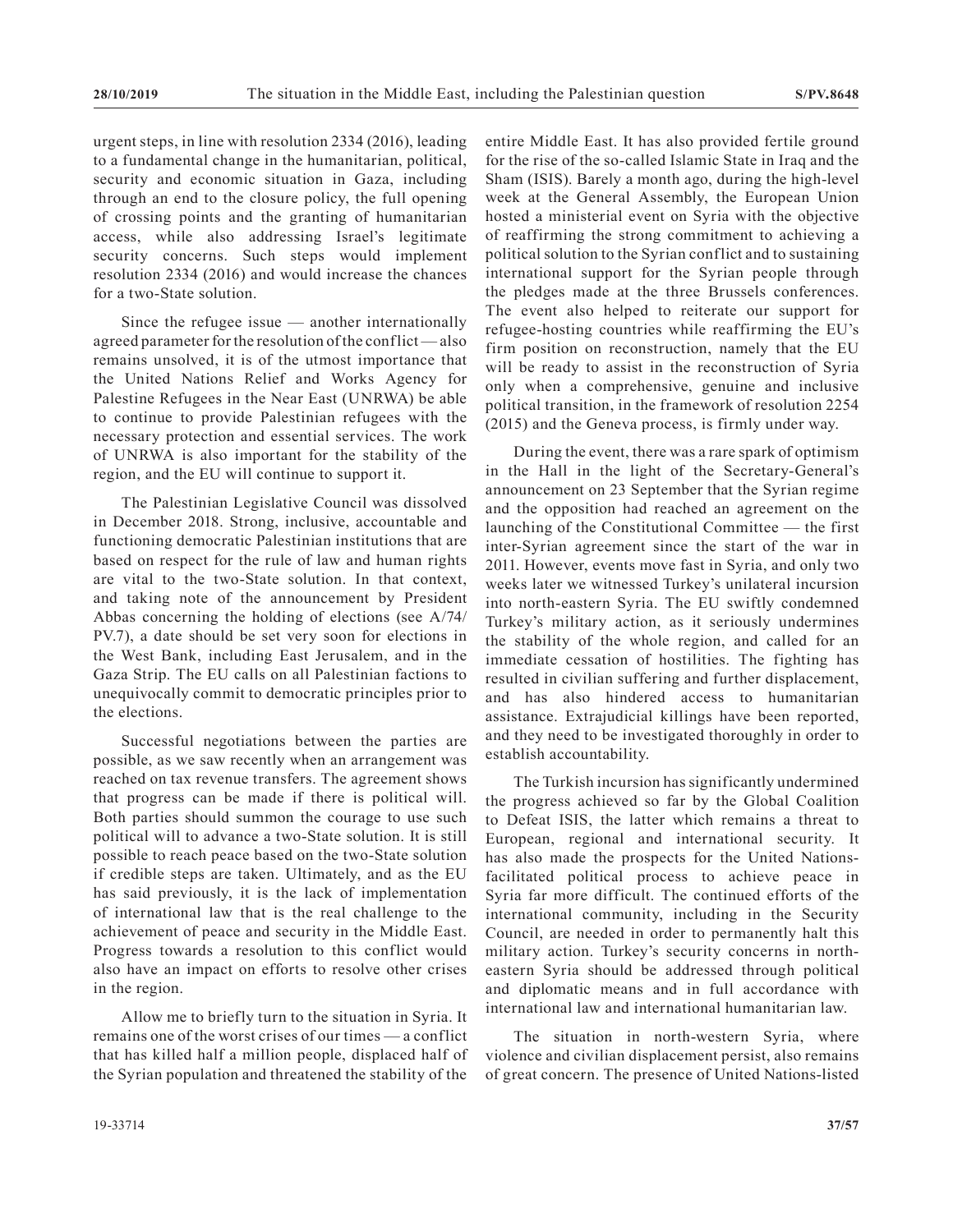terrorist groups in the area contributes to the suffering of civilians, yet fighting terrorist groups cannot be used by the regime and its allies as a reason to justify violations of international humanitarian law. The EU continues to call on Russia and Turkey to restore the ceasefire in Idlib upon which they agreed under the Sochi memorandum.

As we have always said, there can be no military solution to the Syrian crisis. We will maintain our strong support for the United Nations-led process in Geneva and continue to support the United Nations Special Envoy's efforts to revive the political process and assist in the establishment of a balanced and inclusive Constitutional Committee to pave the way for free and fair elections in accordance with resolution 2254 (2015); to support Syrian civil society, including women and their equitable and meaningful engagement in the political process; to identify confidence-building measures between parties to the conflict, including on the issue of detainees and missing persons; and to maintain an international dialogue on Syria.

Furthermore, we will remain at the forefront of international efforts to promote accountability and justice and to combat impunity as part of any future process of national reconciliation in Syria, and we reiterate our support for the International, Impartial and Independent Mechanism to Assist in the Investigation and Prosecution of Those Responsible for the Most Serious Crimes under International Law Committed in the Syrian Arab Republic since March 2011. We reiterate the EU call to have the situation in Syria referred to the appropriate justice mechanisms, including the International Criminal Court.

The EU strengthened its sanctions against the Syrian regime earlier this year and will continue to consider further restrictive measures as long as the repression continues. We support the right of Syrian refugees and internally displaced persons to a safe, voluntary and dignified return. Conditions defined by the Office of the United Nations High Commissioner for Refugees need to be put in place and robustly monitored.

Finally, we are pleased to report that since March, when the third Brussels Conference on Supporting the Future of Syria and the Region was held, where pledges reached a total of  $E$ 8.3 billion for 2019 and beyond, two-thirds of those funds were pledged by the EU and its member States, of which 92% have already been committed.

**The President**: I thank the representative of Croatia for delivering the shortest speech of the day; he spoke for an average of 40 seconds per European Union country. If everybody could speak for only 40 seconds, we would be finished before 4 p.m.

I now give the floor to the representative of Viet Nam.

**Mr. Dinh** (Viet Nam): My delegation wishes to thank you, Mr. President, for convening this important quarterly open debate on the situation in the Middle East, including the Palestinian question. I also thank Mr. Nickolay Mladenov, Special Coordinator for the Middle East Peace Process, for his informative briefing and continuous efforts.

Peace cannot be sustained in the Middle East unless the Israeli-Palestinian conflict is resolved. For over half a century, the international community, and the Security Council in particular, have been making tireless efforts to address the Israeli-Palestinian conflict. However, hope for achieving a just and viable peace process through meaningful dialogue and negotiation is waning during a period in which provocations, violence, the demolition and seizure of Palestinian structures, the injury and killing of children and innocent civilians and the implementation of unilateral actions occur every single day.

According to the *Protection of Civilians Report* for 1 to 14 October 2019 of the United Nations Office for the Coordination of Humanitarian Affairs, during the first half of October one Palestinian was shot dead and 261 Palestinians, including 127 children, were injured by Israeli forces in protests in Gaza; while another 37 Palestinians, including 2 children, were injured in protests in the West Bank. We also note with great concern that the Israeli authorities continue to demolish or force people to demolish Palestinian structures in the West Bank and East Jerusalem. It is very worrisome that the movement of people and commodities in the occupied Palestinian territory is still restricted when the economic and humanitarian situation in Gaza is worsening.

There is an urgent need to act and make many more efforts to avoid further deterioration of the situation on the ground. In such an alarming and critical situation, I would like to stress the following three points.

First, tension on the ground must be de-escalated; that is the first step towards creating an environment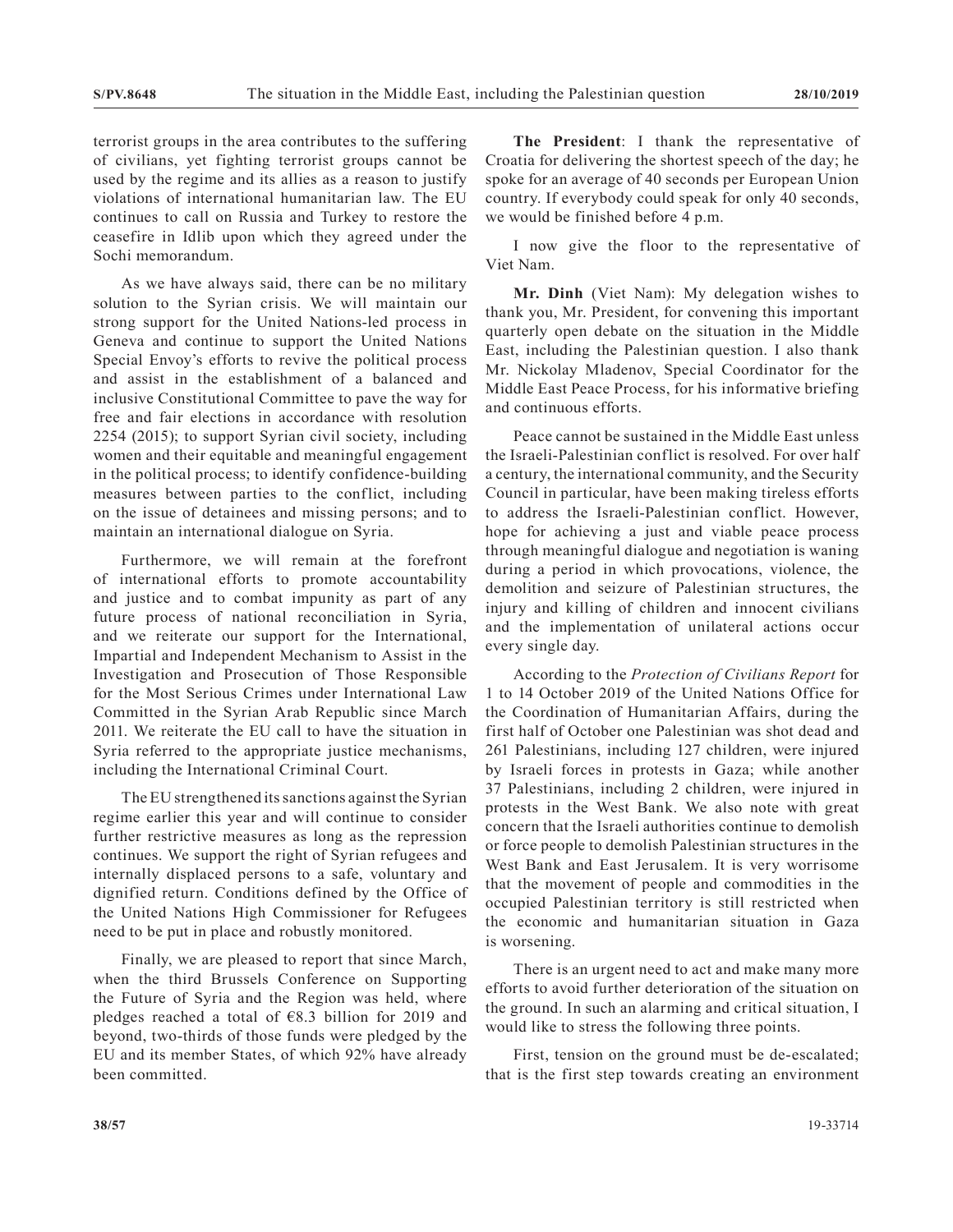conducive to dialogue and negotiation. We condemn all attacks on Palestinian and Israeli civilians, including firing on Palestinian demonstrators and rocket launches into Israel. We therefore urge all concerned parties to strictly comply with international law, refrain from all acts of provocation or violence and end attacks on Palestinian and Israeli civilians. We also commend and encourage all Palestinian efforts, as well as initiatives of the United Nations and its Member States, aimed at fostering unity among the Palestinian people in their national quest for an independent and prosperous State.

Secondly, illegal occupation is the root cause of the conflict and illegal settlement constitutes the biggest obstacle to the peace process. Negotiations are impossible in the context of ongoing construction of illegal settlements. We call on Israel to immediately cease all its settlement activities in the occupied Palestinian territory and fulfil its obligations pursuant to resolution 2334 (2016).

Thirdly, we call on Israel to lift its restrictions on the movement of people in the occupied Palestinian territory and urge all parties concerned to take more action to improve the living conditions of the Palestinian people in Gaza. We reiterate our full support for the mandate of the United Nations Relief and Works Agency for Palestine Refugees in the Near East.

In conclusion, Viet Nam reaffirms its unwavering support for the legitimate struggle of the Palestinian people for their inalienable rights, including their rights to self-determination and establishment of an independent and sovereign State. We firmly believe that the only viable solution is to establish a Palestinian State on the basis of the pre-1967 borders, living side by side with the Israeli State in peace, security and mutual recognition.

**The President**: I now give the floor to the observer of the Observer State of the Holy See.

**Archbishop Auza** (Holy See): The latest briefings on Yemen heard by the Council just over a week ago (see S/PV.8642) indicated that the humanitarian situation remains very dire. Children are starving, access to clean water is scarce, the economy continues to struggle severely and those who cannot flee the front lines of war remain cut off from basic supplies as humanitarian workers are impeded from operating in some areas. The Under-Secretary-General for Humanitarian Affairs described September as the deadliest month this year, with an average of 13 people being killed

every day. Although the Secretary-General's Special Envoy for Yemen spoke of signs of hope, he also added that they were "fragile and in need of our diligent care and attention" (*S/PV.8642 p.4*). In spite of some small positive steps, a nationwide ceasefire, which the Council has repeatedly called for, is essential if the intolerable suffering of the Yemeni people is ever to come to an end. Coherence and honesty demand that the call for a ceasefire be accompanied by a concrete end to the flow of arms in the region. Indeed, the world's worst humanitarian crises play out where weapons and ammunition freely circulate.

In Syria, the formation of the Constitutional Committee, scheduled to convene in Geneva on 30 October, is a very important step towards rebuilding trust and confidence among Syrians in a Syrian-owned constitution and between the Syrian authorities and the international community. However, the recent events in north-eastern Syria are a cause for great concern. Pope Francis renews his appeal to all to spare the population from further suffering. He calls on all the actors involved, as well as the international community, to commit themselves to sincere and transparent dialogue.

Moving now specifically to the Palestinian question, we are approaching the three-year anniversary of the adoption of resolution 2334 (2016), and there is indeed cause for concern as the situation on the ground worsens. As the Special Coordinator for the Middle East Peace Process noted in his 20 September briefing in this Chamber:

"Settlements have expanded, demolitions have accelerated, violence and incitement have continued. Achieving intra-Palestinian unity seems an evermore distant prospect, and credible negotiations have yet to be launched." (*S/PV.8625 p.6*)

All of that impacts the prospects of durable peace and a two-State solution. Israel's failure to form a Government is also a cause for concern.

While everything must be done to ensure that the Holy Sites are protected, in line with international law and the status quo in the city of Jerusalem so that people of all religions can visit and worship without fear, it is of deep concern that native Christian communities feel constrained to abandon those lands — the very cradle of their faith — in search of peace and security for themselves and for their children. More should be done to ensure their protection and their full flourishing in the land of their birth and of their ancestors.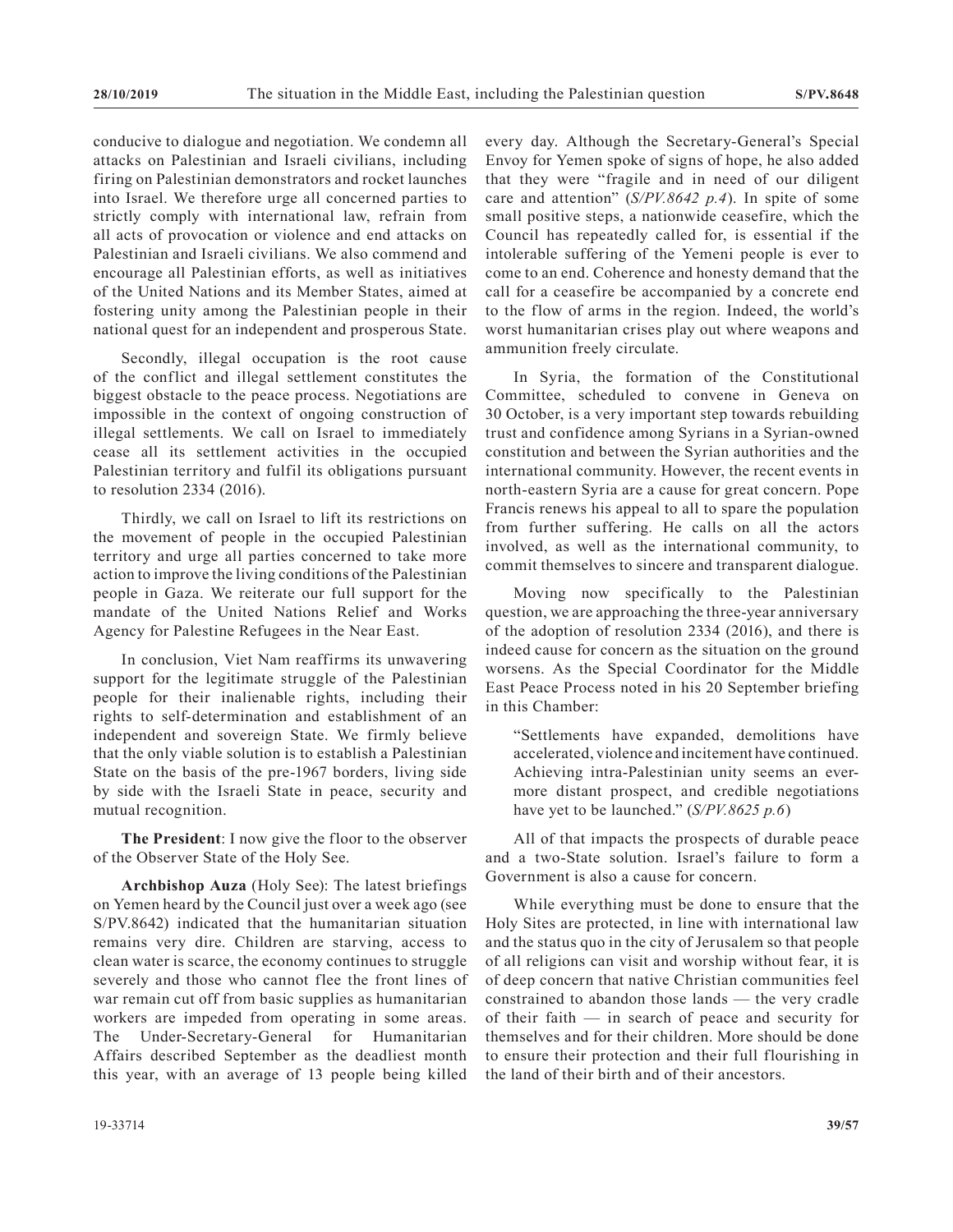Some have claimed that the Council's credibility is being eroded precisely because of the failure to fully implement its own resolutions regarding the Palestinian question. It is high time that decisions taken and mechanisms already in place be used effectively to realize the objective of a Palestinian State living in peace and security alongside the State of Israel, within secure and internationally recognized borders.

In conclusion, as we consider the tragic conflicts in the Middle East, it becomes all the more pressing that all those concerned observe the limitations imposed by international humanitarian law. It is indeed essential to protect the life and dignity of the victims of armed conflicts and to ensure the protection of defenceless peoples and civilian structures, especially hospitals, schools, places of worship and refugee camps.

**The President**: I now give the floor to the representative of Bangladesh.

**Mr. Bin Momen** (Bangladesh): Let me begin by thanking the presidency of South Africa for a successful steering of the work of the Security Council during the month of October.

I take this opportunity to thank Mr. Nikolay Mladenov, Special Coordinator for the Middle East Peace Process, for his comprehensive briefing.

My delegation aligns itself with the statement that will be made by the representative of the United Arab Emirates on behalf of the Organization of Islamic Cooperation.

The volatile situation in the Middle East, particularly that of Palestine, is one of the most regrettable and long-standing crises of our times. It remains one of the root causes of so many other crises and dilemmas. Yet a peaceful, just and viable political solution to that very central crisis continues to elude the international community. The widely expected meaningful and decisive political and legal actions to end Israel's illegal, decades-long foreign occupation of the Palestinian territory have been lacking from the Security Council.

The limitless aggression, indiscriminate killing of innocent Palestinians, including women and children, intensification of Israeli settlement policies, ongoing assault on Islamic and Christian holy places, particularly the Al-Aqsa Mosque, constitute the most blatant manifestations of the injustice committed against the Palestinian people. These are changing the demographics of the occupied territory. The Israeli illegal blockade is making the already volatile situation more perilous, thereby exacerbating the humanitarian catastrophe. More and more Palestinian civilians are being made homeless and forced to live under inhumane conditions. An Israeli rights group recently stated that Israeli authorities have demolished at least 140 Palestinian homes in occupied East Jerusalem this year — the highest annual number since it began keeping records, in 2004. Bangladesh condemns all those acts of wrongdoing and reaffirms its commitment to the inalienable rights of the people of Palestine.

We are deeply concerned by the continued socioeconomic downturn faced by the Palestinian people, particularly the challenges they face in the achieving the 2030 Agenda for Sustainable Development. The Israeli occupation has been directly contributing to prolonging poverty, unemployment and humanitarian crisis in the occupied Palestinian territory. Achieving the Sustainable Development Goals will fail miserably if our Palestinian brothers and sisters continue to languish in their political, social, economic and cultural hardships. The international community must deliver on its commitment to leave no one behind by giving due attention to the legitimate rights and needs of the Palestinian people. We are concerned that the United Nations Relief and Works Agency for Palestine Refugees in the Near East (UNRWA) programmes, which over the years have been providing essential humanitarian services to refugees, are faced with serious budgetary shortfalls. We urge the international community to come forward in a collective show of generosity to ensure enhanced, predictable and sustainable funding for UNRWA.

Israel's continued acts of aggression have given rise to an egregious culture of impunity; ensuring accountability is therefore a must. The international community, with the Security Council at the forefront, must fulfil its responsibility in ensuring accountability for all Israeli atrocities and human rights violations, upholding the rule of international law and providing protection for the Palestinian people in the occupied territories. We reaffirm our support for the accession of the State of Palestine to international organizations and treaties and reiterate our call for the Security Council to recommend and positively consider its admission as a full Member of the United Nations. We also urge for the timely implementation of the relevant Council resolutions, including resolution 2334 (2016), to end the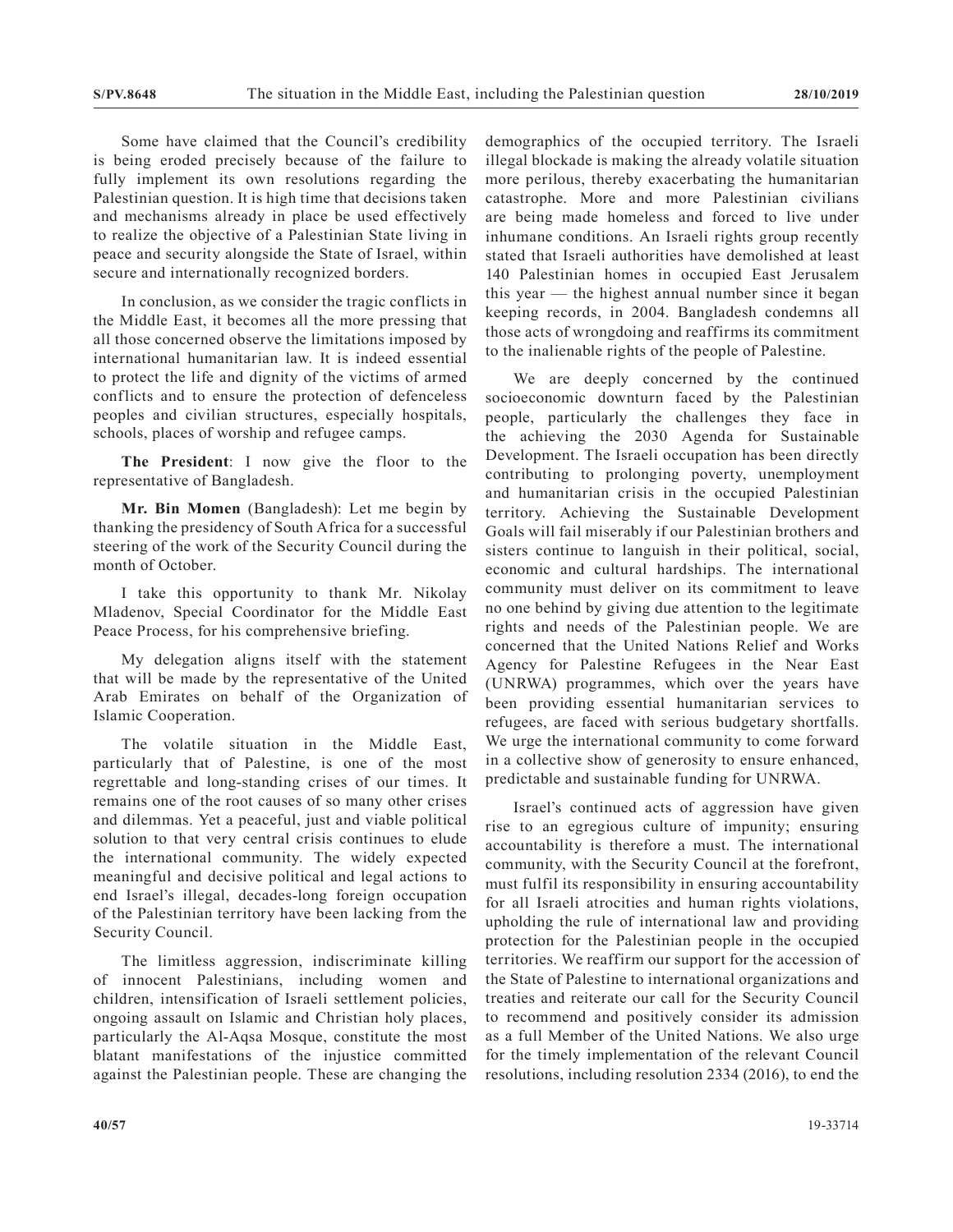Israeli occupation, which is the bedrock for achieving lasting peace in the Middle East. The implementation of the Quartet road map and the Arab Peace Initiative, along with the efforts of Middle East Quartet, is also crucial.

During our war of liberation, in 1971, our people had to endure the worst form of genocide — about 10 million Bangladeshi people had to take refuge in neighbouring India. Our painful experiences have emboldened us to stand by oppressed peoples, which is why our Constitution stipulates our nation's unequivocal support for oppressed peoples waging a just struggle throughout the world. That is why we did not hesitate to respond to the call of the distressed humanity and opened doors to over 1 million Rohingyas fleeing atrocious crimes in Myanmar. Driven by our constitutional and moral obligations and the avowal of Prime Minister Sheikh Hasina — expressed yet again during the recently concluded high-level week of the General Assembly at its seventy-fourth session — to "stand firm in our support for our Palestinian brothers and sisters" (*A/74/PV.10, p. 22*), Bangladesh will continue to firmly stand by the cause of the Palestinian struggle until the establishment of the State of Palestine on the basis of a two-State solution and the pre-1967 borders, with East Jerusalem as its capital.

**The President**: I now give the floor to the representative of Saudi Arabia.

**Mr. Al-Mouallimi** (Saudi Arabia) (*spoke in Arabic*): At the outset, I would like to congratulate you, Sir, on successfully presiding over the Security Council for this month. I wish friendly South Africa all the best.

On 14 September, my country endured awful attacks against Saudi ARAMCO oil facilities using Iranian weapons, which led to a decrease in oil production by almost 50 per cent. That act of aggression is a flagrant violation of international rules and norms and against international peace and security. The international community must take a historic stance. This is a grave threat to the world oil supply and the international economy, and not only to the Kingdom of Saudi Arabia. However, my country was able to contain the repercussions of those attacks and resume normal production in record time.

It is clear that those and other attacks against international energy production, as well as missile attacks against my country, are in defiance of the strong and steadfast policies of my country. They are in defiance

of collective international counter-terrorism efforts and an attempt to intervene in the internal affairs of States in our region. In that regard, my country appreciates the condemnation of the international community for those attacks. We call on the international community to take stronger and more comprehensive measures to assume its responsibilities in confronting those subversive policies that support terrorism and foment sectarianism in the region. They support armed militias and seek to destroy the countries of the region by sowing strife and threatening the world oil production. The international community must realize that it is time to act decisively and form a united front to protect the region and the world's economy from any reckless behaviour that could lead to further crises in the region and the world.

I reiterate the clear position of the Kingdom of Saudi Arabia against any strife and war in the region. We do not seek war. However, at the same time, we will not hesitate in protecting our territories from any aggression. We will not hesitate in protecting our citizens and the resources of our country by all legitimate means. We believe in the principles of dialogue and the peaceful resolution of disputes. However, any dialogue must be coupled with an effective cessation of threats and hostilities. All countries that call for dialogue must abandon their policies of exporting their revolutions and creating sectarian pockets in other countries as a means of interfering in their internal affairs.

Over the course of past century and up until today, the world has not seen a crisis as prolonged as the Palestinian crisis, suffering as deep as that of the Palestinian people or policies as repressive as those of Israel. Although Israel joined the United Nations as a State Member, it has disregarded all the resolutions of this international Organization and the Security Council, which was tasked with maintaining international peace and security. Israel continues its heinous violations of human rights in Palestine before the eyes of the entire world. Israeli policies are based on a fait accompli — an approach that must change in order to end the greatest crisis in the world to have befallen an entire people.

The Palestinian people have suffered one of the most heinous forms of occupation in modern history. However, Palestinians have not given up. They have continued to struggle amid the support of their brothers and friends in order to reach a just solution. This crisis cannot be resolved without addressing its root causes, namely, Israeli occupation and its hostilities. We believe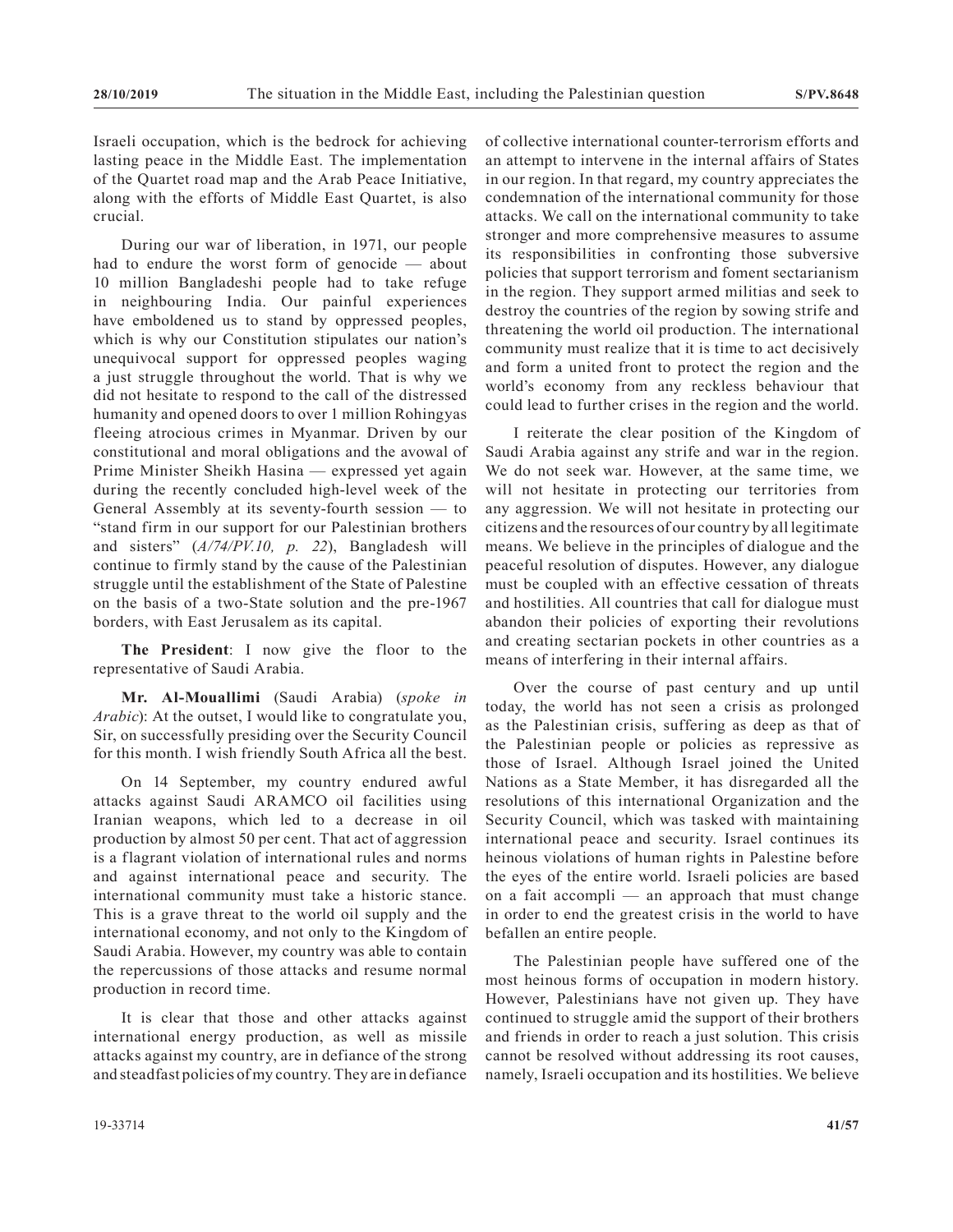that the Palestinian question is of the utmost importance to stabilizing the region. Any solution must be based on a two-State solution, in line with the international terms of reference and the Arab Peace Initiative of 2002, which calls for establishing the Palestinian State along the borders of 4 June 1967, with Jerusalem as its capital. It also calls for the return of refugees and an end to the Israeli occupation of the Syrian Arab Golan and of Lebanese territories.

Historically, my country has been among the largest donors and supporters of the Palestinian people. That is why, in September, we announced the contribution of an additional \$50 million dollars in support for the United Nations Relief and Works Agency for Palestine Refugees in the Near East (UNRWA) and its programmes and in order to provide humanitarian assistance and basic needs to the Palestinian refugees. Therefore, in total, we have contributed nearly \$800 million to UNRWA over the past two decades.

My country once again welcomes the agreement to create the Syrian Constitutional Committee. It gives us hope for the possibility of reaching a political agreement that would put an end to the suffering of the fraternal Syrian people and ensure the safe and voluntary return of Syrian refugees in line with international standards. My country condemns the Turkish military operations in northern Syria. It is important not to take any measure that would exacerbate the Syrian crisis and the suffering of the Syrian people. All parties must refrain from any measures that would undermine international efforts against terrorist Da'esh or threaten Syria's unity and territorial integrity.

The Government of my country reiterates its call for confronting the armed militias and expelling them from Syria. Those militias serve foreign agendas and seek to destroy Syria by fomenting instability in the region. We call on the international community to unite against any unilateral measure that would undermine a political solution in Syria, in line with resolution 2254 (2015).

My country fully supports the Yemeni Government and the fraternal Yemeni people during the current crisis in their country and will continue to do so until a comprehensive political solution is reached and stability is restored in Yemen. The Kingdom of Saudi Arabia recently provided \$500 million to Yemen, through the United Nations, to support the humanitarian response plan in the country for 2019. This means that the

Kingdom has contributed more than \$14 billion in the form of support and aid to Yemen. We also hosted a dialogue recently between the Yemeni Government and the Southern Transitional Council to bridge any differences regarding the solution in Yemen and addressing the Houthi coup. The dialogue concluded with what will be known as the Riyadh agreement, which will be signed soon. According to this agreement, a new Government in Yemen will include 24 efficient ministers and will seek to create a united front, using State institutions in the service of all the Yemeni people while providing them with their essential needs.

The Kingdom of Saudi Arabia supports United Nations efforts to solve the crisis in Yemen and welcome the progress made in creating joint observation posts in Al-Hudaydah. My country once again calls on the international community to take all necessary measures to support the implementation of the Stockholm Agreement, which was adopted almost a year ago but is yet to be implemented due to the stalling of the Houthi militias. The Stockholm Agreement is necessary to reach a comprehensive solution in line with the three terms of reference, in particular Council resolution 2216 (2015).

**The President**: I now give the floor to the representative of Morocco.

**Mr. Hilale** (Morocco) (*spoke in Arabic*): At the outset, I congratulate the delegation of South Africa on presiding over the Council throughout October. I also thank the Russian Federation for successfully presiding over the Council last month.

Despite resolutions and agreements adopted at the international level, including at the United Nations, the Palestinian people are still waiting for the Israeli occupation to end and to exercise their legitimate right to establish an independent State with East Jerusalem as its capital. Under His Majesty King Mohammed VI, Chairman of the Al-Quds Committee of the Organization of Islamic Cooperation, the Kingdom of Morocco calls on all parties to refrain from any acts of violence and unjust policies against the unarmed Palestinian people, including settlement policies, the demolition of houses and any other practices that constitute a flagrant violation of international law, the Fourth Geneva Convention and international humanitarian law and that stand in the way of the two-State solution. The Kingdom of Morocco condemns the latest announcement to annex the Jordan Valley and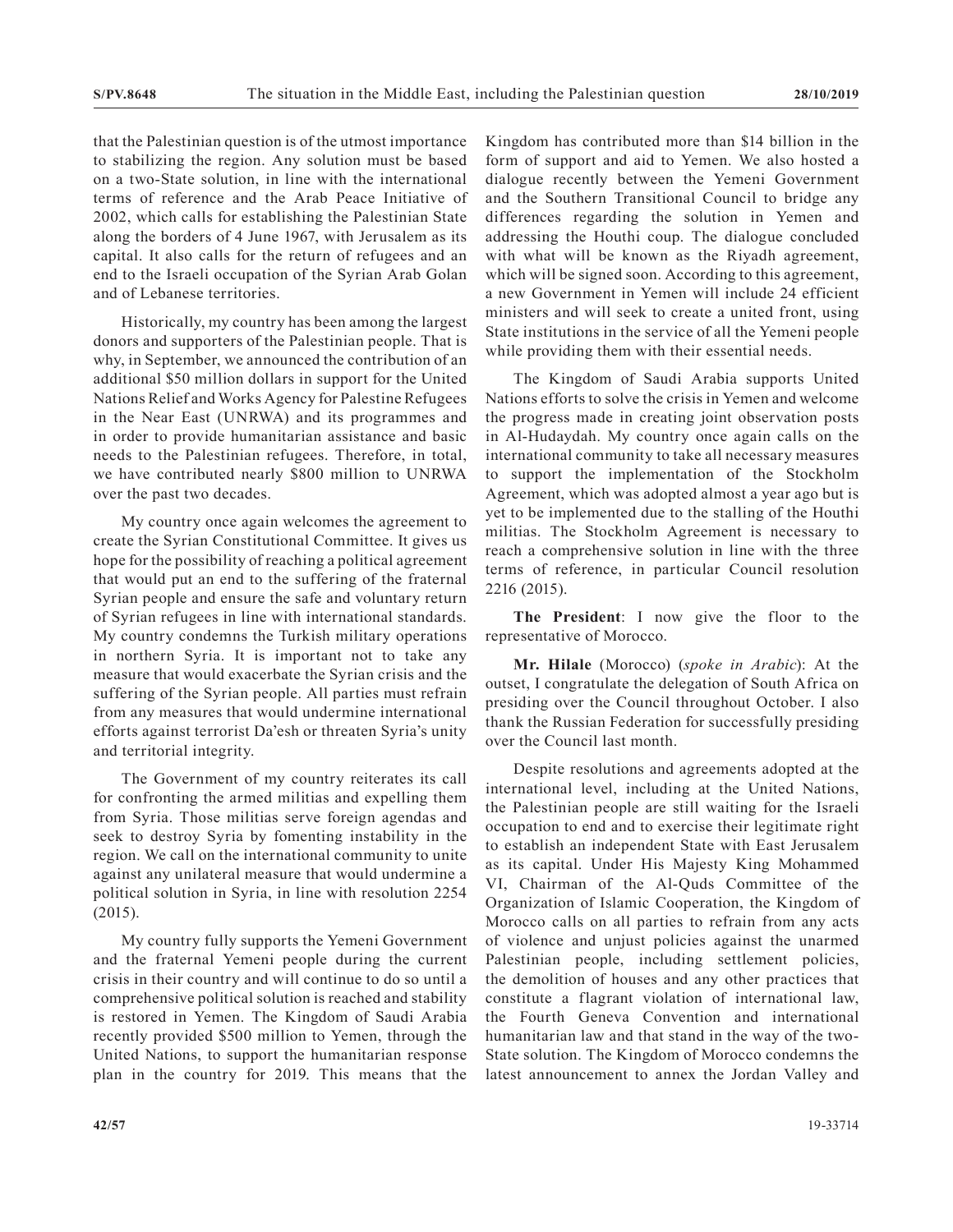northern Dead Sea. Such announcements constitute a grave escalation and, if implemented, would represent a new violation of international law and international resolutions and jeopardize all efforts under way to find a just and comprehensive solution to the Palestinian-Israeli conflict.

The Kingdom of Morocco also rejects any attempt to alter the legal and historic status of Jerusalem. His Majesty King Mohammed VI has launched several serious and practical initiatives to serve the Jerusalemites and Palestinians in general. In cooperation with His Holiness Pope Francis, and in the context of his visit to Morocco on 30 March, at the invitation of His Majesty, the King called for measures to be put in place to serve the people of Jerusalem. His Holiness and His Majesty agreed that it was important to maintain the current status of Jerusalem as the common heritage of humankind. Its special character as a multi-religious city must be preserved. All its inhabitants of the three monotheistic religions must have access to the religious sites.

In that context, the Kingdom of Morocco, during a reception that His Majesty King Mohammed VI organized for His Majesty King Abdullah II ibn Al Hussein during his visit to Morocco on 28 March, launched a joint initiative with the sisterly Hashemite Kingdom of Jordan, aimed at defending the holy city and protecting it from any attempts to change its historic, legal and political status, as well as its Islamic and Christian religious and cultural landmarks. The Kingdom of Morocco stresses the importance of the historic Jordanian custodianship of the Islamic and Christian holy sites in Jerusalem.

It is incumbent upon the international community to shoulder its responsibilities and to find a way out of the stalemate that we have been witnessing ever since the interruption of negotiations between Palestinians and Israelis, leading to more violence and tension. That is why the international community must take the lead and bring Palestinians and Israelis back to the negotiating table to implement the two-State solution along the borders of 4 June 1967, with East Jerusalem as the capital of the State of Palestine. These negotiations must be based on genuine foundations of goodwill and in line with a set time frame in order to restore trust among all parties and establish a viable country. This will enable both States to live side by side in safety and stability in line with international legitimacy resolutions and the Arab Peace Initiative. We also appreciate the

efforts made by various States with a view to establish lasting peace and security in the Middle East.

**The President**: I now give the floor to the representative of Azerbaijan.

**Mrs. Baghirova** (Azerbaijan): It is an honour for the Republic of Azerbaijan to take the floor on behalf of the Movement of Non-Aligned Countries at this quarterly open debate on a matter to which we have historically attached special importance, namely, the situation in the Middle East, including the question of Palestine.

At the outset, it is a great privilege to convey our profound respects to Her Excellency Mrs. Naledi Pandor, Minister for International Relations and Cooperation of the Republic of South Africa, a fellow non-aligned country, and to congratulate her delegation on its presidency and leadership of the Security Council throughout this month.

Just five days ago, the Ministerial Committee of the Non-Aligned Movement on Palestine was convened in Baku to review the latest developments in the occupied Palestinian territory, including East Jerusalem. Regrettably, the situation remains critical and clearly unsustainable. In its unanimously adopted political declaration, the Ministerial Committee renewed, inter alia, the Movement's abiding solidarity with, and unwavering support for, the inalienable rights and just cause of the Palestinian people and called once again for a just, lasting and comprehensive solution to the question of Palestine, which has been delayed for too long and caused too much human suffering and tragedy over the decades. In that regard, the member States of the Movement seize this opportunity to once again reaffirm that the Palestinian-Israeli conflict — with the Israeli occupation at its core — continues to pose a serious threat to regional and international peace and security and requires urgent attention and action, in accordance with international law, the relevant United Nations resolutions and, of course, the Charter of the United Nations itself, as well as the tools provided by multilateral diplomacy for the peaceful resolution of conflicts.

The Security Council has a clear responsibility to ensure the maintenance of international peace and security. It must uphold its Charter duties and act to implement its own resolutions, which not only constitute the foundation for a peaceful, just and lasting solution to the conflict but are also legally binding on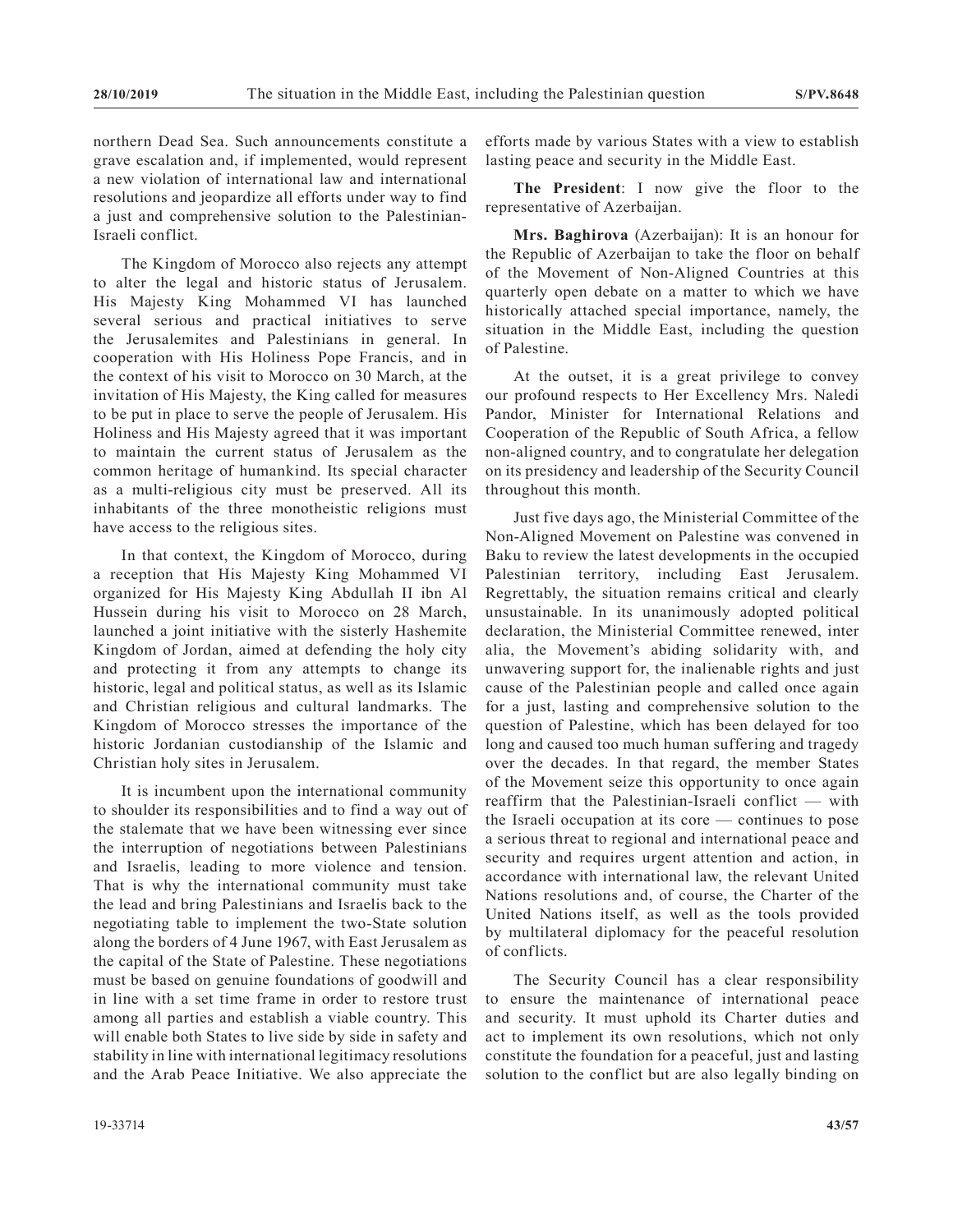all States Members of the United Nations. The question of Palestine cannot be the exception. Hence we remain deeply concerned that this organ has for too long been unable to fulfil its mandate on this important question, owing to the use of the veto by one of its permanent members. The members of the Movement called on the Security Council to overcome its paralysis and fulfil its Charter duties on the Palestine question in order to restore its credibility and uphold its obligations towards the achievement of a just and peaceful solution.

The Non-Aligned Movement still believes that resolution 2334 (2016), which reaffirmed many other relevant Council resolutions on the matter, provides the only viable path to peace, setting forth the essential requirements and parameters for achieving a just settlement on the basis of the two-State solution based on the pre-1967 borders and in accordance with the longstanding terms of reference for peace endorsed by the international community, namely, the relevant United Nations resolutions, the Madrid principles — including the principle of land for peace — the Arab Peace Initiative and the Quartet road map, and ensuring the fulfilment of the inalienable rights of the Palestinian people, including their rights to self-determination and independence within their own State of Palestine and with East Jerusalem as its capital. Hence we call for full respect for resolution 2334 (2016) and the effective implementation of its provisions and obligations, particularly on the part of the occupying Power, including States' obligations with regard to distinction — a matter that is central to accountability.

Similarly, the member States of the Movement continue to call for full respect for and the implementation of all other relevant resolutions, including with regard to the complete cessation of all Israeli settlement activities and the status of occupied East Jerusalem, as that would create the necessary conditions to put an end to the occupation, justly resolving the conflict in all its aspects and making Palestinian-Israeli peace and security a reality, which would be to the benefit of both peoples, the region and the international community as a whole. It is imperative that action be taken immediately, in line with international law and the relevant United Nations resolutions, in order to redress the situation on the ground, de-escalate tensions and foster an appropriate environment for the pursuit of peace, including by averting unilateral, provocative or arbitrary measures that serve only to embolden Israel in further pursuing its illegal policies and practices

in the occupied Palestinian territory, including East Jerusalem. Actions that violate Security Council resolutions and the historic status quo of Jerusalem and its holy sites are provocative and dangerous and destroy the prospects for peace. They should not be supported or celebrated by any country. Threats of annexation by Israeli officials must be unequivocally condemned, and any measures taken in that regard must be forthwith rejected as null and void and without any legal effect and must be met with firm measures of accountability for such grave breaches.

In relation to the Gaza Strip, the situation remains of great concern to the Movement, particularly the grave humanitarian situation, which regrettably continues to deteriorate day by day. The Non-Aligned Movement reiterates its call for the complete lifting of the Israeli blockade, which continues to impose untold humanitarian, social and economic suffering on the more than 2 million Palestinian children, women and men in Gaza. This crisis must be comprehensively addressed in accordance with international law, including international humanitarian law, international human rights law and the relevant United Nations resolutions. That should be done in the context of the overall situation regarding the continuation of the illegitimate and belligerent Israeli foreign occupation of Palestinian territory since 1967, including East Jerusalem, and the unequivocal calls to put an end to that more than half-century occupation.

In the absence of a solution, the member States of the Movement reiterate their call for the continued provision of needed humanitarian and socioeconomic assistance to the Palestinian people, including Palestinian refugees. The Non-Aligned Movement therefore stresses the importance of the United Nations Relief and Works Agency for Palestine Refugees in the Near East (UNRWA), along with other United Nations agencies and international organizations, in alleviating the plight of the Palestinians. We call for full support for the renewal of UNRWA's mandate in order to ensure the continuity of its vital programmes and its contribution to regional stability. Given that Israel — the occupying Power — has clearly abdicated its obligations to protect the Palestinian civilian population in respect of the Fourth Geneva Convention of 1949, we also reiterate our long-standing call for the international community to ensure the protection of the Palestinian people. That is urgent in order to alleviate the dire state of insecurity of the occupied population and prevent the further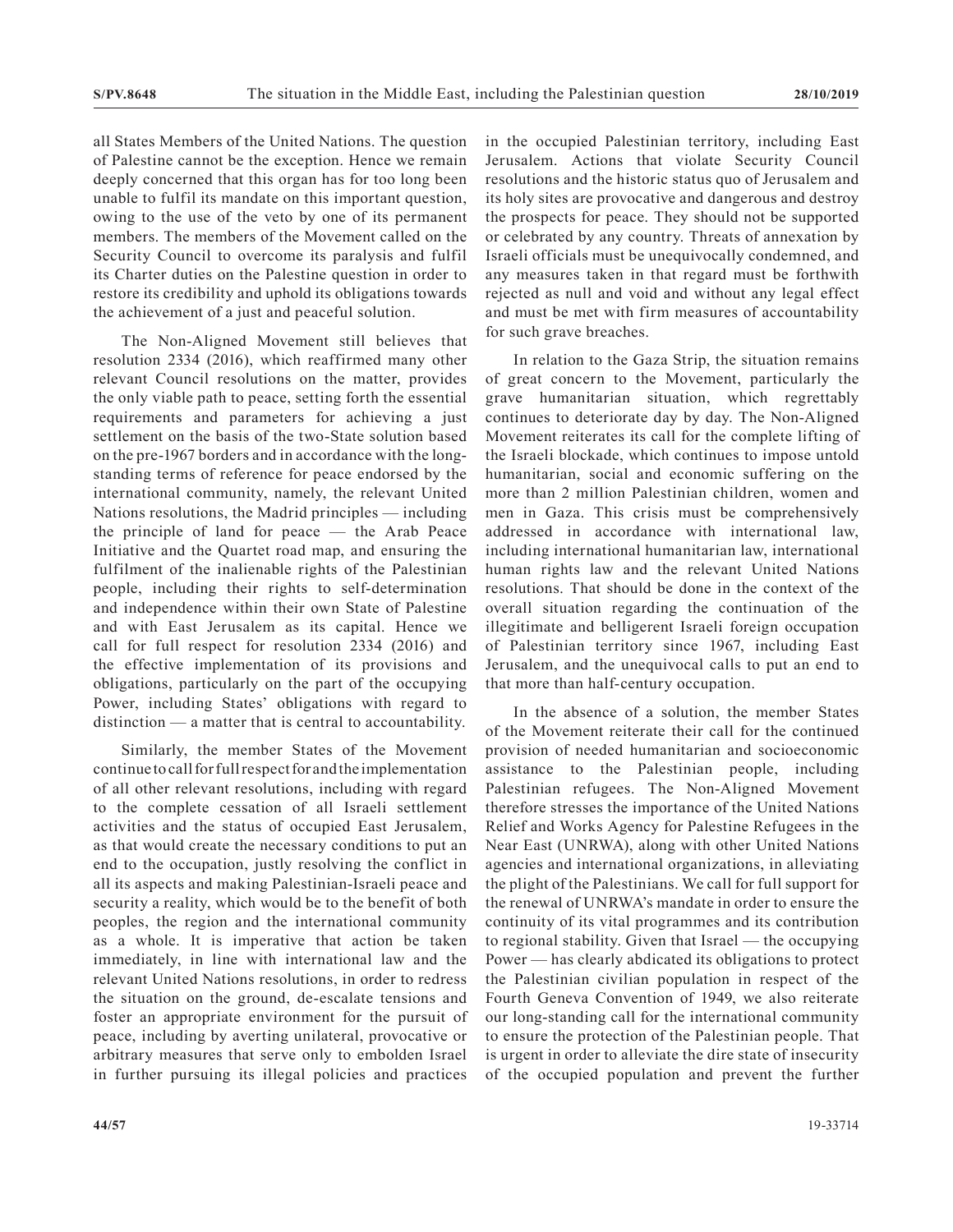loss of innocent human lives. Failure to do so can lead only to further escalations and the tragic loss of more civilian lives.

In that connection, we reiterate our grave concern about the lack of accountability for all the violations committed by Israel, many of which may amount to war crimes. The absence of justice fosters greater levels of impunity, leads to the recurrence of crimes and destabilizes the situation on the ground, thereby further diminishing the prospects for peace. We continue to call for international action, particularly on the part of the Security Council, in order to ensure a cessation of, and accountability for, the violations that are being systematically committed by the occupying Power against the Palestinian civilian population under its occupation. Israel must comply with its duties and responsibilities under international law and must be held to account should it continue to show blatant contempt for the Council and its own international legal obligations.

With regard to the situation in the occupied Syrian Golan, the Non-Aligned Movement reaffirms that all measures and actions that have been or will be taken by Israel — the occupying Power — that purport to alter its legal, physical or demographic status or its institutional structure, such as its illegal decision of 14 December 1981, as well as any Israeli measures to apply its jurisdiction or administration there, are null and void and have no legal effect. In that regard, in line with our principled position, we once again demand that Israel abide by resolution 497 (1981) and fully withdraw from the occupied Syrian Golan to the lines of 4 June 1967, in implementation of resolutions 242 (1967) and 338 (1973). In addition, we reiterate our condemnation of the unilateral and arbitrary proclamation of the United States of America in recognizing the Golan Heights as part of Israel, and we renew our call for the Security Council to unequivocally condemn that provocative act. Moreover, the member States of the Movement emphasize the necessity that Israel withdraw from all Lebanese territories, including the Shaba'a farmlands, the Kfar Shuba Hills and the Lebanese part of Al-Ghajar village up to the Blue Line, in accordance with the relevant United Nations resolutions, in particular resolution 1701 (2006).

To conclude, we take this opportunity to reiterate our call for the international community to act collectively and with responsibility to uphold international law and to exert and intensify all necessary efforts in support of the Palestinian cause, the ultimate goal of which is to bring an end to this historic and grave injustice. We reaffirm our commitment to promoting a just, lasting, comprehensive and peaceful solution to the question of Palestine in all its aspects, including the plight of the Palestine refugees, and reaffirm our support to the Palestinian people in their struggle to achieve justice and fulfil their inalienable rights and legitimate national aspirations, including to self-determination, freedom and independence in their sovereign and independent State of Palestine, with East Jerusalem as its capital.

**The President**: I now give the floor to the representative of Tunisia.

**Mr. Bougacha** (Tunisia) (*spoke in Arabic*): I am pleased at the outset to announce that Tunisia is delivering this statement on behalf of the Group of Arab States in New York.

I thank you, Sir for convening this debate and commend your able leadership of the Council for the month of October. I also thank Mr. Nickolay Mladenov, on behalf of the Arab Group, for his briefing.

Over the past decades, the Security Council has adopted dozens of resolutions on the Palestinian question in particular and the Israeli-Arab conflict in general. However, they are yet to be implemented. That has allowed Israel, the occupying Power, to continue its aggressive and repressive policies against the Palestinian people, its systematic violations of holy sites and its expansionist settlement activities, thereby defying international will, rejecting peace and disregarding the relevant United Nations resolutions.

This situation has prolonged the conflict and deepened the suffering of the Palestinian people. It has raised tensions in the region and threatened regional and international stability, peace and security, which are at the heart of the Security Council's mandate. The region and the world cannot enjoy peace, stability and security without a comprehensive and just solution to the Palestinian question that would allow the Palestinian people to regain their legitimate rights, notably their right to self-determination and to establish an independent State on their territories, based on the 4 June 1967 borders, with Jerusalem as its capital, and enable the settlement of all final status issues in line with the relevant United Nations resolutions, the Arab Peace Initiative and the two-State solution.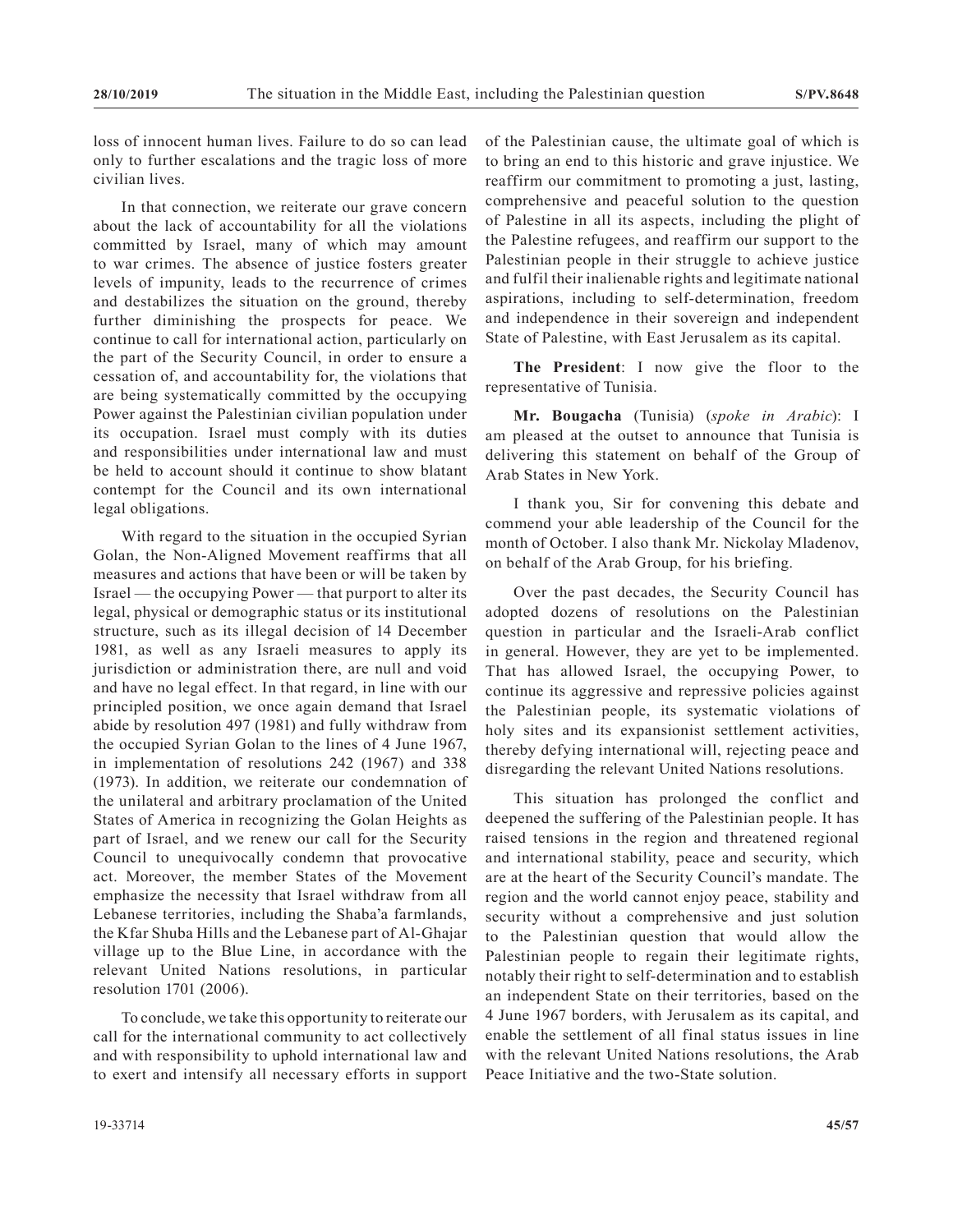In order to achieve those goals, there must be an international desire for peace. The Security Council must assume its historical responsibility for maintaining international legitimacy and compelling Israel to respect the United Nations resolutions, end its occupation of the Palestinian and Arab territories, cease its expansionist settlement activities and lift the unjust blockade on Gaza.

The stalemate continues in the peace process as Israel continues to block all initiatives aimed at reviving it. The intransigent Israeli policies have led to serious escalation as Israel continues to impose a fait accompli and flout all relevant terms of reference, including by attempting to change the historical and legal status of Jerusalem, the occupied Syrian Arab Golan and the occupied Lebanese territory, as well as by violating the sovereignty of Lebanon by air, land and sea. In furtherance of that policy, the Prime Minister of Israel announced last September his intention to annex parts of the occupied West Bank, in flagrant defiance of international law, the Charter of the United Nations and the relevant United Nations resolutions, which would lead to further violence and escalation in the region.

The Arab world remains committed to peace as a strategic choice. However, that does not mean accepting Israeli occupation and aggressions indefinitely or the continued Israeli attacks on and killings of the Palestinian people. It does not mean accepting violations of international resolutions, attempts to change the historical and legal status of Jerusalem and other Arab and Palestinian territories or attempts to pre-empt the final status negotiations.

The Arab States renew their commitment to their principled positions, as announced by their leaders at various international and regional forums, including the most recent, the thirtieth summit of the League of Arab States in Tunisia and the fourteenth Islamic summit of the Organization of Islamic Cooperation in Mecca.

The Arab Group in New York would like to stress once again the following points.

First, we reject all unilateral policies and measures taken by Israel, the occupying Power, to alter the historical, legal and demographic status of East Jerusalem and to violate Muslim and Christian holy sites in the city. We call on the countries of the world to not recognize Jerusalem as the capital of Israel and not move to their embassies there. We support the historical Hashemite custodianship of the Muslim and Christian holy sites in Jerusalem, and we believe that the Jordanian Jerusalem Waqf Council is the only legal authority over the Al-Aqsa Mosque in terms of management, maintenance and organization of entry and exit.

Secondly, we again condemn the so-called Jewish nation-State law, which perpetuates racism and denies the rights of the Palestinian people, especially their right to self-determination.

Thirdly, we call on the international community, especially the Security Council, to assume its responsibility in providing the necessary protection to the Palestinian people, in line with the Geneva Conventions and the relevant United Nations resolutions, including those of the Security Council and the General Assembly — most importantly resolution ES-10/20, of 13 June 2018. We also call for the implementation of the Secretary-General's recommendations, issued in accordance with that resolution.

Fourthly, we call on the international community to continue supporting the United Nations Relief and Works Agency for Palestine Refugees in the Near East in order to allow it to carry out its mandate and overcome its current financial difficulties.

The Arab Group reiterates that it stands ready to support any serious efforts to revive the peace process, end the occupation and reach a comprehensive and just solution to the Palestinian question, including the Israeli-Arab conflict, in accordance with the relevant international terms of reference, the Madrid principles and the Arab Peace Initiative. That solution should follow a timetable that would lead to an agreement on the final status issues with international guarantees, including the status of Jerusalem.

The Arab Group stresses that any effort or initiative to settle the conflict that does not take into consideration the aforementioned terms of reference and the two-State solution will fail to make any progress towards the settlement of the conflict. The Arab Group affirms once again that it stands with the State of Palestine in its endeavours to become a full-fledged Member of the United Nations.

In conclusion, the Arab Group is committed to respecting international legitimate resolutions, international law and international humanitarian law. We call for intensifying international efforts to ensure the implementation of the relevant Council resolutions,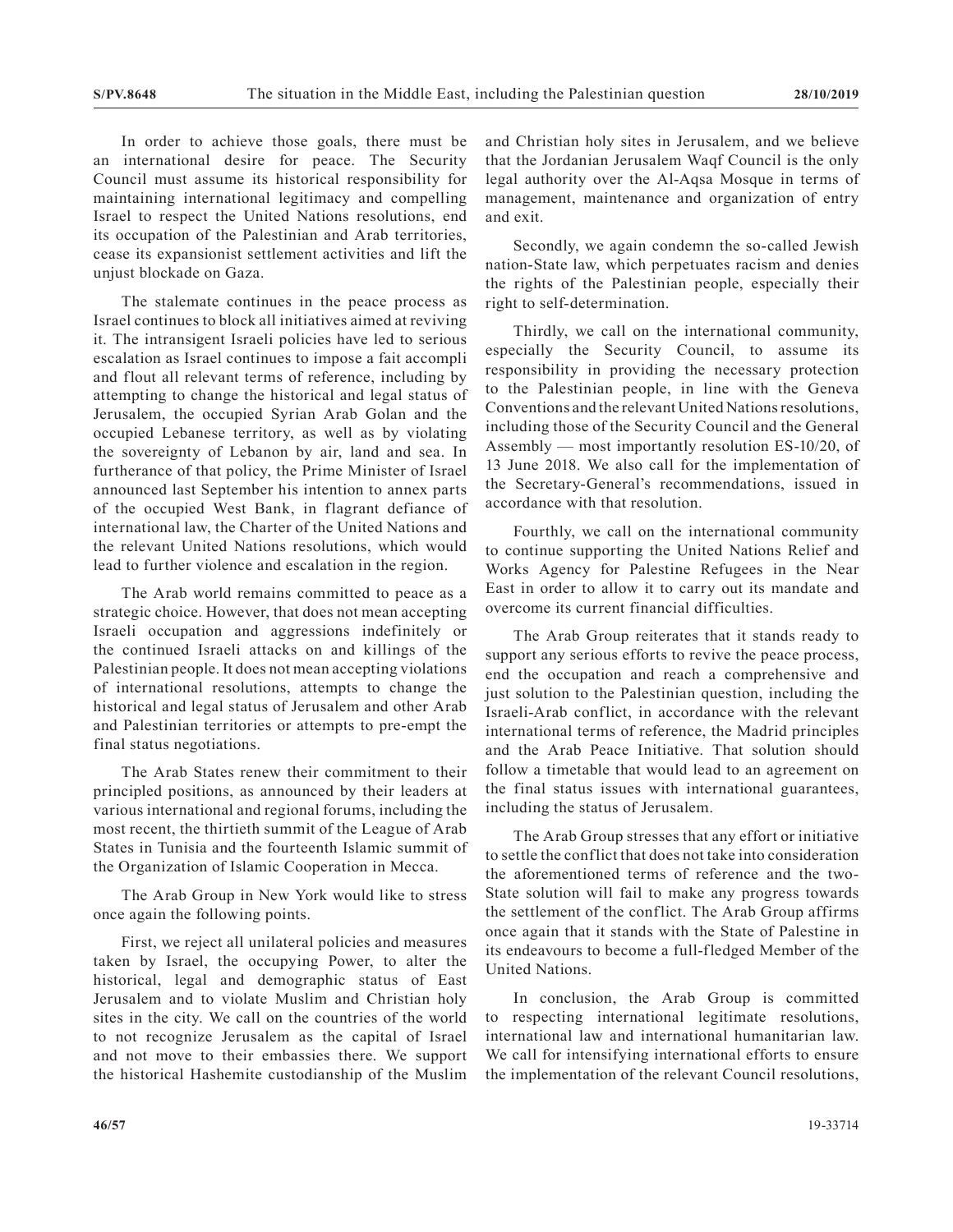promote peace in the service of international peace and security and enable the peoples of the region to live safely and peacefully.

**The President**: I now give the floor to the permanent Observer of the League of Arab States.

**Mr. Abdelaziz** (*spoke in Arabic*): At the outset, I would like to congratulate you, Mr. President, on assuming the presidency of the Security Council and to thank you for holding this important meeting, which coincides with a number of significant international developments concerning stability in the Middle East region.

Those developments required the League of Arab States to convene a number of extraordinary meetings at the summit and ministerial levels, while the Security Council is still incapable of effectively dealing with them although they are directly linked to the maintenance of international peace and security.

There are many hotbeds of tension throughout the Arab world. However, the Palestinian question remains at the heart of such tension. The League of Arab States is extremely concerned about the electoral crisis in Israel, which means that there is currently no recognized partner in the peace process. Nevertheless, we underscore once again the unchanging principles and international parameters underpinning the peace process, most importantly the two-State solution, the establishment of a Palestinian State within the 4 June 1967 borders, with East Jerusalem as its capital, and the need for negotiations to include the five key issues of the final status: settlements, water, refugees, security and Jerusalem. The League reiterates its rejection of any unilateral decision that would undermine the Palestinian negotiating position in any final peace negotiations. We also reiterate our refusal to change the status of Al-Quds Al-Sharif.

We call for effectively countering the Israeli settlements brutal attacks against Palestinian territories. The defenceless Palestinian people must be protected against Israeli attacks. The Security Council must consider the alternatives proposed by the Secretary-General in his report (A/73/346), following the resumption of the tenth emergency special session of the General Assembly on 13 June 2018.

We also underscore the importance of the United Nations Relief and Works Agency for Palestine Refugees in the Near East (UNRWA) and its role in assisting Palestinian refugees and meeting their humanitarian needs until they are allowed to enjoy the right to return in accordance with General Assembly resolution 194 (III) of 1948 and until a comprehensive and just solution to the Palestinian question is reached.

The League hopes that peace negotiations on all issues between the Palestinian and Israeli parties will begin as soon as the new Israeli Government is formed, based on the internationally agreed parameters, the Oslo Accords, the Madrid principles and the Arab Peace Initiative. We are convinced that the international actors, especially the Security Council, will provide their support for a comprehensive and just solution to the Palestinian question and the Arab-Israeli conflict in its entirety.

Meanwhile, we commend all the efforts of the Secretary-General and his Special Coordinator, Mr. Mladenov. We welcome the reports on illegitimate Israeli settlement activities, which are provided pursuant to resolution 2334 (2016), which is and will remain a milestone in the work of the Council and a cornerstone of international legitimacy that must be respected.

Iran's flagrant interference in the internal affairs of Arab countries continues. Iran is supporting terrorist organizations and cells that are opposed to the Governments of Arab countries, which is a source of deep concern for the League of Arab States and the international community. That is why the Arab Summit, held in Mecca in May, dealt with that issue and issued the Mecca communiqué, reaffirming the declaration issued at the previous Arab Summit held in Tunisia. The recent Arab ministerial meetings held in Cairo in September and the ministerial coordination meeting held at the beginning of the seventy-fourth session of the General Assembly adopted declarations confirming the firm and unequivocal position of the Arab League, including the need for the Security Council to counter these threats.

Although we have communicated all of those statements to the Secretary-General to be circulated to the Security Council and the General Assembly as official documents, I will focus only on their most salient points.

First, we condemn Iranian interference in the domestic affairs of Arab States, in particular in the Arabian Gulf region. We condemn military actions carried out and supported by Iran against the Kingdom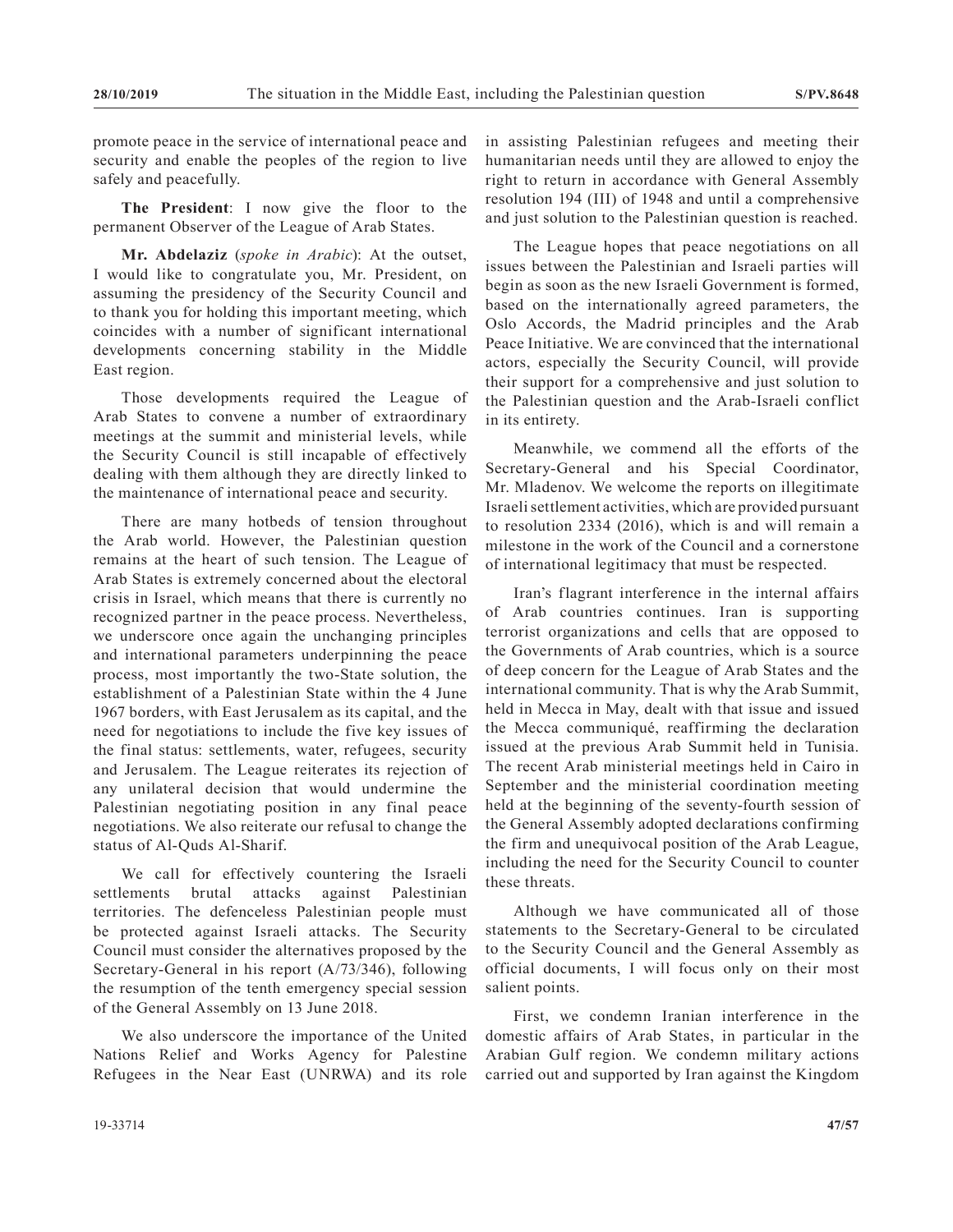of Saudi Arabia, the United Arab Emirates and in the Gulf of Oman.

Secondly, all countries of the League of Arab States stand in full solidarity with the States of the Arabian Gulf in countering threats and acts of aggression. We urge the Security Council and various international and regional Powers to redouble their international cooperation to ensure international and regional peace and security while forcefully and decisively confronting attempts to threaten energy security, safety of maritime facilities in the Arabian Gulf and other waterways whether by Iran or its followers.

Thirdly, Arab States are committed to meeting all challenges and countering flagrant Iranian interference under international law, international legitimacy and the Charter of the United Nations, while compelling Iran to meet its obligations as a State Member of the United Nations and as a neighbouring country of the Arab States in the Arabian Gulf. That will also avoid any military confrontation in our region.

Our region has seen other developments with regard to the issue of Syria. While we were expecting a de-escalated situation thanks to the efforts of the Special Envoy of the Secretary-General for Syria, leading to the establishment of the Constitutional Committee, we were surprised by the withdrawal of United States forces from the north-eastern part of Syria, which enabled Turkey to launch a military offensive in Syria with a view to establish a buffer zone.

Although Syria is a suspended member of the League of Arab States, on 12 October the Council of Ministers of the League adopted resolution 8454, condemning fully the Turkish act of military aggression and explicitly calling on the Security Council to intervene to stop it. We commend the efforts undertaken by the United States and Russia, which have led to successive agreements with Turkey, including ambiguous arrangements on Arab Syrian territory. The League nevertheless reiterates the need to stop Turkey's military aggression in Syria and the withdrawal of all Turkish aggressive forces from Syria.

We call on the Security Council to shoulder its responsibilities and ensure the prevention of any provisional agreement that would undermine the territorial integrity and unity of Syria or have a negative impact on the international efforts under way that have enabled the eradication of Da'esh in Iraq and countered its activities in Syria, the latest of which was the targeting the leader of Da'esh in the north-western part of Syria, which was announced yesterday.

In that regard, the League of Arab States reiterates the contents of the outcome document of the regular Arab Summit held in Tunisia, which refused to recognize Israel's sovereignty over the occupied Syrian Arab Golan. We also stress Syria's sovereignty over the Golan, in accordance with resolution 497 (1981), which was adopted unanimously. We also reiterate that we are ready to officially refer the issue to the Security Council and the International Court of Justice, notwithstanding the fact that Syria's membership in the League is still suspended. We are undertaking consultations in that regard with the parties concerned, in coordination with the Arab member in the Security Council.

In conclusion, the League of Arab States will continue to play its key role, together with the United Nations, the African Union and the European Union, in support of the efforts of the Special Representative of the Secretary-General and Head of the United Nations Support Mission in Libya, Ghassan Salamé, to bring about comprehensive peace. We will spare no effort to support the work done in Yemen by Mr. Griffiths in his capacity as the Special Envoy. We will continue our support for the stabilization efforts under way in Algeria, the Sudan, Somalia, Iraq and other Arab States. We hope to step up our cooperation and joint action with the United Nations and with all other regional and political organization in order to bring peace and security to the Middle East.

**The President**: I now give the floor to the representative of Malaysia.

**Mr. Othman** (Malaysia): I join others in welcoming and thanking our briefer today and commend you, Mr. President, for having convened this open debate.

Malaysia aligns itself with the statement delivered by the representative of Azerbaijan on behalf of the Movement of Non-Aligned Countries.

For decades, the Palestinian-Israeli conflict has cast a shadow over the Middle East. The region continues to experience a vicious cycle of war, political tensions and divisions. Many have been killed, injured or displaced. For Palestinians, humanity is on the brink of failure.

Let me be clear: the Palestinian-Israeli conflict is not just about a land dispute. All Palestinians, including women, young people and children, are entitled to the same rights as we are  $-$  the right to a dignified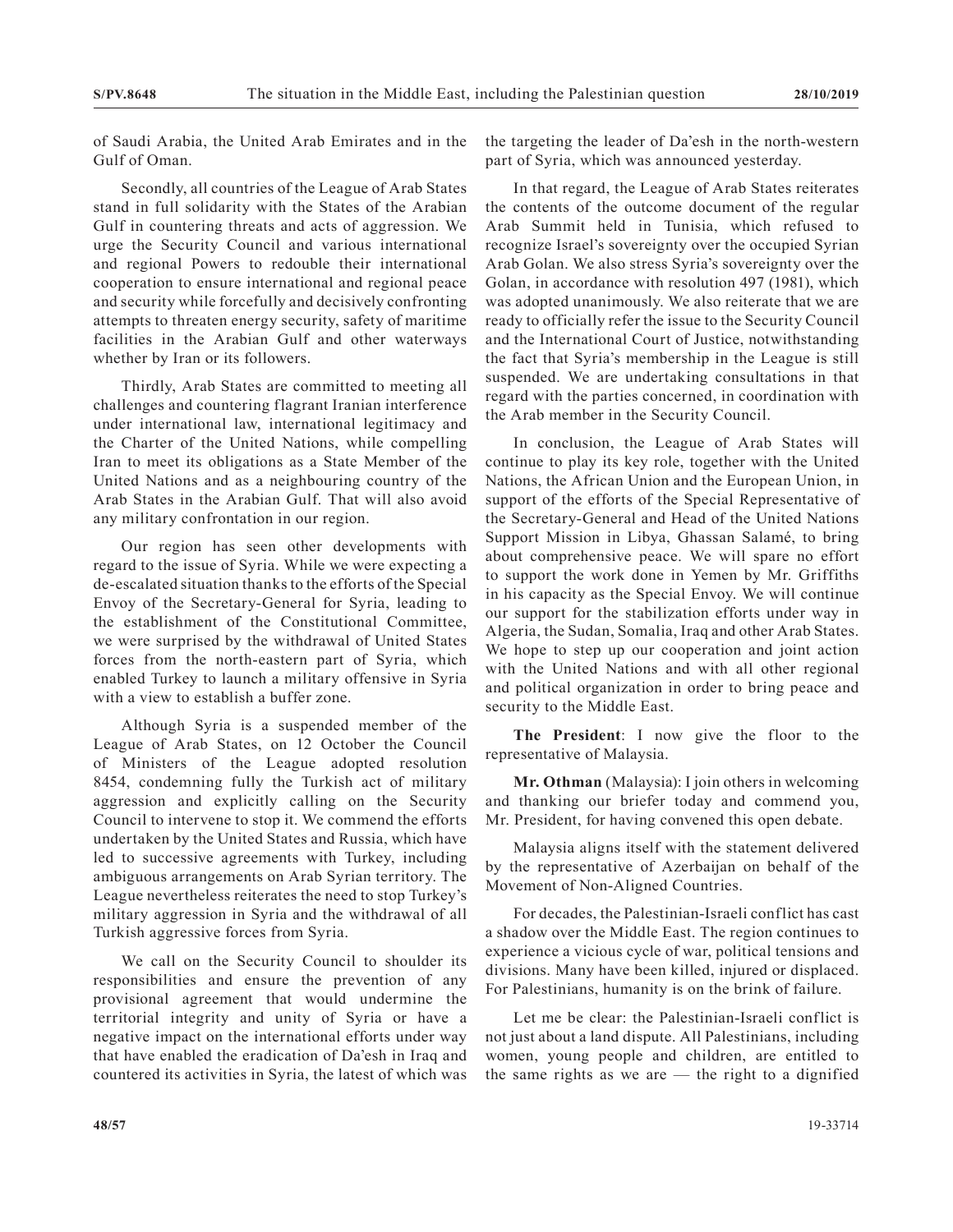life, justice, freedom from fear and prosperity. But our solidarity with the Palestinian people must not be based only in empathy, as worthy as that is. We have an obligation to them to do everything in our power to end their long ordeal.

For the same reason, Malaysia continues to extend its support and commitment to the United Nations Relief and Works Agency for Palestine Refugees in the Near East, which provides assistance, protection and advocacy for over 20 per cent of the world's refugees. This is not a matter of charity. We see this as the responsibility of the international community to protect and promote the human rights and dignity of our Palestinian brothers and sisters.

The recent violence in Gaza and the West Bank continues to undermine hopes for a peaceful settlement of the question of Palestine. We cannot continue to stand idle and allow Israel to continue to carry out its brutal occupation and repressive policies that violate numerous United Nations resolutions and international law, including humanitarian law.

Malaysia cannot and will not recognize any blatant seizure of Palestinian land by Israel for its settlements, as that constitutes a flagrant infringement of the Palestinian people's rights and their right to selfdetermination. We also reject any unilateral action regarding the final status of Jerusalem.

Malaysia therefore calls upon the international community to act swiftly and decisively to prevent any further loss of defenceless, innocent Palestinian lives. When we served on the Council in 2016, Malaysia, along with other Council members, succeeded in adopting the historic resolution 2334 (2016), which, inter alia, demanded that Israel immediately and completely cease all settlement activities in the occupied Palestinian territory, including East Jerusalem. We remain hopeful and urge the relevant parties to ensure full respect for and the implementation of this important resolution.

Malaysia also firmly upholds its position that a two-State solution with the Palestinians and Israelis living side by side in peace, based on the pre-1967 borders, with East Jerusalem as the capital of Palestine, is the only viable solution to the conflict.

The tragic circumstances surrounding the Palestinian people are nothing new. The Council has arduously debated them for decades. We must act now. It is absolutely necessary to work collectively to reverse any threat to the two-State solution. We must continue to encourage dialogue and demonstrate our faith in diplomacy and multilateralism.

We also need to do more to bridge or possibly even close the gap between words and deeds. We need strong political will, and if we are to succeed in resolving the Palestinian-Israeli conflict, we believe that such success may create new openings to forge progress towards broader and peaceful conflict resolution in other parts of the region.

**The President**: I now give the floor to the representative of Cuba.

**Mr. Rivero Rosario** (Cuba) (*spoke in Spanish*): I wish to begin by expressing our delegation's gratitude for South Africa's exemplary leadership of the work of the Security Council as President of the Council for the month of October. We take this opportunity to welcome the presence of Mrs. Pandor, Minister for International Relations and Cooperation of the Republic of South Africa. We welcome also the Secretary of State of the Federal Foreign Office of Germany.

We align ourselves the statement made by the representative of the Republic of Azerbaijan on behalf of the Movement of Non-Aligned Countries (NAM).

Since the previous quarterly open debate on the Middle East, including the situation in Palestine (see S/PV.8583), far from taking measures to immediately and completely put an end to the illegal Israeli occupation of Palestinian territory, Israel has with impunity continued to expand settlements in occupied areas and has threatened to annex the Palestinian territories of the Jordan Valley in the West Bank and East Jerusalem. These fresh actions are serious and troubling.

Cuba condemns the Israeli occupation of Palestinian territory and all illegal and colonization policies, practices and measures, including the construction and expansion of Israeli settlements in occupied Palestinian territory, punitive demolitions, seizures of Palestinian structures by the Israeli authorities, the forced displacement of hundreds of Palestinian civilians, the blockade of the Gaza Strip and the increased violence and use of indiscriminate and disproportionate force against Palestinian civilians, in flagrant violation of the Charter of the United Nations and international humanitarian law.

We call once again upon the Security Council to demand an immediate end to the occupation of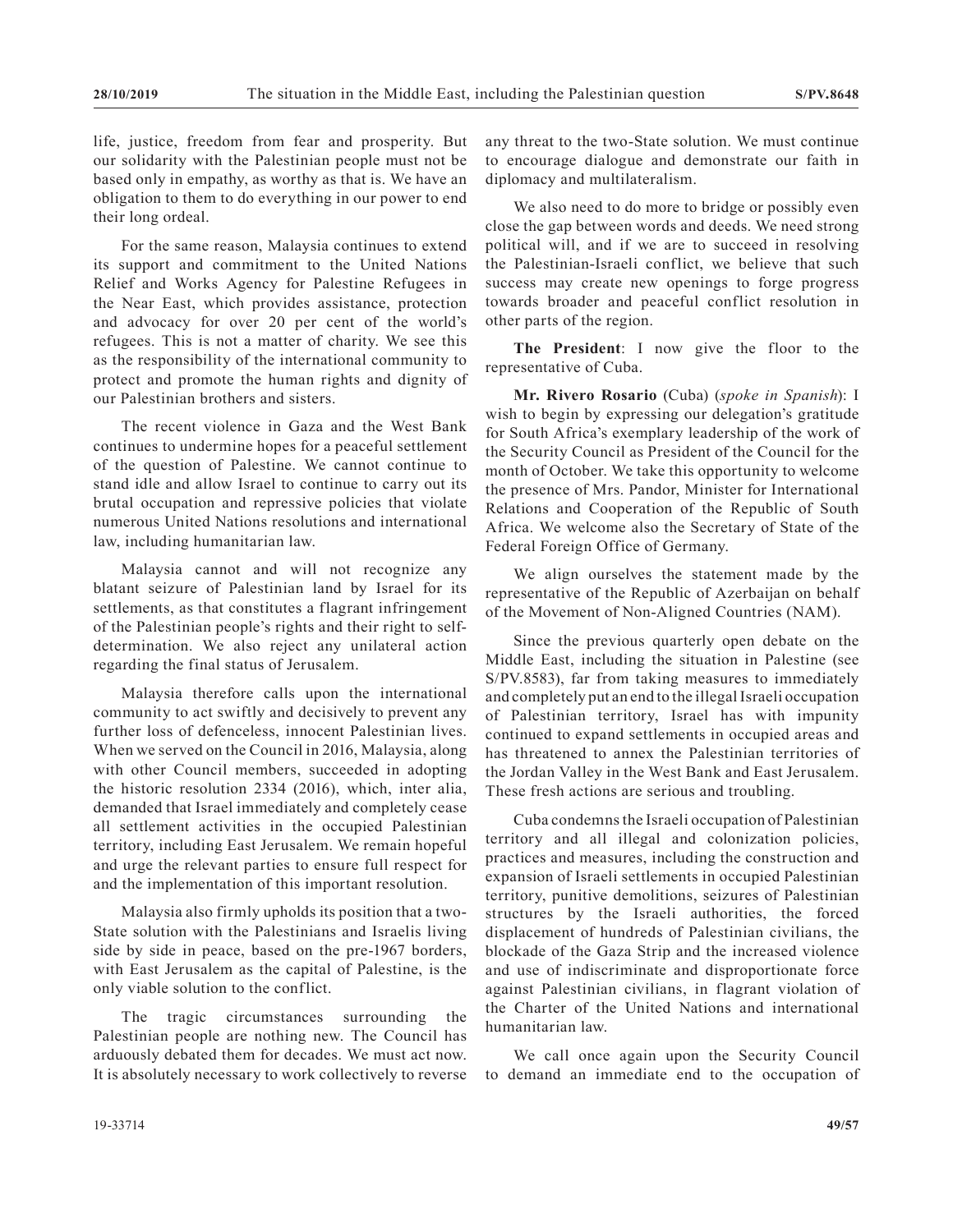Palestinian territory and to Israel's aggressive and colonization policies, in accordance with the resolutions adopted on the situation in the Middle East, including the Palestinian question, particularity resolution 2334 (2016). It is unacceptable that the Security Council has not even condemned the escalation of violence or the tragic events in the Gaza Strip since 30 March 2018. The repeated obstruction of the United States, which is complicit with Israel's occupation and aggression, is a discredit to this body.

The international community cannot remain silent. International peace and security must be safeguarded, and we must ensure compliance by Israel with international law, including humanitarian law and international human rights law, and with all the relevant resolutions of the General Assembly and of the Council, particularly the aforementioned resolution 2334 (2016).

We reiterate our unconditional support for a just, comprehensive and lasting solution to the Israeli-Palestinian conflict that will make it possible for the Palestinian people to exercise their right to selfdetermination and live in an independent, sovereign State, within pre-1967 borders, with East Jerusalem as its capital, and that guarantees the right of return of refugees.

We reject the unilateral action by the United States Government in recognizing Jerusalem as the capital of Israel and establishing its diplomatic representation in that city, without regard to its historical status. We condemn the cutting off of financial support to United Nations Relief and Works Agency for Palestine Refugees in the Near East, as well as all unilateral measures aimed at undermining the two-State solution, which is the only viable and realistic solution to the Israeli-Palestinian conflict.

We reiterate our rejection of the so-called deal of the century drawn up by the current United States Government, which does not envision the creation of a State of Palestine and ignores the two-State solution, which has received the historical support of the United Nations, NAM, the League of Arab States, the Organization of Islamic Cooperation and other international stakeholders.

We call for respect for multilateralism and an end to the use of double standards and to interference in domestic affairs, foreign aggression, illicit arms trafficking and the sponsorship of terrorist groups in the region.

We reiterate our strong condemnation of the decision by the United States Government to recognize the occupied Syrian Golan as Israeli territory, which is a grave and flagrant violation of the Charter of the United Nations, international law and the relevant resolutions of the Security Council, in particular 497 (1981).

We will continue to support the demands of the Government of the Syrian Arab Republic to recover the Golan Heights, and again call for Israel's total and unconditional withdrawal from the Syrian Golan and all occupied Arab territories.

We express our firm rejection of the application of new, arbitrary and unjust unilateral coercive economic measures announced by the Government of the United States against the Islamic Republic of Iran. The withdrawal of the United States from the Joint Comprehensive Plan of Action on the Iranian nuclear programme, the increase in the number of unilateral sanctions and the military threat against the Islamic Republic of Iran have all led to greater instability in the Middle East.

We condemn the attacks on two oil facilities in the Kingdom of Saudi Arabia.

We call for restraint and moderation so as to prevent instability and conflict in the Middle East. We demand that this organ fulfil its responsibility under the Charter of the United Nations for the maintenance of international peace and security.

**The President**: I now give the floor to the representative of Algeria.

**Mr. Mimouni** (Algeria) (*spoke in Arabic*): Allow me at the outset to congratulate you, Madam President, and the delegation of South Africa on your tireless efforts in presiding over the Council, especially while addressing important international developments, such as those unfolding in the occupied Palestinian territories and the Middle East.

I would also like to thank the Ambassador of the Russian Federation for successfully presiding over the Council last month.

Allow me to also thank Mr. Nickolay Mladenov, Special Coordinator for the Middle East Peace Process, for his briefing on the developments on the ground.

We meet today as the Middle East is undergoing a delicate and precarious phase. A number of brotherly countries have been hit by crises and suffer from the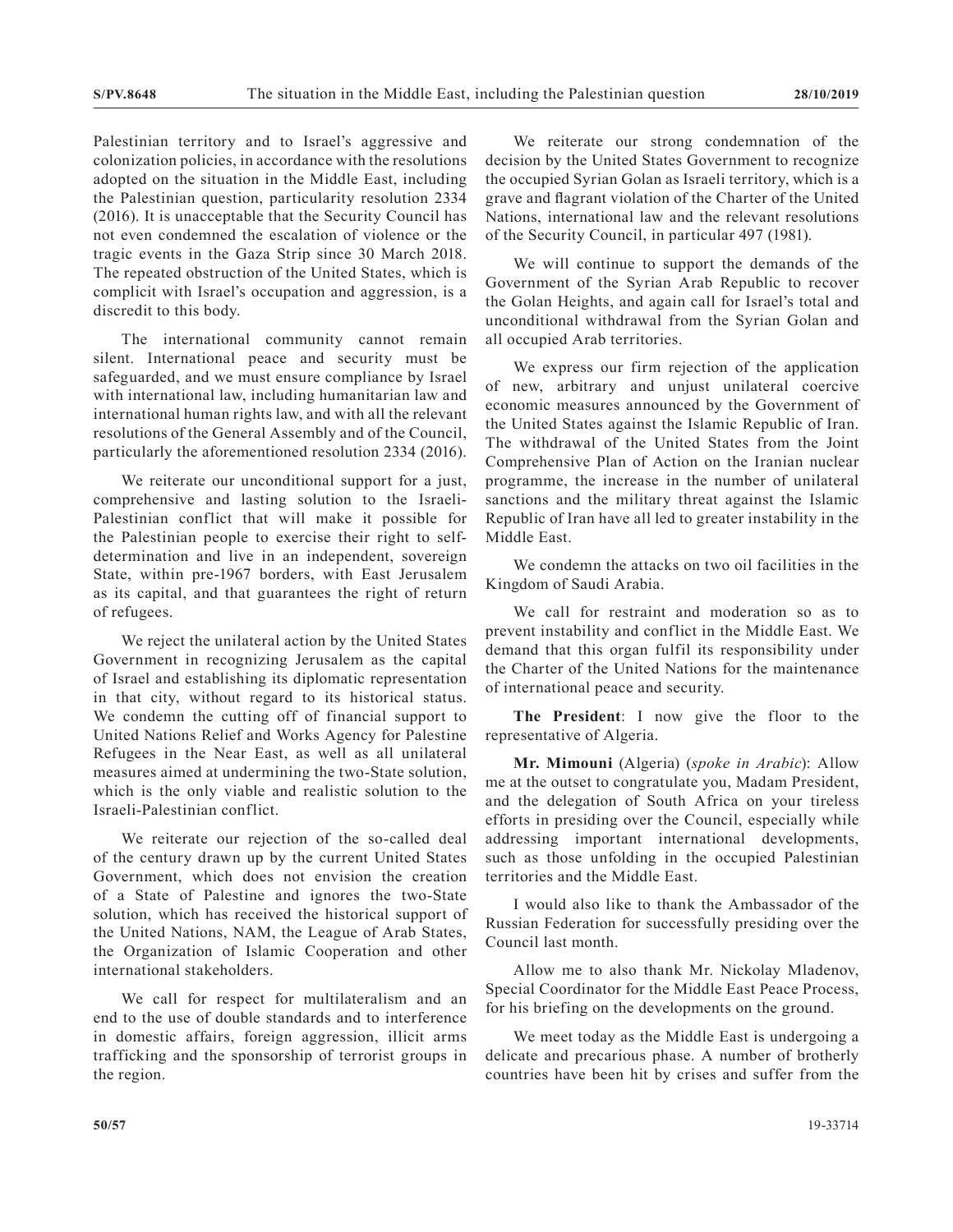presence of terrorist organizations that threaten their very existence. Regrettably, we must acknowledge that the situation has deteriorated because the international community has been unable to adopt an appropriate approach that would allow for the settlement of those crises, according to the principles of the Charter of the United Nations and international law. That has led to greater chaos and confusion and an increased risk of the collapse of some Arab States.

The Palestinian question remains at the core of the Islamic and Arab world. In remaining unresolved, it has led to greater tension and violence in the Middle East and the wider world. The most recent tragic developments and the suffering of the Palestinian people indicate that prospects for a peaceful settlement have become elusive, as the occupying Power continues to defy international legitimacy, insists on imposing a fait accompli, reneges on its commitments and disregards all agreements with a view to eliminating the goal of establishing a sovereign Palestinian State.

We express our deep concern about the general situation of the Palestinian question. In the light of the continued violations committed by the Israeli occupying Power, the international community must make greater efforts to ensure that the United Nations, in particular the Security Council, shoulders its full responsibility. The United Nations must honour its legal obligations, uphold the law and defend international order. It must act according to the law. It must fulfil its moral obligations to ensure accountability for those crimes and provide protection for the Palestinian people.

The settlement activities carried out by Israel in the occupied Palestinian territories, including Jerusalem and the occupied Syrian Golan, are attempts to impose a fait accompli, in flagrant violation of international law, including resolution 2334 (2016). It is regrettable that Israel seeks to dictate erroneous terms of reference and to suggest half solutions, claiming that they are realistic, even as it seeks only to undermine the legitimate right of the Palestinian people to self-determination. The world has shown broad solidarity with the Palestinian question and condemned certain countries for the relocation of their embassies to Jerusalem. That is a hostile and provocative act against the national rights of the Palestinian people and is in flagrant violation of international law as well as an aggression against the international system including the United Nations.

The unarmed Palestinian people are unable to enjoy their most basic national rights — including the right to return to their usurped land. We also condemn any attempt to alter the character of Jerusalem. Algeria again expresses from this Chamber its principled position regarding in support of the just question of the Palestinian people. We hope that the United Nations will shoulder its historic responsibility and allow the Palestinian people to decide their own fate. It must reject any unjust actions targeting the Palestinian people. It must put an end to the practices and arbitrary occupations by Israel in Jerusalem, the Gaza Strip and the West Bank.

Against the backdrop of a complete impasse in the peace process, which has been obstructed for years, Algeria calls for intensifying diplomatic efforts in the Council and, at the level of international and regional organizations, taking practical steps to defuse tensions in the region and creating the necessary conditions to break the current deadlock. We hope that such discussions will constitute an incentive for the United Nations to shoulder its responsibility and support the legitimate aspirations of the Palestinian people as they seek to regain their territory and establish an independent and sovereign State, on the basis of the 4 June 1967 lines, with East Jerusalem as its capital.

Ever since Algeria gained its independence, we have adopted a clear and steadfast position based on two main principles in our foreign policy. The first is non-interference in the internal affairs of other States, which is a core rule of international relations. The second is support for consensus-based political solutions that uphold the sovereignty and unity of Arab countries and meet the aspirations of the Arab people, without sectarian strife or foreign intervention, regardless of its manifestations or source. That is why, with regard to the situation in sisterly Syria, it is important to focus on the political solution and on national reconciliation so as to enable all Syrians to return to their homeland and start reconstruction in the context of preserving the unity and sovereignty of that fraternal country and safeguarding it from external intervention, pursuant to the Charter and international law.

In conclusion, Algeria assures its unconditional support for all genuine initiatives aimed at achieving lasting peace and stability in the Middle East. We are aware that the international community must ensure unity among the members of the Security Council and bear its historical and legal responsibility to restore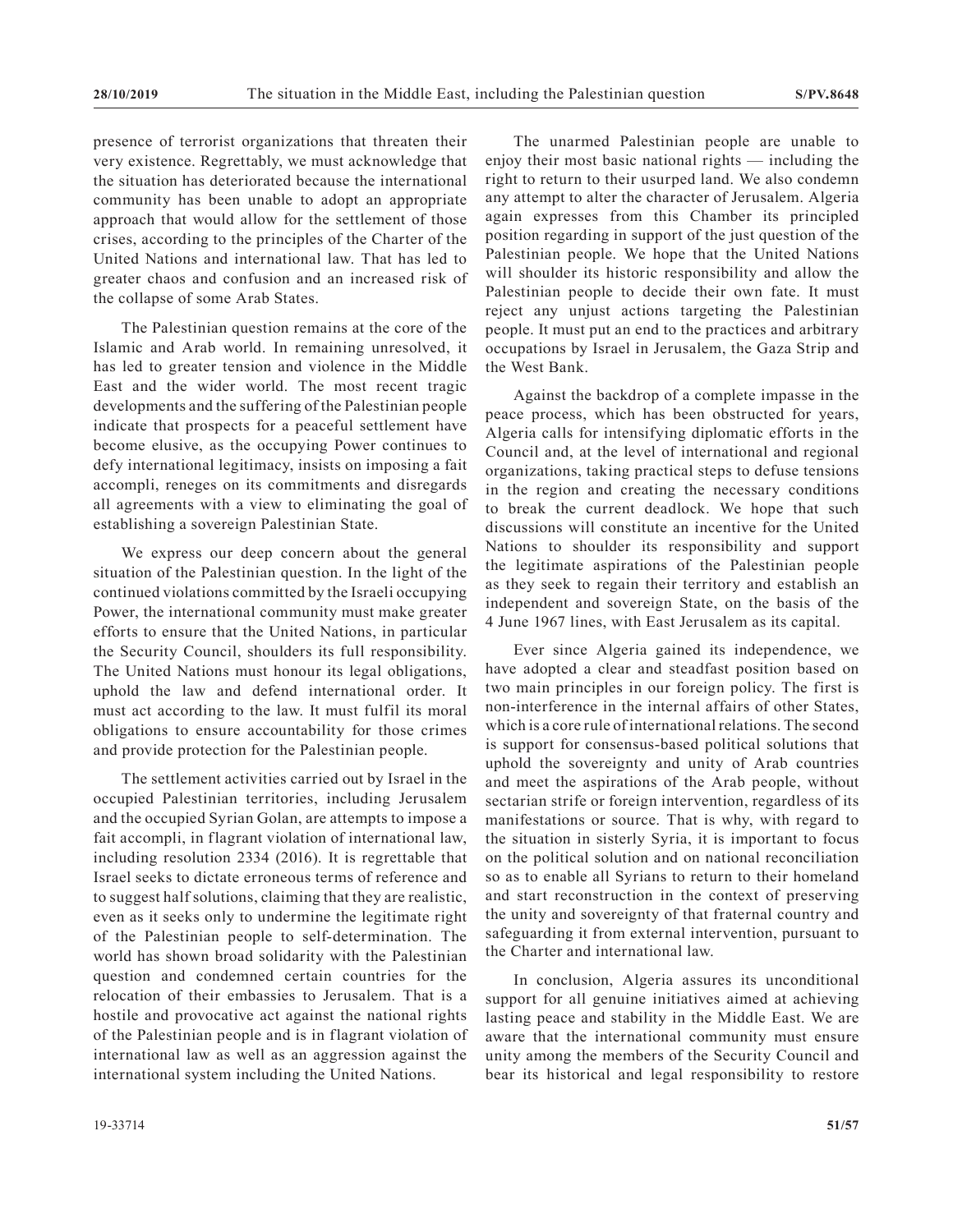lost justice. Their failure to do so will have an adverse effect on international and regional peace and security. We hope that our deliberations will pave the way for a courageous resolution that will end the current precarious situation in the Middle East.

**The President**: I now give the floor to the representative of Maldives.

**Mr. Nasir** (Maldives): I would like to thank South Africa for organizing today's important debate on the situation in the Middle East, including the question of Palestine. The Maldives remains deeply concerned about the situation in the Middle East and views the question of Palestine as particularly important.

This year has witnessed a further deterioration in the human rights situation of the Palestinian people. The limited electricity supply in Gaza has compromised its water supply, sewage treatment and hospital operations, and Gaza now has one of the highest unemployment rates in the world. The Government of Israel, the occupying Power, continues to place severe restrictions on the human rights of the people of Palestine, limiting the movement of people and goods into and out of the Gaza Strip, as well as accelerating the unlawful transfer of Israeli citizens to settlements in the occupied West Bank. The occupation stands in the way of every measure that would afford the Palestinians a modicum of dignity. I wish to reiterate my Government's position on adopting an international consensus on a two-State solution, with the establishment of an independent and sovereign State of Palestine within the pre-1967 borders, with East Jerusalem as its capital, where the Palestinian people may live in peace, dignity and prosperity.

It is deeply troubling that while Israel, the occupying Power, seeks to further exploit, damage and deplete the natural resources in the occupied Palestinian territory, we still find ourselves in this Chamber today expressing our concerns about how little progress has been made on ending such actions. The Maldives calls on Israel to stop its attacks on Palestinian civilians, including women and children, and to fully implement the relevant Security Council resolutions on the question of Palestine. The Maldives also urges the Council to do more to bring lasting peace to the Palestinian people and the region.

The ongoing conflict in Syria continues to result in human rights violations and humanitarian crises. This multilayered catastrophe in the Middle East has had dire consequences for international security. The

mass exodus of refugees has further exacerbated the humanitarian crisis facing the Syrian people. Yet the conflict is locked in a stalemate with no end in sight. My Government believes that the United Nations and the international community must do more to reinvigorate talks to reach a peaceful settlement of the conflict.

The war in Yemen has affected millions of civilians, with children being the hardest hit. We must do more to help alleviate the dire situation of the most vulnerable. Peace and prosperity must be at the heart of the efforts to resolve the conflict, and peace must be seen as a prerequisite to development.

The continued presence of conflicts in the region has bred terrorism and violence, with implications extending beyond the Middle East to all parts of the world. The Government of Maldives strongly condemns terrorist attacks in the region, including those targeting civilians, shipping routes and, most recently, two pumping stations on the Saudi Aramco East-West pipeline in Al-Dawadmi and Afif. These attacks threaten the security and stability of the region as well as the global economy. The scourge of terrorism is the biggest threat to global peace and security. It is a global problem that requires a global solution. The Maldives stands ready to assist international efforts to combat terrorism and counter violent extremism. The Security Council, whose task is to maintain international peace and security, must do more to ensure that its influence and legitimacy are not compromised. It should increase and further accelerate its efforts to see that its decisions are enforced, which is essential if global peace and security is to be maintained. The Maldives reaffirms its support for the Council, as well as for the Secretary-General, in all their ongoing efforts to bring lasting peace to the Middle East.

**The President**: I now give the floor to the representative of the Islamic Republic of Iran.

**Mr. Al Habib** (Islamic Republic of Iran): I thank the South African presidency of the Security Council for convening today's open debate. We sincerely value South Africa's principled positions and laudable efforts in the Council.

I also align myself with the statement to be made by the representative of the United Arab Emirates on behalf of the Organization of Islamic Cooperation and the statement delivered earlier by the representative of Azerbaijan on behalf of the Movement of Non-Aligned Countries.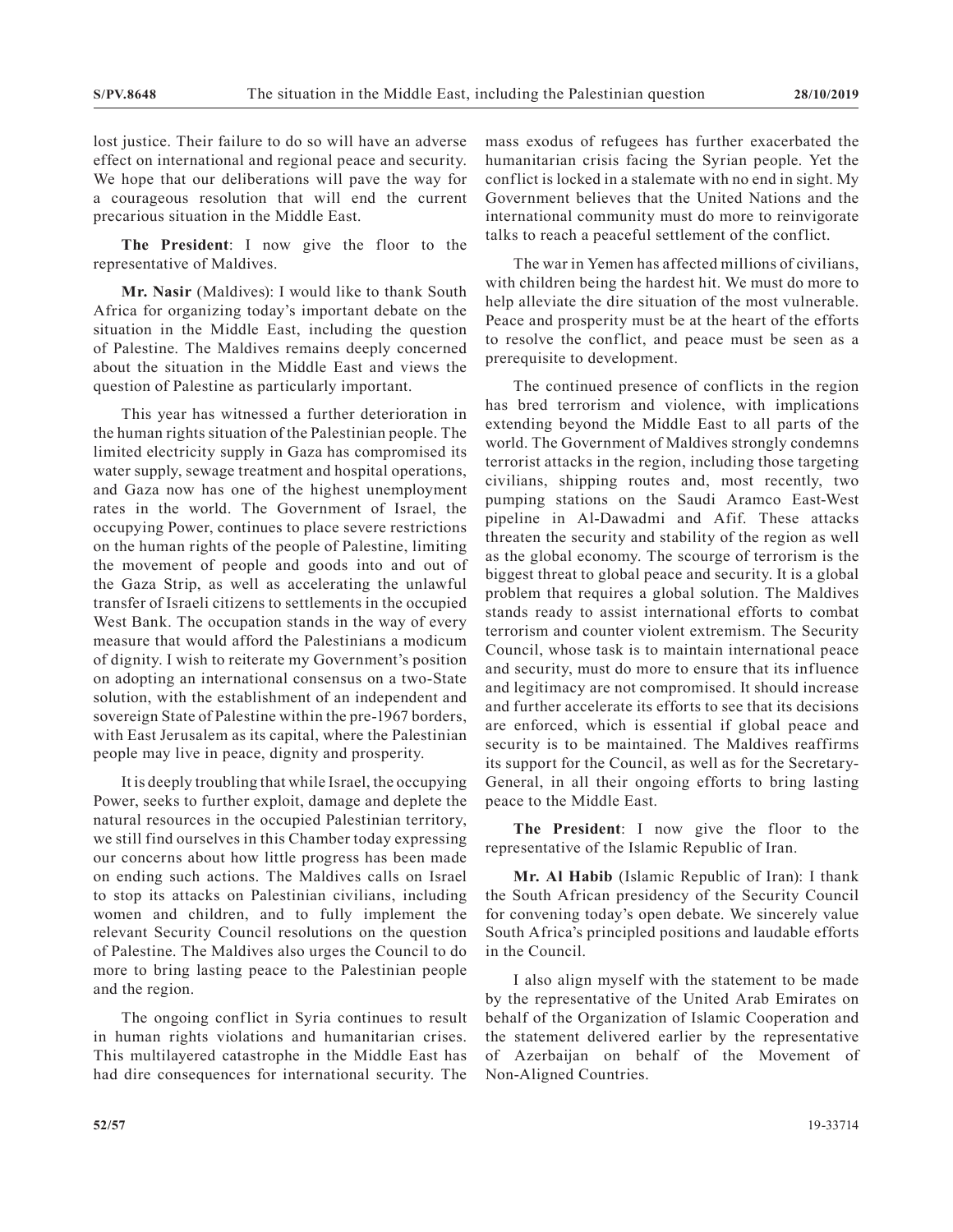To date, the Security Council has adopted almost 2,500 resolutions, some 365 of which are related partly or entirely to the Palestinian question. Many of them are exclusively focused on the question of Palestine and were adopted pursuant to Chapter VII of the Charter of the United Nations. However, none of them have been implemented. Rather, the Israeli regime has continued to pursue its illegal policies and brutal practices in total impunity, including by systematically committing all four core international crimes. For instance, it has waged more than 15 wars, invaded all of its neighbours without exception and attacked other countries from the Middle East to Africa. Israel still occupies territories belonging to Palestine, Lebanon and Syria and conducts invasions and aggressions against countries of the region, of which the latest example is its periodic violation of the sovereignty and territorial integrity of Lebanon and Syria. It also continues to pursue expansionist policies by building additional settlements. The most recent example of that is its Prime Minister's declared intention to illegally annex the Jordan Valley. It has also continued to develop every kind of weapon of mass destruction and refused to join the relevant treaties. It has brazenly threatened a country of the region with nuclear annihilation.

Moreover, Israeli forces continue to brutally kill innocent Palestinians. In 2018 alone, according to the World Health Organization, they killed 299 Palestinian civilians and wounded more than 31,000 others, mostly during the Great March of Return in Gaza. Another of Israel's heartless practices is its illegal and inhumane blockade of Gaza, which has lasted for more than a decade. The long dark list of Israel's brutalities goes on and on, leaving no doubt that by any measure, it is an outlaw regime in the most extreme sense.

Unfortunately, the Council has failed to fulfil its duties with regard to Israel for a reason that is crystal clear — the unwavering, systematic shielding of Israel by the United States. The United States recently moved its embassy to Al-Quds Al-Sharif and recognized Israel's sovereignty over the occupied Syrian Golan. Both are material breaches of international law. The United States' latest gambit — the so-called deal of the century  $-$  is founded on the illusion that it can buy all causes, aspirations, honour, dignity, property and territory as well as the inalienable rights of entire nations. The serious, severe and systematic violation of international law by the Israeli regime continues to have serious adverse ramifications for international instruments and institutions. It gravely erodes the credibility of the Security Council and the Organization itself, and the world's trust and confidence in them. The other effects of these trends are as devastating as an allout war, if not worse.

In order to preserve international peace and security, no nation must be left unheard, unnoticed, unattended, frustrated and in despair. That can result only in a complete lack of trust and confidence in international instruments and institutions, thus leading our world down a path of international disorder. The Council must be vigilant about the alarming dangerous trend and live up to its responsibilities to prevent the crimes and threats of the Israeli regime.

The representative of the League of Arab States made certain allegations against my country. Unfortunately, he used the agenda of the Council's open debate on Palestine to accuse my country of intervention. All his claims are a fabrication and are thus rejected. I therefore do not wish to dignify them with an answer. However, I would remind him that the real name of the body of water between Iran and the Arabian peninsula is the Persian Gulf.

**The President**: I now give the floor to the representative of the United Arab Emirates.

**Mrs. Nusseibeh** (United Arab Emirates): I have the honour of delivering this statement on behalf of the States members of the Organization of Islamic Cooperation (OIC) in my capacity as Chair of the OIC Group.

At the outset, I would like to congratulate South Africa on its successful presidency of the Council this month. I would also like to thank Mr. Nickolay Mladenov, Special Coordinator for the Middle East Peace Process, for his comprehensive briefing this morning.

Today's discussion highlights the alarming situation on the ground and the need to act urgently to save the prospects for peace and the two-State solution. In that regard, the OIC member States remain committed to an outcome that enables an independent Palestinian State based on the 4 June 1967 borders and with East Jerusalem as its capital, according to the relevant resolutions, the Madrid terms of reference, the Arab Peace Initiative and the Quartet road map.

We would like to once again reiterate that reaching a just and comprehensive solution to the conflict will not only enable Palestine and Israel to live side by side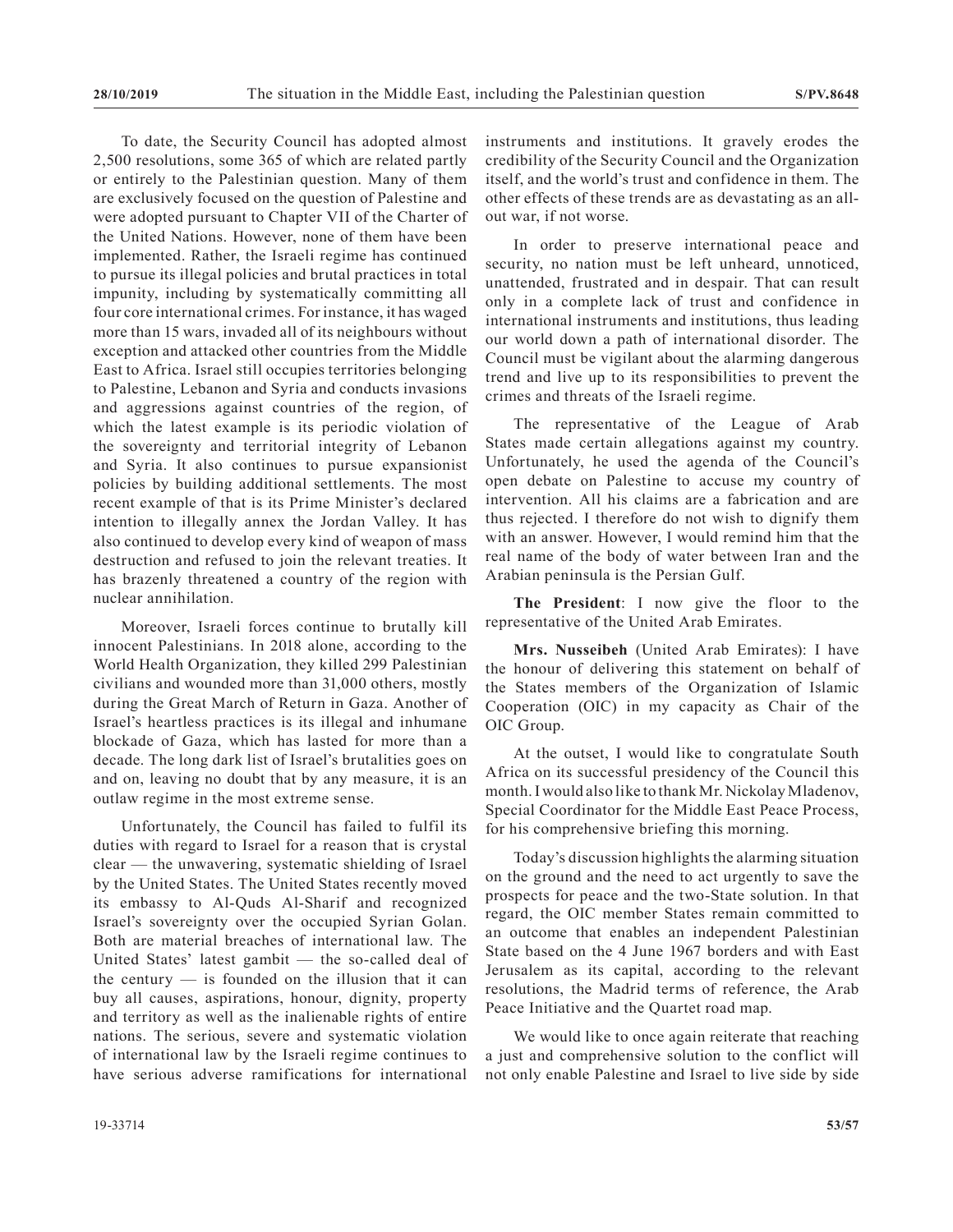in peace and security but also support the stability of the region. Otherwise, the continuation of that injustice will be exploited by extremist groups for recruitment and radicalization, which can only further destabilize the region.

Therefore, we call on the Council to implement effective measures, in line with its duties under the Charter of the United Nations and its own resolutions, to put an end to this conflict, including by compelling Israel to halt its illegal policies in Palestine.

The OIC member States particularly deplore the continued building of new settlements and the expansion of existing ones, as well as the annexation and confiscation of land in the occupied Palestinian territories, including East Jerusalem. We also draw the Council's attention to the resolution adopted by the OIC in the Kingdom of Saudi Arabia on 15 September, in which the OIC member States rejected and condemned any intention to annex parts of the West Bank. The OIC resolution considers such actions a dangerous escalation and a flagrant breach of the United Nations Charter.

Another source of concern is the unlawful effort to alter the historical status and demographic composition of occupied East Jerusalem. That includes the illegal and provocative acts concerning the Christian and Islamic holy sites in the city, including in particular Al-Haram Al-Sharif. Such actions threaten the sanctity, stability and status of those holy sites and may fuel further violence and extremism in the region.

Similarly, we are worried about the deterioration of the humanitarian and economic situation in Palestine, especially in the Gaza Strip, which remains under an Israeli blockade. As we have heard in every briefing on this issue, Gaza is suffering from a lack of medicines and health-care equipment, limited supplies of electricity and water and high rates of unemployment and poverty. The harsh living situation has spread despair among the 2 million people living in Gaza, leading to what the health teams of the United Nations Relief and Works Agency for Palestine Refugees in the Near East (UNRWA) call an epidemic deterioration of mental health conditions. In addition, the United Nations warned in a recent report that an increasingly fragile Palestinian economy will lead to a higher risk of violence and instability. Such trends are alarming and should be a source of grave concern to us all.

Given the current challenges, the OIC member States recommend that the Security Council and the wider international community prioritize the following.

First, we must create an environment conducive to peace efforts by reversing negative trends on the ground. That requires halting any illegal and provocative measures that undermine the two-State solution, such as settlement activities, which are highlighted in United Nations resolutions, including resolution 2334 (2016). This is fundamental to salvaging the two-State solution and ultimately bringing an end to this illegal occupation.

We also call for Israel's full withdrawal from the occupied Syrian Golan to the borders of 4 June 1967, in accordance with Security Council resolutions. We further affirm the need for all external parties to respect the sovereignty and territorial integrity of Syria and reiterate our support for the political solution of the Syrian crisis consistent with resolution 2254 (2015).

Secondly, we need to drive international momentum to launch credible negotiations on all final-status issues in the Middle East peace process, in accordance with the established terms of reference.

Finally, we must urgently avert the further deterioration of the humanitarian and economic situation in Palestine and alleviate the humanitarian needs and suffering of the Palestinian people, including Palestinian refugees. We encourage Member States to provide funds or to increase their contributions to UNRWA, the United Nations Development Programme and other United Nations entities that are working diligently to provide education and health care, to improve the livelihoods of Palestinians and to support economic recovery and development. In that regard, the OIC member States reiterate their strong support for UNRWA, which plays a vital role in supporting Palestinian refugees and maintaining regional stability, and for the renewal of its mandate.

In conclusion, we affirm that our goal is to achieve the long-delayed vision of two States, Palestine and Israel, living side by side in peace and security. The OIC member States will continue to support international efforts to promote a just, comprehensive, lasting and peaceful solution to end this conflict, which, in our view, is a vital prerequisite for regional and international peace and security.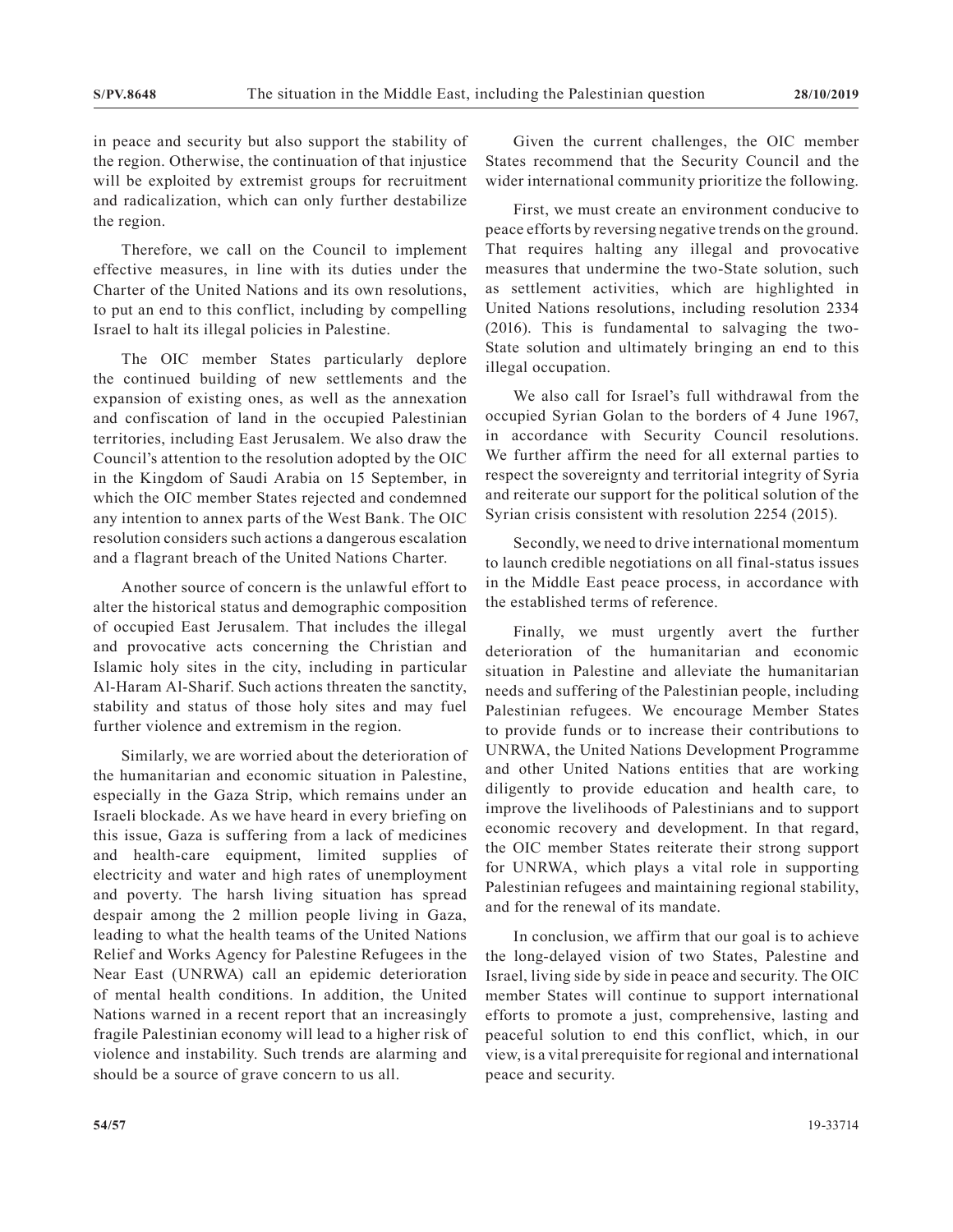**The President**: I now give the floor to the representative of Bahrain.

**Mr. Alrowaiei** (Bahrain) (*spoke in Arabic*): I would like to thank you, Mr. President, for convening this important meeting on the increasingly complex situation in the Middle East in the light of the recent developments that constitute a challenge to international peace and security. I would like to commend the able leadership of your friendly delegation in managing the work of the Council during the month of October. I would also like to thank Mr. Nickolay Mladenov for his valuable briefing.

Achieving peace requires the consistent implementation of the Charter of the United Nations and its noble purposes, in particular non-interference in the internal affairs of other States, respect for good-neighbourly relations, the peaceful settlement of disputes and the implementation of United Nations resolutions to preserve the sovereignty, dignity and stability of countries. All countries must refrain from any policies that threaten or undermine regional and international security, whether directly or indirectly, while working collectively to counter terrorism and achieve sustainable development.

A just, comprehensive and lasting peace in the region cannot be achieved without resolving the Palestinian question and without granting the fraternal Palestinian people their legitimate right, in line with that of other peoples, to establish an independent State within the borders of 4 June 1967, with East Jerusalem as its capital. That would be in accordance with the Arab Peace Initiative, the two-State solution and the relevant international resolutions. The Kingdom of Bahrain will spare no effort to ensure the development and prosperity of the fraternal Palestinian people. The international community must also shoulder its responsibilities and compel Israel to implement all relevant international resolutions.

With regard to the sisterly Syrian Arab Republic, the Kingdom of Bahrain stresses the need to safeguard the independence of Syria, while rejecting the occupation of any part of Syria by any foreign force. We underscore the need to reach a political solution, in line with the first Geneva communiqué (S/2012/522, annex) and the relevant United Nations resolutions. We reiterate that the Golan is occupied Syrian Arab territory pursuant to relevant international resolutions.

Along with other fraternal countries in the Arab coalition to support the legitimate Government in Yemen, the Kingdom of Bahrain will continue to make every effort to establish security and stability in the sisterly Republic of Yemen. We also express our great appreciation for the efforts of the sisterly Kingdom of Saudi Arabia to bring together all national parties and the legitimate Government in Yemen with a view to combating the Iran-backed Houthi militias, as well as all other terrorist groups threatening the security and stability of the country. The aim is to reach a peaceful solution to the crisis, in line with the Gulf Cooperation Council Initiative and its Implementation Mechanism, the outcomes of the National Dialogue Conference and resolution 2216 (2015), with a view to ensuring the unity, territorial integrity and regional neighbourhood of Yemen.

In July, the Kingdom of Bahrain hosted an important international military meeting on scaling up international efforts to promote regional security. This month, together with the United States and Poland, we hosted a meeting of the Warsaw process and its working groups on maritime and aviation security with the aim of limiting the worst threats to stability and security in the Arab Gulf region and around the world. That meeting took place following attacks on maritime routes in the Arab Gulf and the region by States and terrorist groups, including attacks on commercial vessels and oil facilities in the sisterly Kingdom of Saudi Arabia, which posed a serious threat to the regional and world economies. That meeting was also part of a wider international cooperation to protect maritime and air navigation by identifying effective means to address the increasing threat levels and ensure the security of the regional countries and the stability of global economy.

In conclusion, ensuring peace, sustainable development and prosperity for all peoples of the world requires all of us to prioritize our supreme interests and be committed to the purposes and principles of the United Nations, which was founded to save all peoples from the scourge of war and ensure the peaceful resolution of conflicts and the achievement of peace and security throughout the world.

**The President**: I now give the floor to the representative of Ecuador.

**Mr. Gallegos Chiriboga** (Ecuador) (*spoke in Spanish*): Mr. President, our delegation welcomes the convening of today's debate under the South African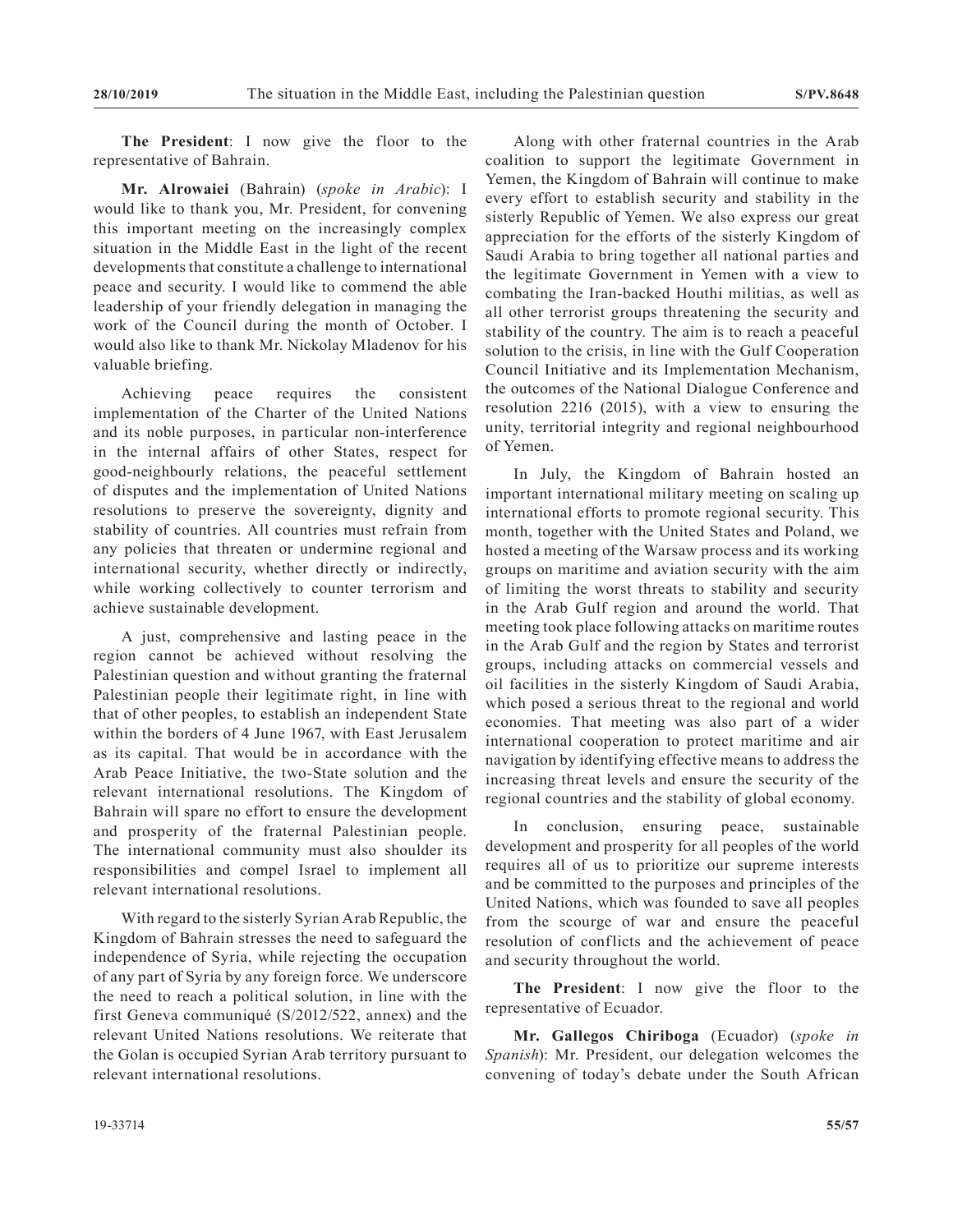presidency, and, especially, under your guidance. We wish to reiterate that the question of Palestine is an issue of ongoing importance for Ecuador. In this regard, we align ourselves with the statement made by the representative of Azerbaijan on behalf of the Movement of Non-Aligned Countries. We are also grateful for the enlightening briefing delivered by Mr. Nickolay Mladenov, Special Coordinator for the Middle East Peace Process.

On behalf of the Government of Ecuador, I would like to refer to three fundamental aspects. First, I should like to reiterate Ecuador's position regarding settlement practices and the humanitarian situation in the occupied Palestinian territory. Despite the mandatory nature of resolution 2334 (2016), settlement activity continues, particularly in occupied East Jerusalem, as well as evictions, demolition of Palestinian-owned infrastructure and house confiscations — practices that contradict international law. Ecuador condemns all acts of violence and terrorism regardless of where they originate.

We are extremely concerned by the humanitarian situation, human rights violations and breaches of international humanitarian law in the occupied Palestinian territory. We are also concerned about the continuing economic and financial crisis being faced by the Palestinian Authority. Unfortunately, those conditions continue to worsen and deteriorate.

Secondly, we believe it is imperative that the Council act and adopt all actions aimed at ensuring the full validity of the fundamental principles of international law and the Charter of the United Nations, for which there have been repeated calls.

Thirdly, we once again call on the international community to make tangible progress in supporting progress towards a peaceful, definitive and just political solution for both parties, based on the coexistence of two States, Palestine and Israel, living side by side in peace and security within recognized borders, on the basis of the pre-1967 borders, pursuant to the consensus reaffirmed in resolution 2334 (2016). That is the only way to achieve peace and stability in the Middle East, thereby returning the Palestinian people's rights to them and establishing an independent State of Palestine that is incorporated into the United Nations as a full Member State.

We believe that sustainable solutions must be based on justice, human rights and international law. Preventive diplomacy is a critical tool to dissipate tensions before they intensify and worsen. We support all international initiatives aimed at relaunching the peace talks and negotiations between Israel and Palestine.

Finally, I should like to stress that Ecuador values the tireless efforts of the United Nations Relief and Works Agency for Palestine Refugees in the Near East, and we reiterate our full support for its mandate.

**The President**: I now give the floor to the representative of Nigeria.

**Mr. Itegboje** (Nigeria): We wish to thank you, Mr. President, and your delegation, and congratulate South Africa on its successful presidency and leadership of the Council this month.

My delegation aligns itself with the statement delivered by the representative of the Republic of Azerbaijan on behalf of the Movement of Non-Aligned Countries.

We would like to make the following additional remarks in our national capacity.

Nigeria once again expresses its deep concern about the situation in the Middle East, including the Palestinian question. All efforts being made by the international community to reduce tensions between the Israelis and the Palestinians seem to not be moving in the intended direction of finding a lasting and comprehensive solution leading to the peaceful coexistence of the two parties. This fact was manifest at the Ministerial Committee Meeting of the Non-Aligned Movement on Palestine convened in Baku, Azerbaijan to review developments in the occupied Palestinian territory, including East Jerusalem, on issues that regrettably remain unresolved.

The question of Palestine is a lingering issue affecting international peace and security. Nigeria's position on the issue is clear and unambiguous. We continue to call for a viable, contiguous Palestinian State, with East Jerusalem as its capital and based on the 1967 borders, in accordance with numerous United Nations and Security Council resolutions. We once again call on States with influence over the parties concerned to encourage them to re-engage in dialogue on the basis of relevant United Nations resolutions, the Madrid principles, the Quartet road map, the Arab Peace Initiative and other existing agreements. We reaffirm our unwavering support for a two-State solution, with Israel and Palestine existing side by side in peace. The